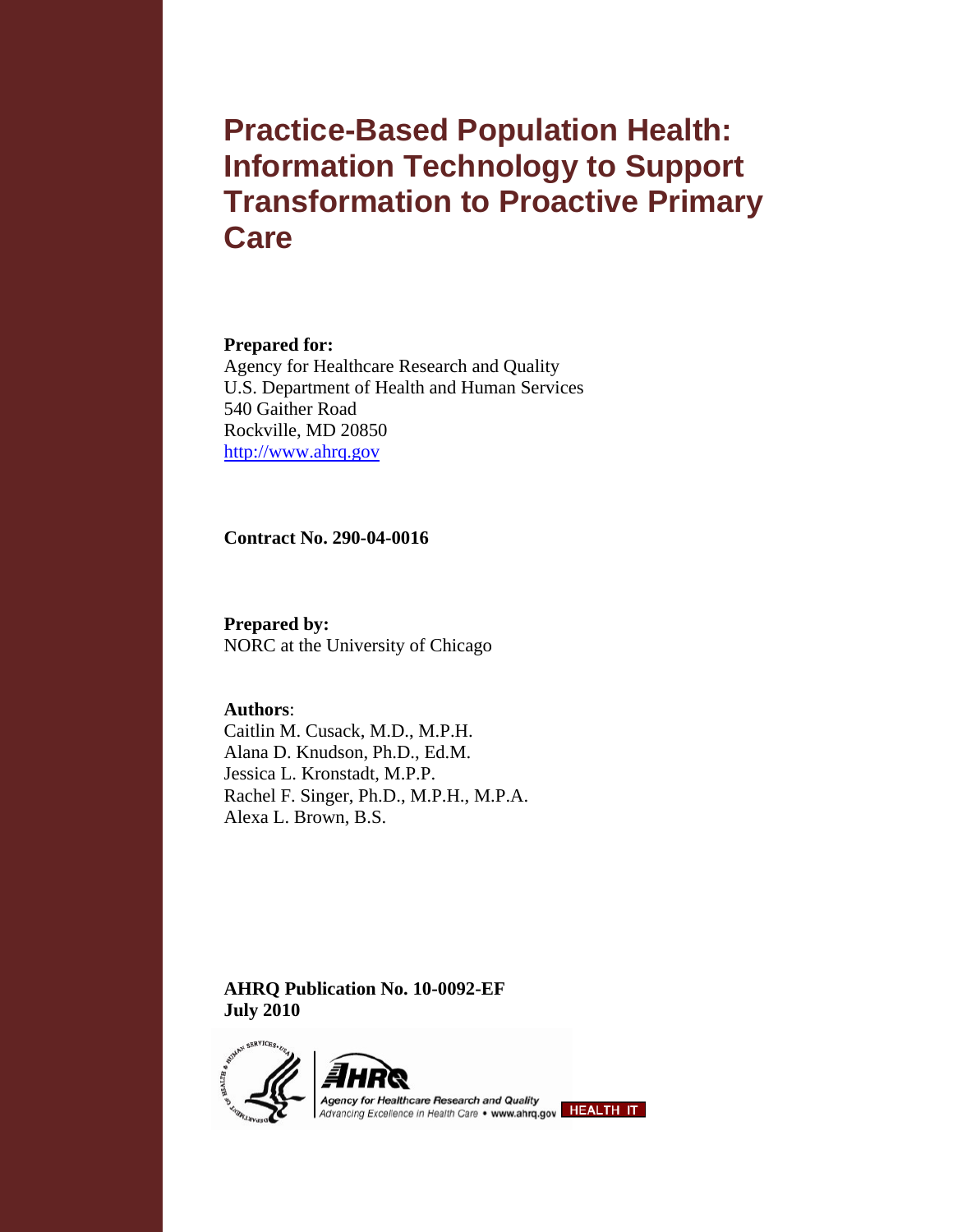This document is in the public domain and may be used and reprinted without permission except those copyrighted materials that are clearly noted in the document. Further reproduction of those copyrighted materials is prohibited without the specific permission of copyright holders.

#### **Suggested Citation:**

Cusack CM, Knudson AD, Kronstadt JL, Singer RF, Brown AL. Practice-Based Population Health: Information Technology to Support Transformation to Proactive Primary Care (Prepared for the AHRQ National Resource Center for Health Information Technology under Contract No. 290-04-0016.) AHRQ Publication No. 10-0092-EF. Rockville, MD: Agency for Healthcare Research and Quality. July 2010.

The authors of this report are responsible for its content. Statements in the report should not be construed as endorsement by the Agency for Healthcare Research and Quality or the U.S. Department of Health and Human Services.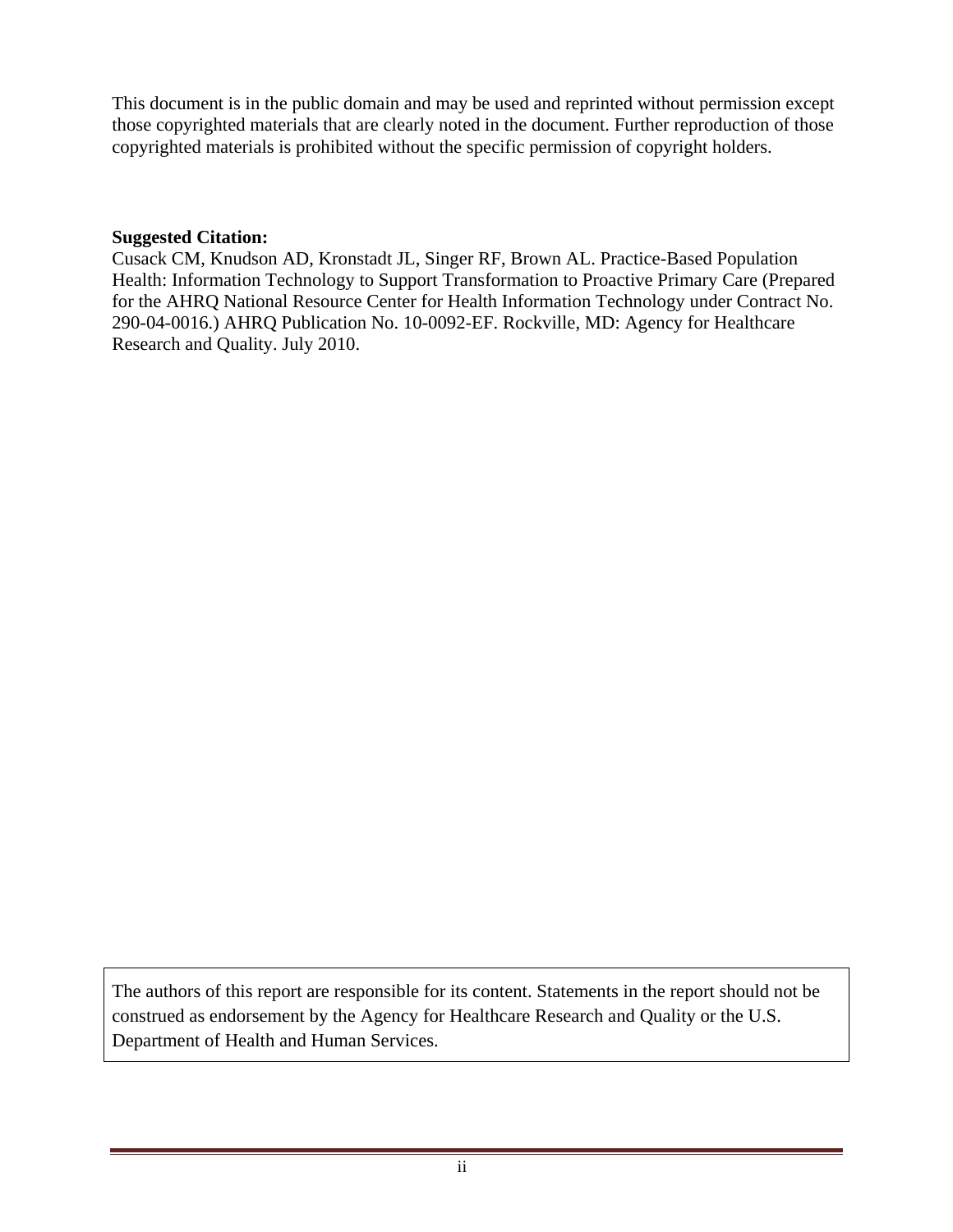# **Acknowledgments**

The authors would like to thank our Project Officer, Matthew Quinn (Special Expert, AHRQ) for his input and feedback throughout the project. We want to acknowledge the following individuals, who served as experts for this project: Cheryl Austein Casnoff, MPH, Health Resources and Services Administration; Michael S. Barr, MD, MBA, FACP, American College of Physicians; Sarah Corley, MD, FACP, NextGen Healthcare Information Systems, Inc.; Theresa Cullen, MD, MS, Indian Health Service; Stephen Downs, SM, Robert Wood Johnson Foundation; Shaun Grannis, MD, MS, Regenstrief Institute/ Indiana University School of Medicine; Terry McGeeney, MD, MBA, TransforMED; Donald Mon, PhD, American Health Information Management Association; Anita Samarth, Clinovations; Jaan Sidorov, MD, MHSA, FACP, Sidorov Health Solutions, Inc.; Jesse Singer, DO, MPH, NYC Department of Health and Mental Hygiene; and Micky Tripathi, PhD, MPP, Massachusetts eHealth Collaborative. We are also grateful to the primary care physicians, clinicians, and office staff who participated in interviews as part of the project. Study protocols were approved by the NORC Institutional Review Board under protocol number 081204.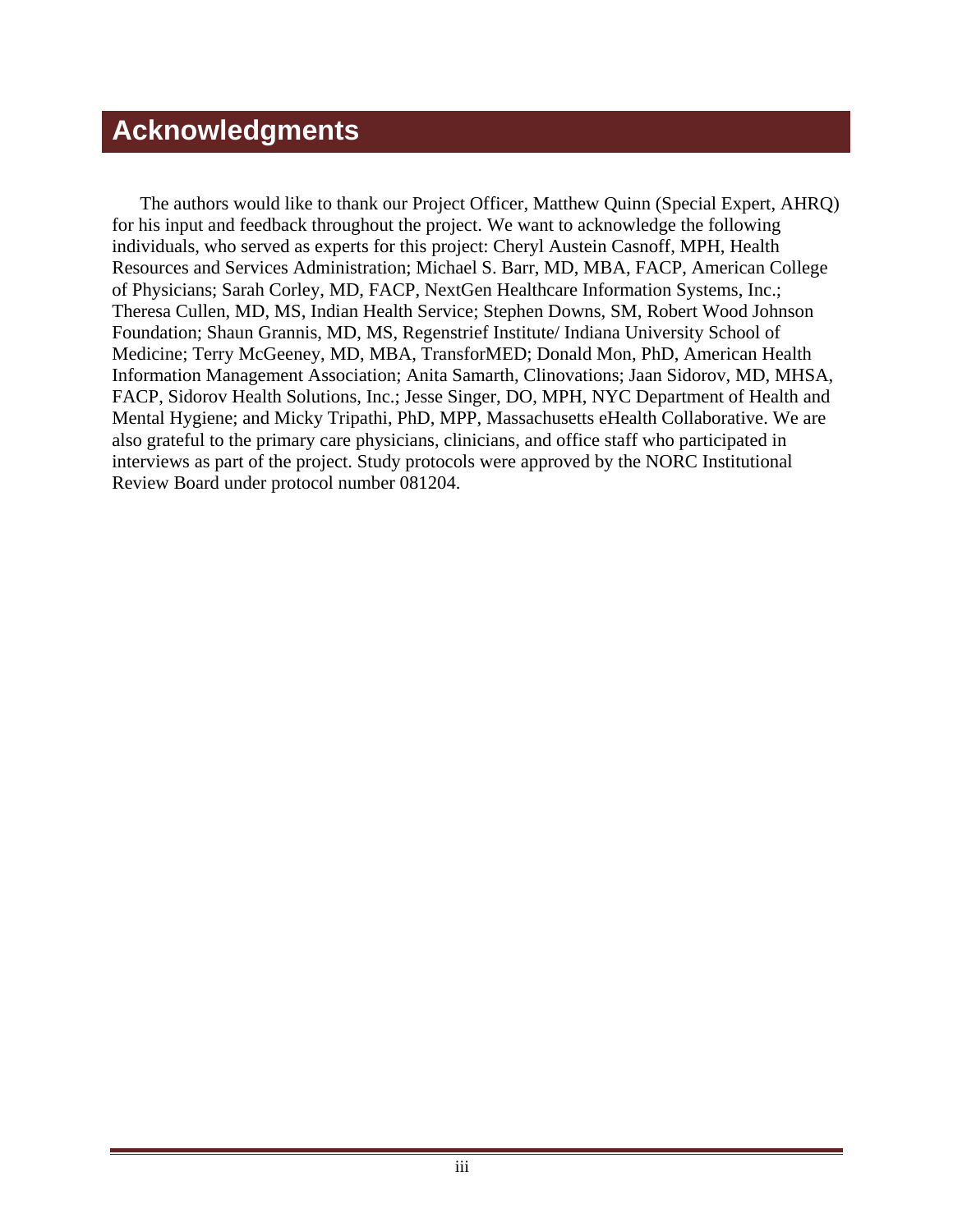# **Contents**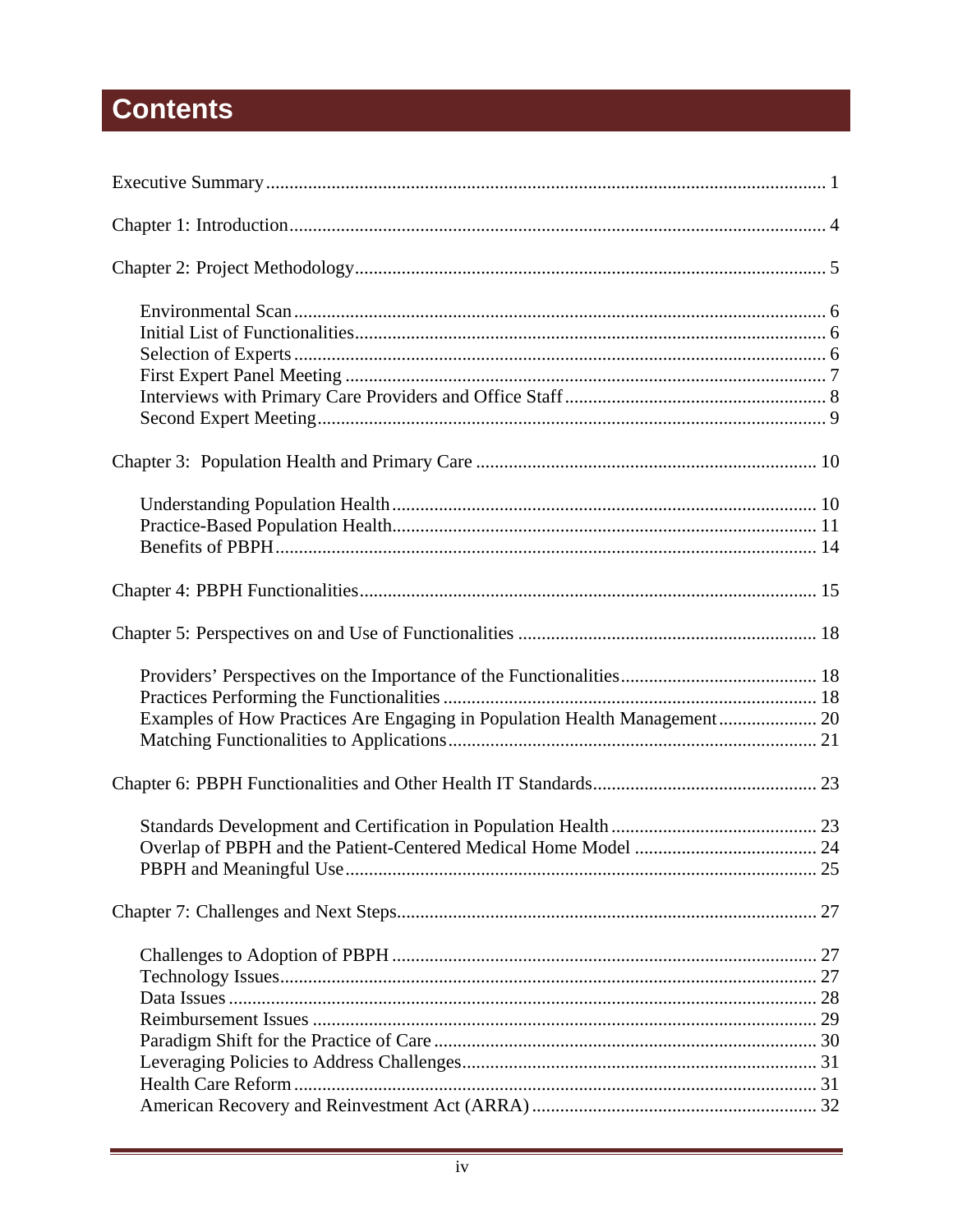| Washington State Department of Health: Chronic Disease Electronic Management System.36 |  |
|----------------------------------------------------------------------------------------|--|
|                                                                                        |  |
| New York City Department of Health and Mental Hygiene Primary Care Information         |  |
|                                                                                        |  |
|                                                                                        |  |
|                                                                                        |  |
|                                                                                        |  |
|                                                                                        |  |
|                                                                                        |  |

### **Tables**

## **Figures**

L.

| Figure 3. Practice-Based Population Health, Interactions Between a Primary Care Provider, |  |
|-------------------------------------------------------------------------------------------|--|
|                                                                                           |  |
| Figure 4. Practice-Based Population Health in the Context of the Larger Community 13      |  |
| Figure 5. Numbers of practices That Could Perform the Functionalities in Each Domain, by  |  |
|                                                                                           |  |

÷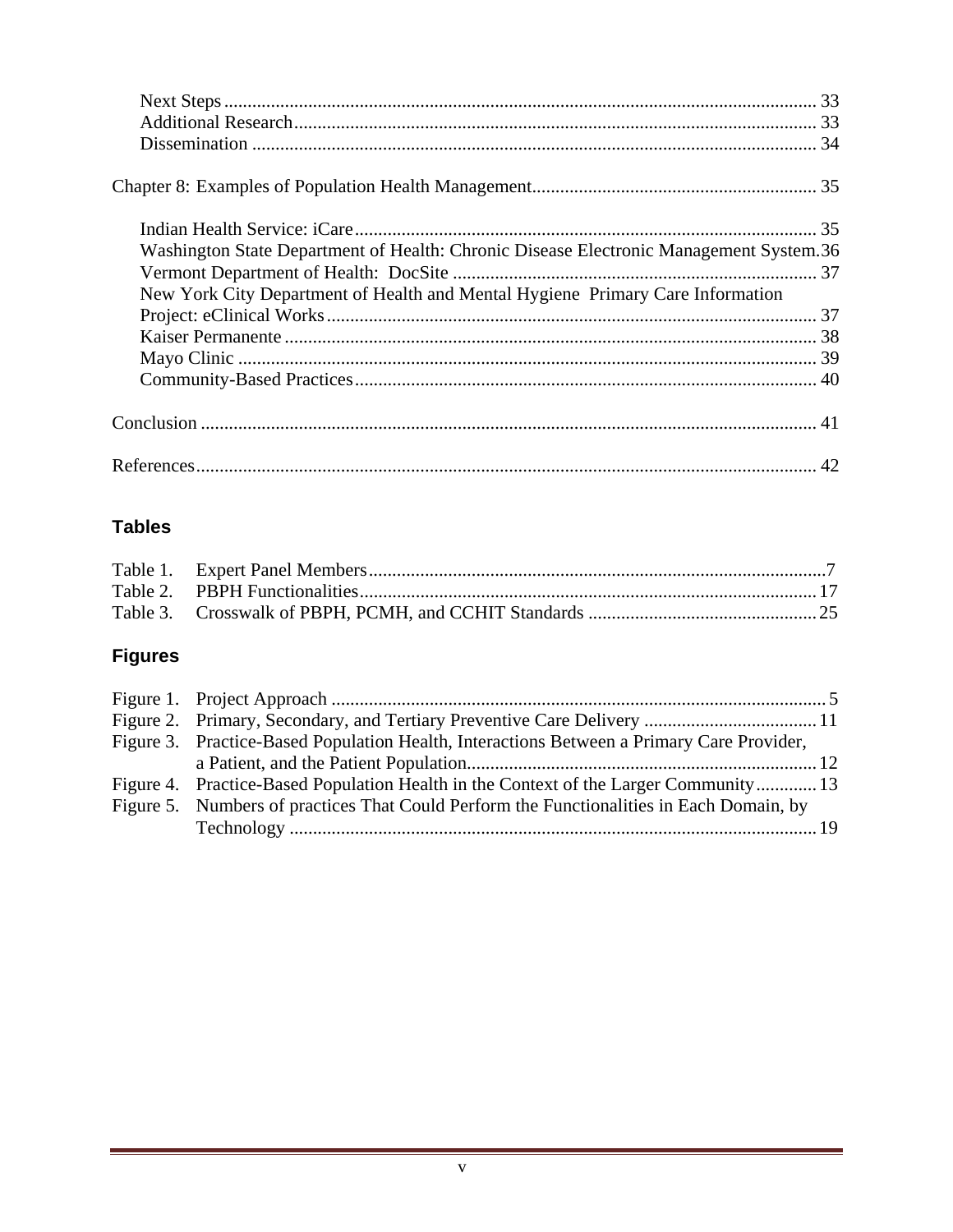## <span id="page-5-0"></span>**Executive Summary**

The transformation of primary care is a key component of current efforts to improve health care in the United States and of the policy debate on national health care reform. The proactive measurement and management of the panel of patients in an individual practice may be one aspect of that transformation. This approach to care and the concept we developed to characterize its core—Practice-Based Population Health (PBPH)—are the focus of the project presented here.

We define PBPH as an approach to care that uses information on a group ("population") of patients within a primary care practice or group of practices ("practice-based") to improve the care and clinical outcomes of patients within that practice. With funding from the Agency for Healthcare Research and Quality (AHRQ), the National Opinion Research Center (NORC) at the University of Chicago has identified the functionalities necessary to more effectively prevent disease and manage chronic conditions using a PBPH approach. By helping providers focus on the preventive care needs of all of their patients, including those individuals who do not appear in the office for routine care, PBPH can help practices conduct more comprehensive health promotion and disease management. PBPH can also be used to serve a variety of other purposes—for example, to develop lists of patients to invite to a group educational session on smoking cessation or chronic disease self-management; to identify patients to notify in the case of a medication recall; to find patients who are eligible for participation in clinical trials; and to make informed decisions about areas for continuing medical education.

## **Information Management Functionalities for Practice-Based Population Health**

To further develop the concept of PBPH, the project team developed and vetted a series of information management functionalities to support proactive population management. The list was refined through discussions with a group of experts and a series of interviews with primary care providers and office staff. The functionalities were grouped into the following five domains:

- **Domain 1: Identify Subpopulations of Patients.** Practices can target patients who require preventive care or tests.
- **Domain 2: Examine Detailed Characteristics of Identified Subpopulations.** Information management systems can allow practices to run queries to narrow down the subpopulation of patients or to access patient records or additional patient information.
- **Domain 3: Create Reminders for Patients and Providers.** Information on patients can be made actionable through notifications for patients and members of the practice.
- **Domain 4: Track Performance Measures.** Practices can gain an understanding of how they are providing care relative to national guidelines or peer comparison groups.
- **Domain 5: Make Data Available in Multiple Forms.** Information may be most useful to practices if it can be printed, saved, or exported and if it can be displayed graphically.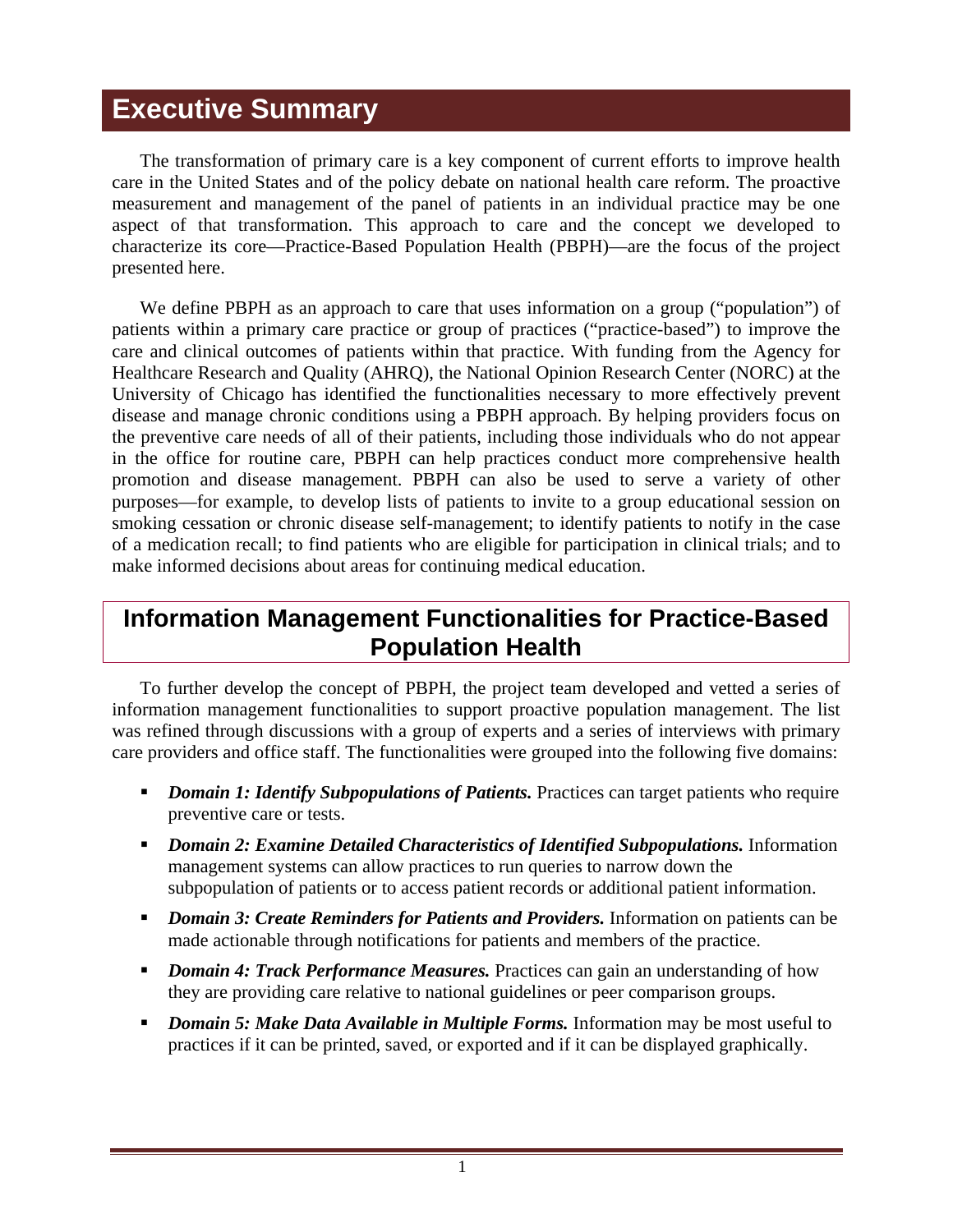## **Challenges to Adoption of Practice-Based Population Health**

During our interviews with providers, we found that practices with electronic health records (EHRs) and registries are performing more of the PBPH functionalities than are paper-based practices, but none of the practices is performing all of the functionalities. More widespread adoption of PBPH will require technological innovations; greater availability of usable data; new methods for reimbursement of primary care; and changes in physicians' views of care delivery and their practice workflow.

Having access to an EHR or a registry increases the likelihood that practices are performing these functionalities, but such access is not sufficient for the adoption of PBPH. For systems to facilitate population management, they need to be user-friendly and contain robust PBPH capabilities. Several of the 27 providers we interviewed said either that they were unable to find systems that include population management functionalities or that the products they had purchased are not living up to their expectations in performing these management tasks. However, most providers are not actively seeking the tools needed for PBPH. With this lack of provider demand there is little incentive for vendors to create tools to support these functionalities.

To engage in PBPH, practices need accurate data in a discrete form. Providers we interviewed explained they often are able to run queries only on billing data, which may be inaccurate and insufficient for supporting PBPH. Practices also need to access patient information that is generated from other parts of the health care system, such as laboratory and pharmacy data. Additionally, for performance reporting, many providers feel that systems need to accommodate exception codes, so that patients who have refused treatment or patients for whom a particular treatment is inappropriate because of their comorbidities can be excluded from calculations of performance measures.

Because clinicians are trained to provide individualized care to one patient at a time, changing providers' focus to the population level will require a paradigm shift. The clinicians we interviewed were also concerned with the disruption of workflow that PBPH could cause because of the time needed to collect and analyze data on the patient population and the increased need for appointments that more proactive care requires.

The providers we interviewed also expressed concern that the current reimbursement system would not cover the costs of more proactive management and coordination of care. Practices are currently using PBPH in limited instances where funding is available through grant programs or insurer incentives that target improved management of particular conditions.

## **Leveraging Policies to Address Challenges and Next Steps**

The movement toward health care reform and unprecedented Federal investment in health information technology (IT) provide a window of opportunity for transforming primary care. To increase the adoption of PBPH, incentives for proactive population management can be incorporated into policies related to provider payment, the health-IT-related economic stimulus provisions in the American Recovery and Reinvestment Act (ARRA), and efforts to strengthen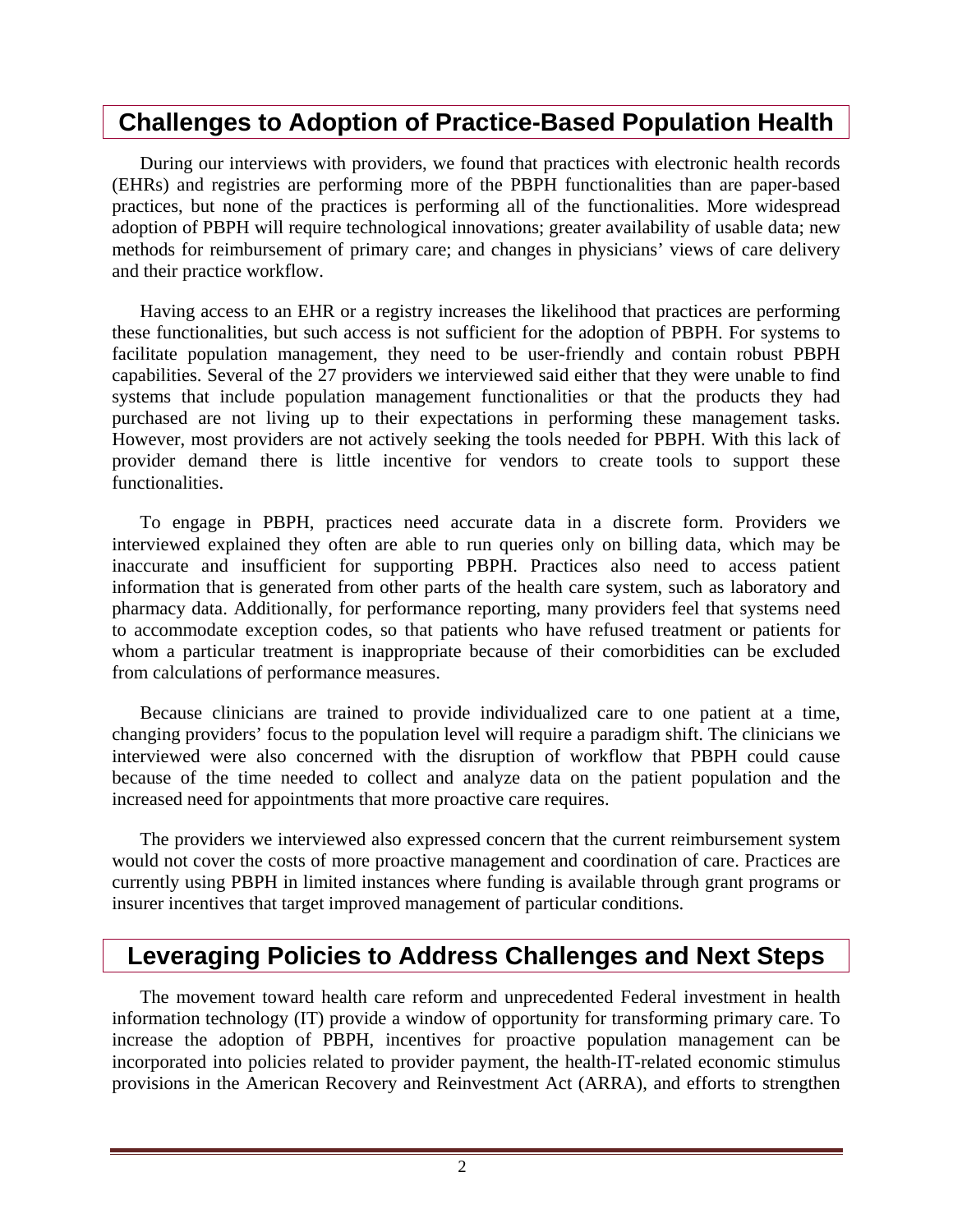the primary care workforce. Further research and dissemination could also increase appreciation of the potential of PBPH and support broader adoption of this approach to care.

Proposed efforts to reform the health care system may provide opportunities to change the reimbursement structure for primary care. Reimbursement with a greater emphasis on outcomes could provide additional resources and incentives for primary care practices to engage in PBPH. Increased provider demand would probably motivate IT vendors to develop applications that support population management. Health care reform may also support models like the patientcentered medical home, of which PBPH is a component. Another opportunity presented by health reform is that it may lead to a uniform set of performance measures, which would make it easier for vendors to develop products that address PBPH and meet the needs of primary care practices.

Incentives to Medicare and Medicaid providers who demonstrate "meaningful use" of EHRs, which were introduced in ARRA, are likely to boost health IT adoption. PBPH could most directly be supported by this legislation if PBPH functionalities are incorporated into those criteria. ARRA could also increase the amount of information available in electronic form by boosting EHR adoption and health information exchange nationwide. Finally, the ARRA-funded extension centers could provide training to help providers engage in PBPH.

In addition to assistance in using technology, physicians, nurses, and others in the primary care workforce may require additional training to be able to interpret reports on their patient populations. Medical and nursing schools could also support the advancement of PBPH, by helping providers adopt a more population-focused orientation.

Further research may also be important in fostering PBPH. To make population management tools more useful to primary care providers, research could be conducted to advance learning in a number of critical areas—how to automate preventive care or disease management services; to improve natural language processing for converting text into discrete data elements in real time; to effectively use "messy" data in practice; to develop case studies of best practices in PBPH; and to compile specific data elements for PBPH tools.

To translate this project's findings into practice and, ultimately, influence and advance the transformation of primary care delivery, the concept of PBPH must first be introduced among primary care providers, health IT vendors, educators, policymakers, and third-party payers. Second, the functionalities required for optimal implementation of PBPH need further vetting and refinement among primary care providers and health IT vendors, which could include adding additional technical specifications. Third, educators need to be acquainted with PBPH concepts in order to develop PBPH education and training that incorporates the use of PBPH in primary care practice.

As training and technology to support population management become more available and incentives are established to foster this type of care, PBPH may become a viable option for primary care providers. Such advances will help PBPH contribute to transforming primary care and to improving health care quality, patient health, provider satisfaction, and the efficiency of the health care system.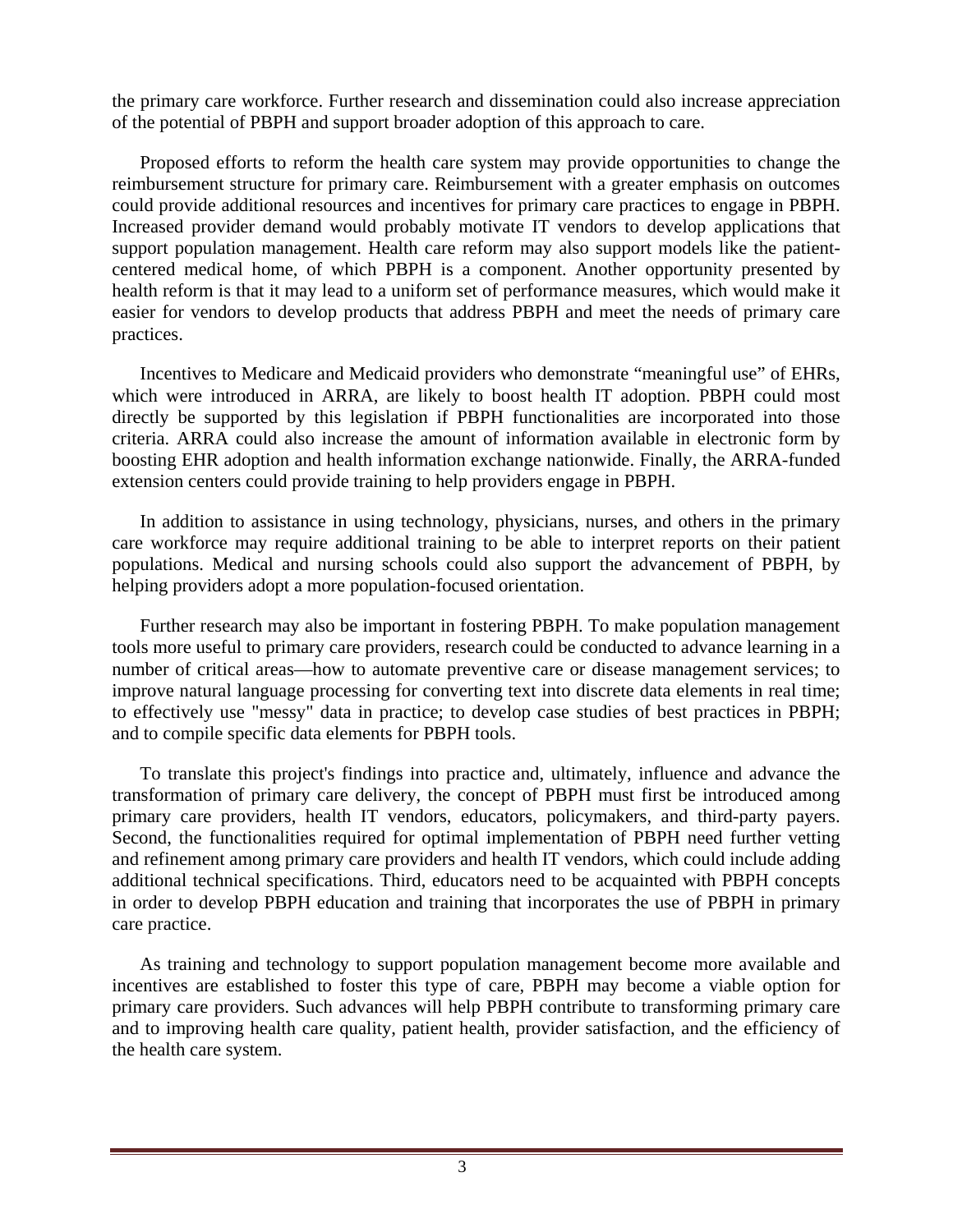## <span id="page-8-0"></span>**Chapter 1: Introduction**

The transformation of primary care is a key component of current efforts to improve health care in the United States and of the policy debate on national health care reform. Motivation to change the current primary care system stems, in part, from frustration by what Morrison and Smith have called the "hamster health care" model of care.<sup>1</sup> This model is characterized by overloaded primary care practices, fee-for-service reimbursement which pays for acute care services rather than chronic condition management, and the "persistent presence of the 'tyranny of the urgent' in everyday practice."<sup>2</sup> These factors often combine to create a style and pace of practice that is a threat to quality of care, as it neither adequately assesses nor systematically improves the health of the population, or panel, of patients seen by a provider.

A key aspect of primary care transformation is the proactive management of a panel of patients within an individual practice.<sup>3</sup> The project presented here focused on this facet of transformation and introduced a concept to characterize its core—Practice-Based Population Health (PBPH). We define PBPH as an approach to care that uses information on a group ("population") of patients within a primary care practice or group of practices ("practice-based") to improve the care and clinical outcomes of patients within that practice.

This report describes the concept of PBPH and the information management functionalities that may help primary care practices to move forward with this type of proactive management. With funding from the Agency for Healthcare Research and Quality (AHRQ), the National Opinion Research Center (NORC) at the University of Chicago has identified the functionalities necessary to more effectively prevent disease and manage chronic conditions using a PBPH approach. Specifically, through consultation with primary care providers and an expert panel, we have developed and vetted a list of functionalities to support the PBPH approach to care. While this project focused primarily on the information management functionalities that may help primary care practices proactively manage their patient populations, we note that there are a number of other factors important to facilitating this type of care, most notably the need for changes in workflow and new reimbursement models.<sup>4</sup> Tackling these issues will be necessary for the widespread adoption of PBPH, and this report briefly addresses them in the next steps section.

This report begins with a discussion of the methodology employed in the project and an explanation of the project's scope. It then provides a definition of PBPH and a description of its key elements. We present the set of functionalities that was developed and refined as part of this project. We describe how the providers we interviewed are engaging in population management in their practices, and include providers' views on the importance of the functionalities and their ability to perform them. To place the functionalities in a broader context, we discuss the relationship between these functionalities and health information technology (IT) certification efforts, proposed objectives for electronic health record (EHR) incentive programs, and the patient-centered medical home (PCMH) model. Our research suggests that proactive population management is relatively rare and thus we discuss some of the challenges to adopting a PBPH approach, as well as a series of recommendations from our project's experts on how to incorporate PBPH into current policy efforts and specific research and dissemination steps that would serve to foster PBPH. The report concludes with a series of examples, identified through an environmental scan, to illustrate how primary care providers are engaging in some elements of population management.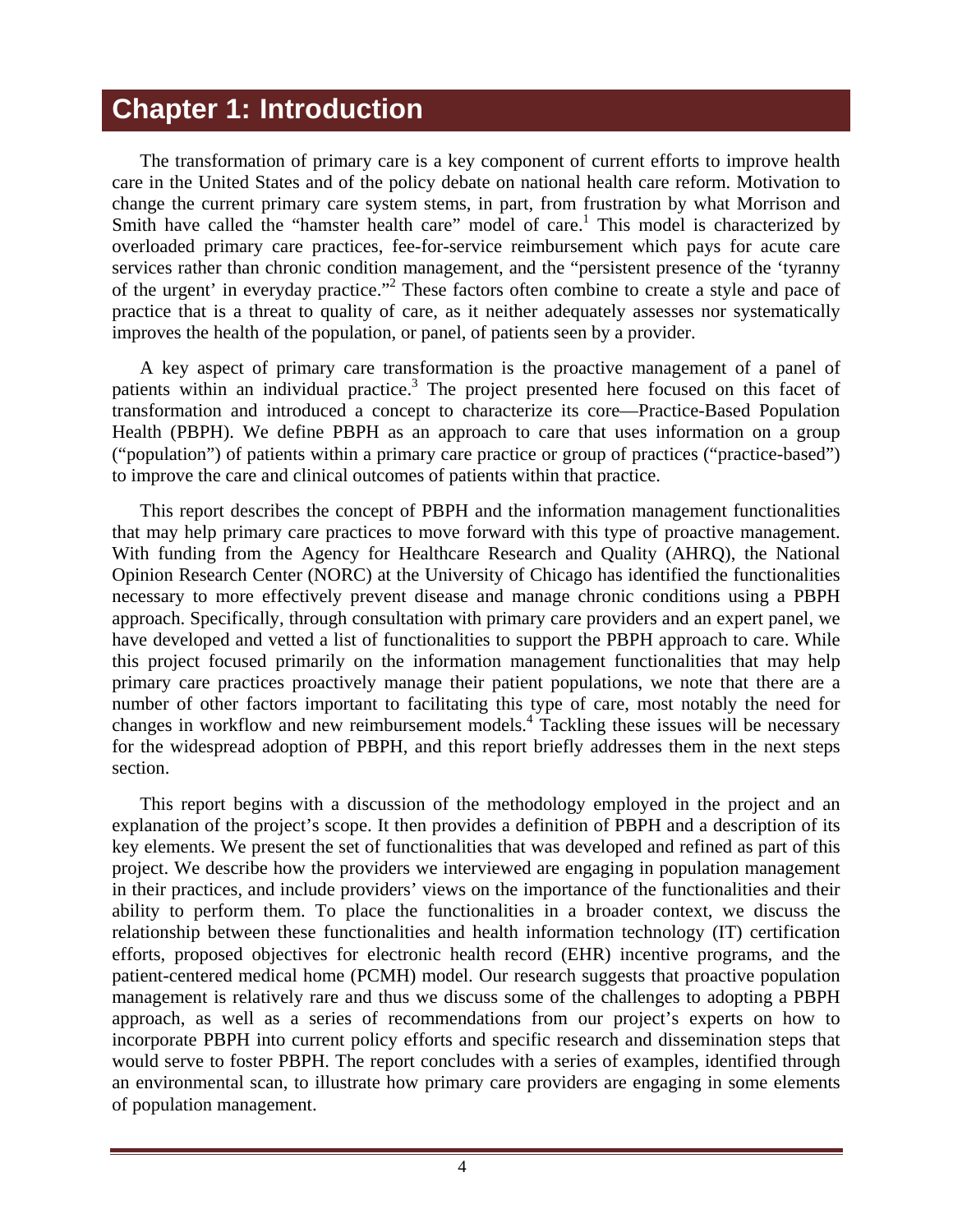# <span id="page-9-0"></span>**Chapter 2: Project Methodology**

With this project, AHRQ sought to build on earlier work done by the Institute for Healthcare Improvement (IHI). According to the 2007 IHI report, *Health Information Technology for Improving Quality of Care in Primary Care Settings*,<sup>5</sup> health IT may improve primary care through: (1) direct benefits, such as operational efficiency and safety achieved by reduction of administrative or clinical errors; and (2) improvements to the system of care, such as proactive planning for population care and whole patient view for planned care. IHI focused on the second area—systems improvements—and our work on this project continued that focus. We incorporated elements from the recommendations of the IHI report into our initial list of functionalities, which were then refined, as described later in this chapter. This project also expanded on the IHI report by seeking additional examples of the approaches primary care practices are taking to incorporate health IT into population health management.

To develop the concept of Practice-Based Population Health (PBPH) and the functionalities to support it, we conducted an environmental scan, convened a group of expert advisors, and conducted a series of semi-structured interviews with primary care providers and office staff. Figure 1 provides an overview of our approach. Below, we provide additional detail on the methodological steps involved in this project.



#### **Figure 1. Project approach**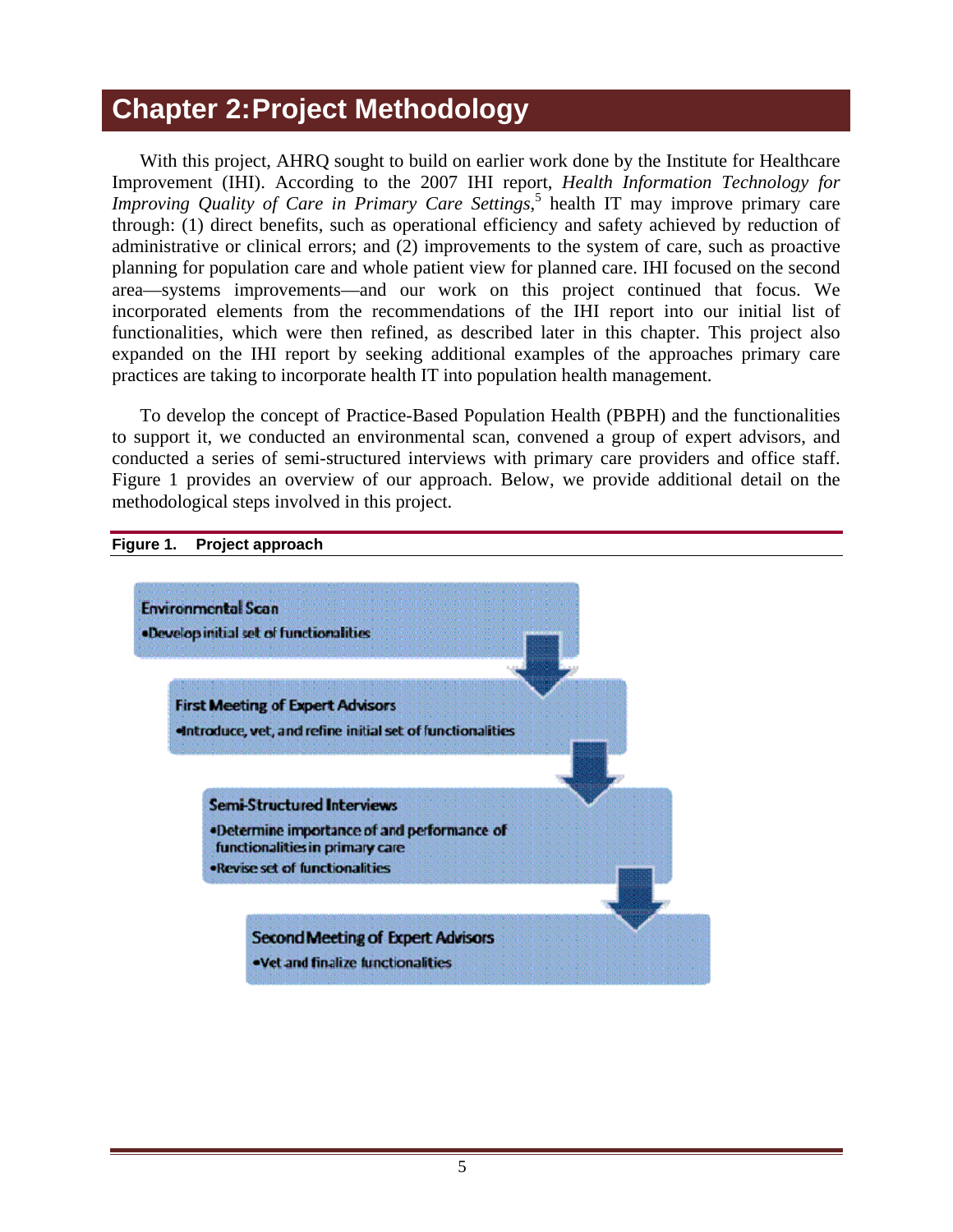## **Environmental Scan**

<span id="page-10-0"></span>The first phase of this project was a comprehensive environmental scan, designed to identify existing applications for population management and current initiatives supporting their use. We identified and read both peer-reviewed and grey literature. The grey literature included information from primary care provider organizations; disease management groups; Federal, State, and local Governments; and entities such as the National Committee for Quality Assurance (NCQA), Healthcare Information Technology Standards Panel (HITSP), and the Certification Commission for Healthcare Information Technology (CCHIT).

## **Initial List of Functionalities**

A key component of the environmental scan was to identify information management functionalities for population health that could inform the initial set of functionalities for population management to be vetted by the project's experts. Current criteria used to certify population health functionality from two respected sets of guidelines—the National Committee for Quality Assurance (NCQA) Physician Practice Connections®–Patient-Centered Medical Home (PPC-PCMH<sup>™</sup>) standards and the CCHIT Certification Criteria for Ambulatory EHRs were reviewed to determine which established guidelines are related to population health in the primary care setting. The PPC-PCMH program aims to assess if physician practices are functioning as a medical home through a set of nine standards and sub-requirements,<sup>6</sup> while the CCHIT Certification Criteria assess EHR capability and capacity for ambulatory settings.<sup>7</sup> To complete the initial set of functionalities, we also reviewed additional guidelines,  $8-9$ applications, $10-11$  and other documents describing information management in the primary care setting.<sup>12-15</sup> We compiled functionalities from all of these documents, grouped them into several categories, and refined them. These draft functionalities served as the foundation of the first expert meeting.

## **Selection of Experts**

Based on findings from the environmental scan and knowledge of the field, we identified individuals to participate in an expert panel. The preliminary list of potential experts was also informed by input from colleagues at NORC and the ARHQ project officer (PO). In November and December 2008, we invited experts to participate in the project. Interested individuals agreed to participate in two group meetings—the first, a WebEx in February 2009, the second, an inperson meeting in June 2009. The final group of experts includes representatives of academic institutions, Government agencies, nonprofit organizations, medical providers, and health IT vendors (Table 1).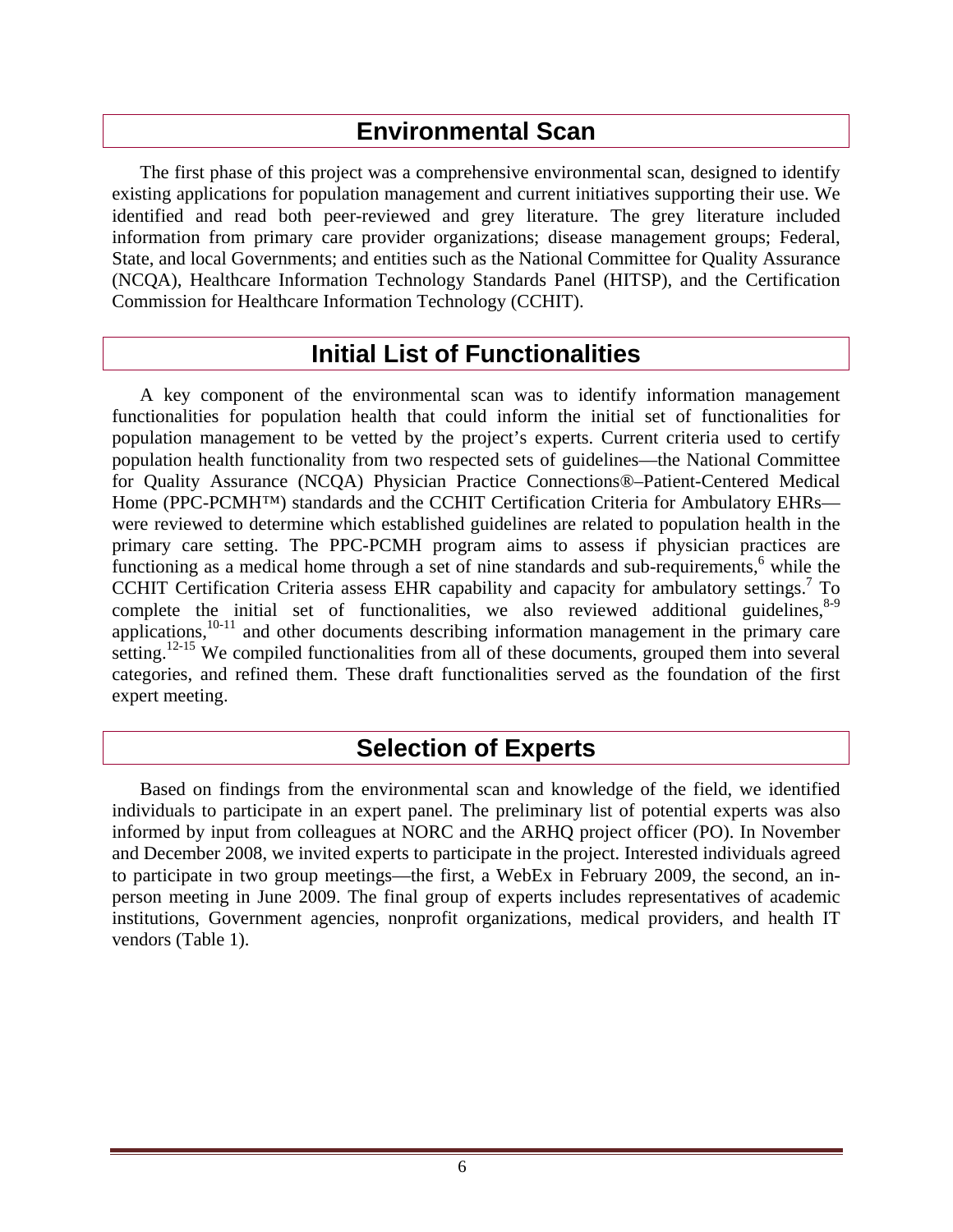#### <span id="page-11-0"></span>**Table 1. Expert panel members**

| <b>Name</b>                   | <b>Affiliation</b>                                                      | <b>Position</b>                                                             |  |  |
|-------------------------------|-------------------------------------------------------------------------|-----------------------------------------------------------------------------|--|--|
| <b>Cheryl Austein Casnoff</b> | <b>Health Resources and Services</b><br>Administration (HRSA)           | Associate Administrator for Health<br>Information Technology                |  |  |
| Michael S. Barr               | American College of Physicians                                          | Vice President, Practice Advocacy and<br>Improvement                        |  |  |
| Sarah Corley                  | <b>NextGen Healthcare</b><br>Information Systems, Inc                   | <b>Chief Medical Officer</b>                                                |  |  |
| Theresa Cullen                | Indian Health Service, DHHS                                             | Chief Information Officer,<br>Director, Office of Information Technology    |  |  |
| <b>Stephen Downs</b>          | Robert Wood Johnson<br>Foundation                                       | Assistant Vice President, Health Group                                      |  |  |
| <b>Shaun Grannis</b>          | Regenstrief Institute/ Indiana<br>University School of Medicine         | Research Scientist/Professor, Family<br>Medicine                            |  |  |
| David Kibbe                   | American Academy of Family<br>Physicians                                | Director, Center for Health Information<br>Technology                       |  |  |
| <b>Terry McGeeney</b>         | TransforMED                                                             | President and CEO                                                           |  |  |
| Donald Mon                    | American Health Information<br><b>Management Association</b><br>(AHIMA) | Vice President, Practice Leadership                                         |  |  |
| Anita Samarth                 | Clinovations                                                            | <b>Managing Partner</b>                                                     |  |  |
| Jaan Sidorov                  | <b>Sidorov Health Solutions</b>                                         | Consultant                                                                  |  |  |
| <b>Jesse Singer</b>           | New York City Department of<br>Health and Mental Hygiene                | Director of Quality Informatics, Primary<br><b>Care Information Project</b> |  |  |
| Micky Tripathi                | Massachusetts eHealth<br>Collaborative (MAeHC)                          | <b>President and CEO</b>                                                    |  |  |

## **First Expert Panel Meeting**

The primary objectives of the February 2009 WebEx meeting were to introduce experts to the project and vet the initial set of health IT functionalities for PBPH. Prior to the meeting, the NORC team provided experts with a background memo including a project overview, objectives, goals, and a graphic model demonstrating the aspects of population health relevant to primary care providers within the project's scope. In advance of the meeting, the NORC team developed and sent to the experts a feedback form to allow them to indicate which functionalities should be prioritized for discussion at the meeting. During the meeting, NORC described the project's objectives and approach and provided an overview of experts' written feedback on the functionalities. Although there was consensus among the experts on the categories of functionalities presented to them, several experts suggested ways to re-categorize the functionalities. Discussion then turned from a general overview of the entire list of functionalities to more targeted discussions about a subset of functionalities about which some experts raised concerns on the feedback form. Following the expert meeting, we revised the list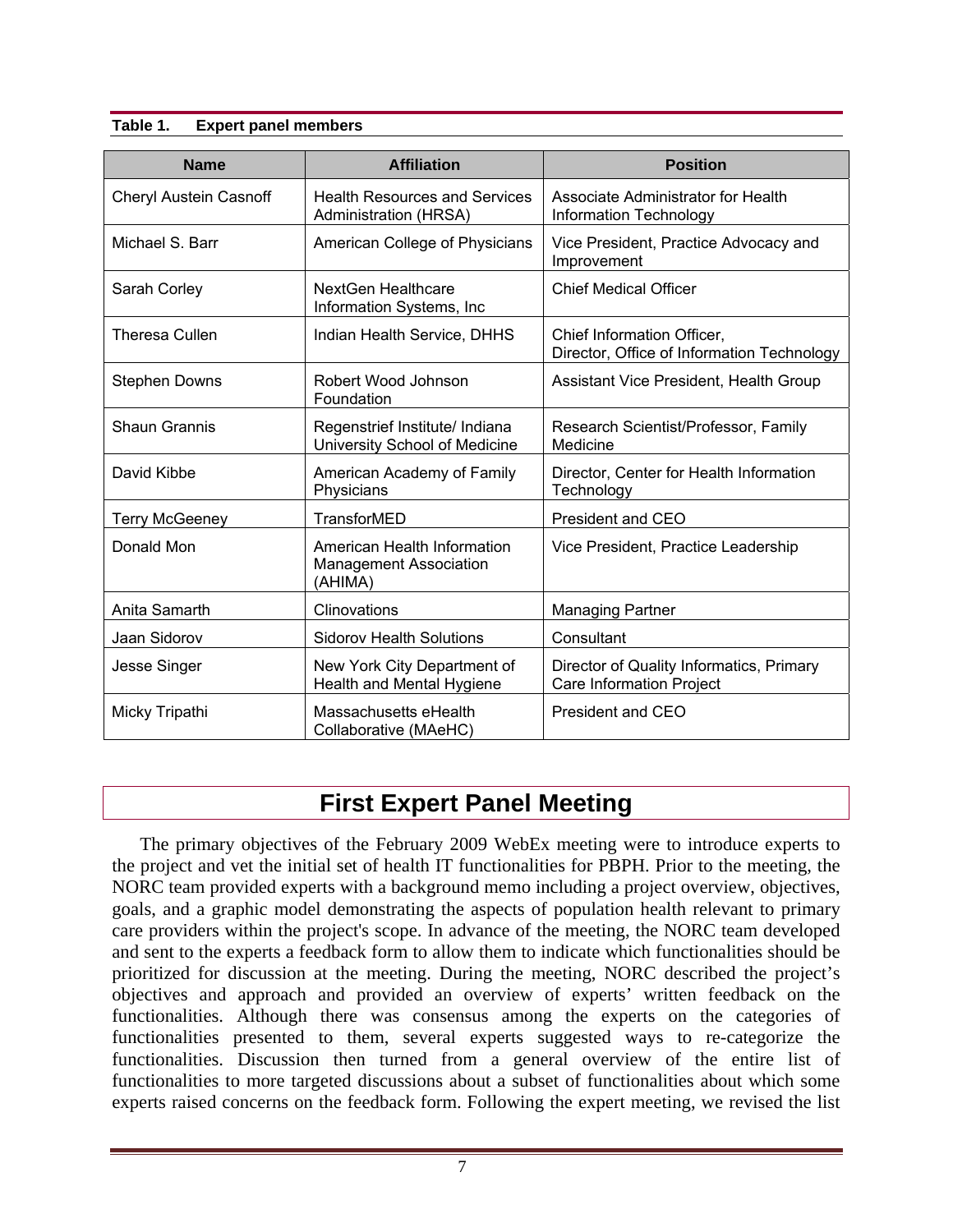<span id="page-12-0"></span>of functionalities to reflect the suggestions from the experts. This revised list of functionalities served as the basis for the next phase of the project—a series of interviews with primary care practices.

### **Interviews with Primary Care Providers and Office Staff**

NORC researchers conducted interviews with physicians, other clinicians, and office staff in primary care practices of varying sizes and levels of health IT adoption. The goal of these interviews was to learn how primary care practices were conducting proactive population management, to ascertain the perceived importance of the proposed functionalities, and to determine if and how practices perform them. To recruit interviewees, NORC sought assistance from experts; posted announcements about the interviews in listservs for the American College of Physicians and the Medical Group Management Association; and reviewed the literature on population health and health IT to identify individuals who manage population health in innovative ways. Prospective interviewees were sent a short screening questionnaire by email to determine their appropriate category.

NORC developed interview protocols for four categories of interviewees—(1) physicians with high IT adoption (with an EHR or a registry); (2) physicians with limited IT adoption (without an EHR or a registry application); (3) non-physician staff in practices with high IT adoption; and (4) non-physician staff in practices with limited IT adoption. These protocols were approved by the NORC Institutional Review Board under protocol number 081204. Interview protocols included both open-ended and closed-ended questions. Closed-ended questions asked whether the practice has the capability to conduct each of the functionalities developed for this project, and if so, how often they perform that specific functionality. Interviewees were also asked to rank, on a four-point scale, the importance of each of the functionalities for improving patient care and/or making care delivery easier. Open-ended questions asked how providers currently perform PBPH functionalities and the perceived importance of functionalities for population health. Other questions included the importance of population health to primary care and barriers and obstacles to proactive population health management and preventive care in the primary care setting.

Between April and June 2009, a total of 27 interviews were conducted across all categories. This included 18 interviews with physicians and 9 with other clinicians and office staff. Of the total, 10 interviewees were from practices with low IT adoption and 17 were from practices with higher levels of IT adoption. The telephone interviews lasted between 30 and 60 minutes. A NORC senior staff member conducted the interviews, and a research assistant scheduled the interviews and took detailed notes during them. Data collected through open-ended questions were analyzed using traditional methods of qualitative data analysis, based on the discernment of themes and patterns in the data. Findings from the interviews were used to revise the list of functionalities.

<sup>&</sup>lt;sup>i</sup> Interviews were conducted with fewer than ten individuals in each category and were therefore not subject to OMB review.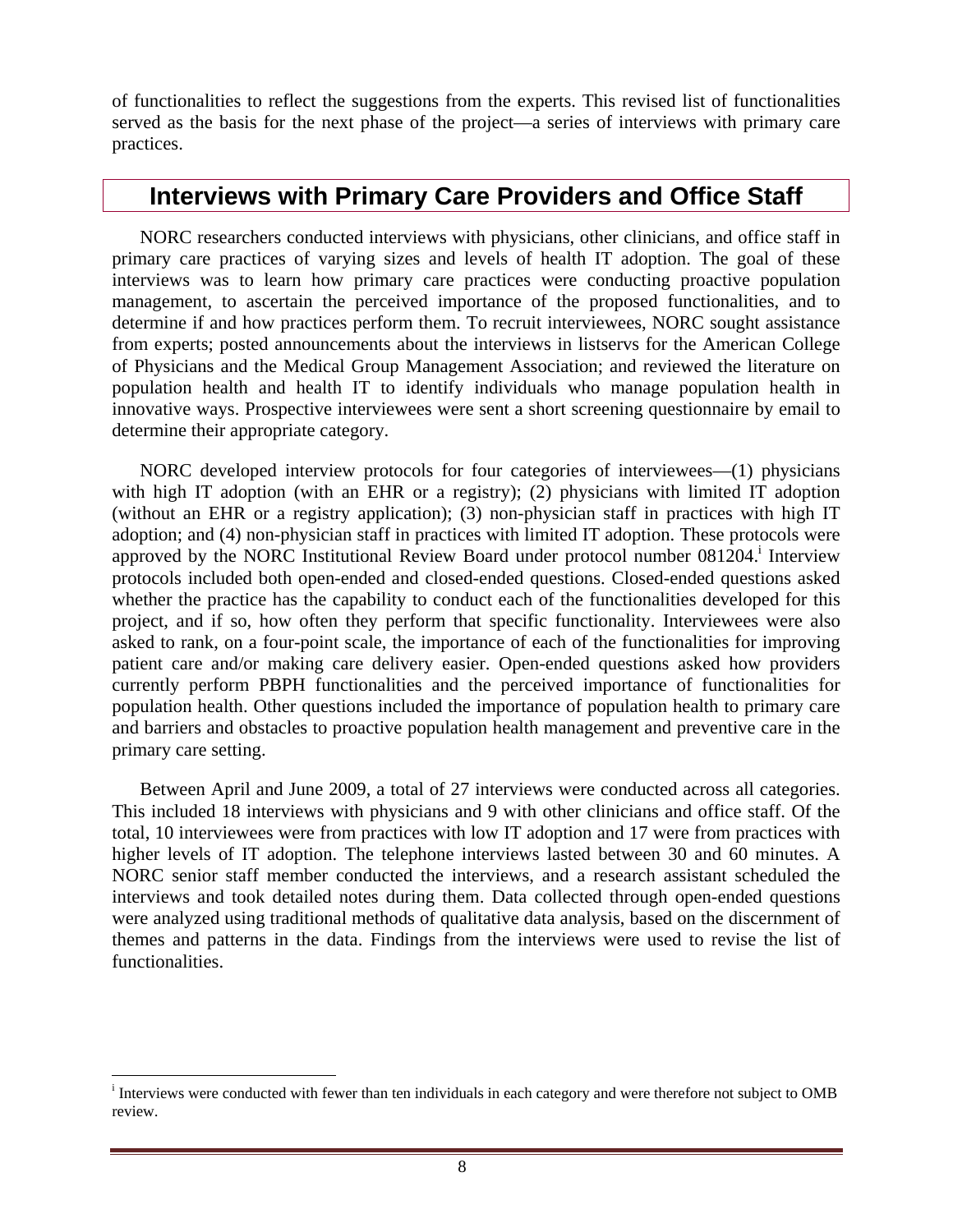## **Second Expert Meeting**

<span id="page-13-0"></span>The group of experts was reconvened in June for an in-person meeting in NORC's Bethesda, Maryland office. The meeting objectives were: (1) to refine the functionalities; (2) to enhance understanding of the greatest opportunities and barriers for adoption of PBPH by primary care physicians; (3) to identify recommendations related to technology, policy, and future research needs; and (4) to plan for dissemination of the final report.

Working with a facilitator, members of the NORC team led the experts in both small and large group discussions. The meeting began with a discussion of the functionalities, supported by a PowerPoint presentation with findings from the interviews, including data on which functionalities providers are currently performing; data on which functionalities providers viewed as important to PBPH; and suggested modifications. In small groups, the experts provided additional feedback on the overall content of, as well as specific changes to, the functionalities. Part of the meeting was devoted to a broader discussion of population health management. The experts identified barriers to population health management, discussed innovative approaches to population health in the primary care setting, and developed technology- and policy-focused recommendations for promoting more widespread adoption of PBPH.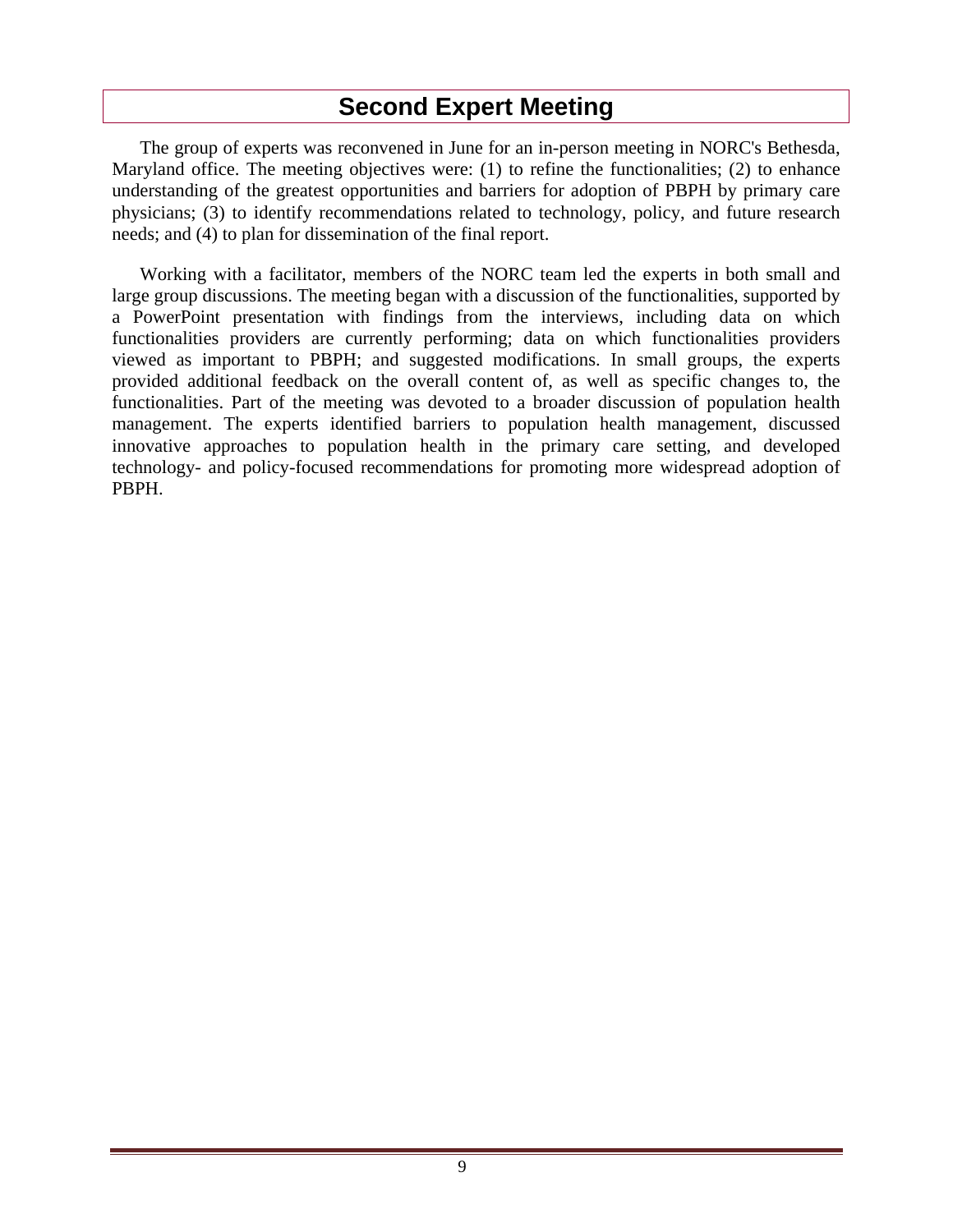# **Chapter 3: Population Health and Primary Care**

Population health is historically thought of in relation to broad groups of individuals. Here we frame the understanding of population health in the context of the patient population of a primary care practice, or patient panel. This section focuses on the components of population health relevant to primary care, and presents a more fully elaborated definition of Practice-Based Population Health. It concludes with a brief discussion of some of the benefits of PBPH.

## **Understanding Population Health**

While there are many definitions of population health, most focus broadly on the "health outcomes of a group of people" and place an emphasis on the determinants of health and the interventions to elevate overall health status.<sup>16</sup> The term population health is often used interchangeably with public health to describe the activities conducted by Governmental public health agencies and community and national organizations to improve the health of a community. In this understanding, the population that is the target of interventions is defined broadly, in many cases encompassing services provided within a particular jurisdiction, whether at the local, State, or Federal level. This project, in contrast, applies the concepts of population health but focuses on a different population—the patients that are seen by one primary care practice.

Promoting health and preventing disease are key components of population health both at the societal level and within a primary care practice. There are three different levels of prevention:

- *"Primary prevention* Prevention strategies that seek to prevent the occurrence of disease or injury, generally through reducing exposure or risk factor levels. These strategies can reduce or eliminate causative risk factors (risk reduction).
- *Secondary prevention* Prevention strategies that seek to identify and control disease processes in their early stages before signs and symptoms develop (screening and treatment).
- *Tertiary prevention*  Prevention strategies that prevent disability by restoring individuals to their optimal level of functioning after a disease or injury is established and damage is done." $^{17}$

Responsibilities for these different levels of prevention are shared among primary and specialty care providers, and public health Governmental agencies and community organizations, as illustrated in Figure 2.<sup>18</sup> While there are some responsibilities that distinctly fall under the purview of one entity or another, there are also some areas of overlap. Public health entities are at one end of the spectrum, with responsibility principally for primary prevention, including addressing environmental and other social determinants of health, and influencing behaviors such as seatbelt use and smoking through laws and regulations. Public health also addresses some components of secondary prevention, such as campaigns to raise awareness about screening. Specialty care providers are on the other end of the spectrum, primarily focusing on tertiary prevention, such as providing acute care for patients with cancer or heart disease. Primary care providers have responsibilities that fall within all levels of preventive care, including primary preventive services, such as immunizations and health risk counseling;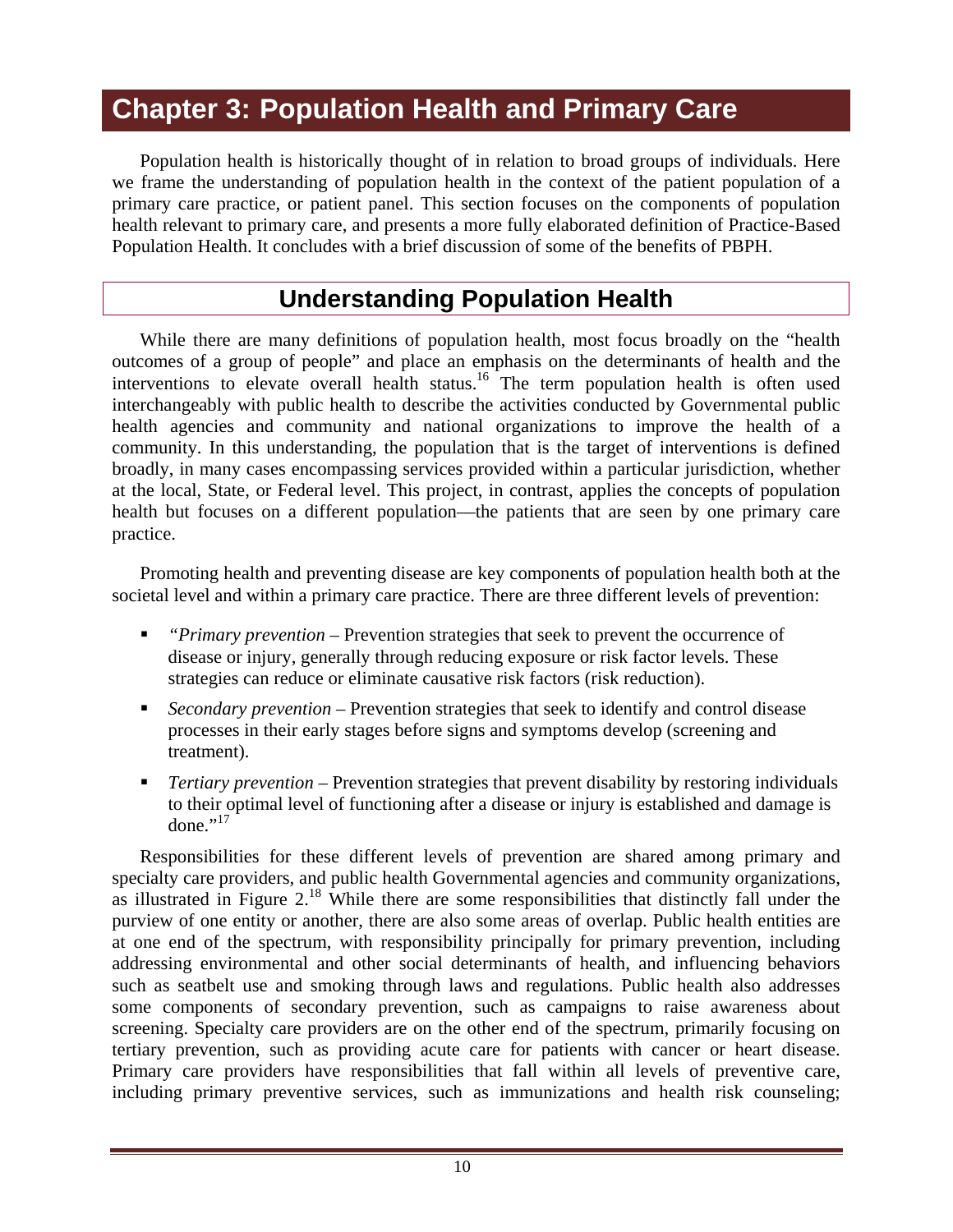<span id="page-15-0"></span>secondary preventive care services, such as screenings; and tertiary preventive care services, such as treating high cholesterol levels after a heart attack.



This project focuses on the preventive care that occurs within a primary care office, rather than that which is conducted by public health or specialty care organizations. As such, the set of functionalities seek to identify groups of individuals within a provider's patient panel who might benefit from targeted identification and interventions. These may include:

- "Groups of patients generally defined by age and/or gender criteria, who share the need for a defined set of preventive or screening services.
- Groups of patients generally defined by diagnoses, who share a medical condition, often chronic, and who share a need for a class of services often referred to as 'disease management.'
- Groups of patients generally defined by abnormal or unexpected results of screening tests, who share a need for followup services."<sup>19</sup>

## **Practice-Based Population Health**

To delineate the elements of population health that are most relevant in a primary care setting, we developed the term "Practice-Based Population Health (PBPH)." We define PBPH as an approach to care that uses information on a group ("population") of patients within a primary care practice or group of practices ("practice-based") to improve the care and clinical outcomes of patients within that practice. PBPH changes the focus from reacting to the ad hoc needs of individual patients to proactive management of a practice's patient panel.

Although PBPH encourages providers to take a broader population view of their patients, primary care centers on the interaction between an individual patient and his or her clinician or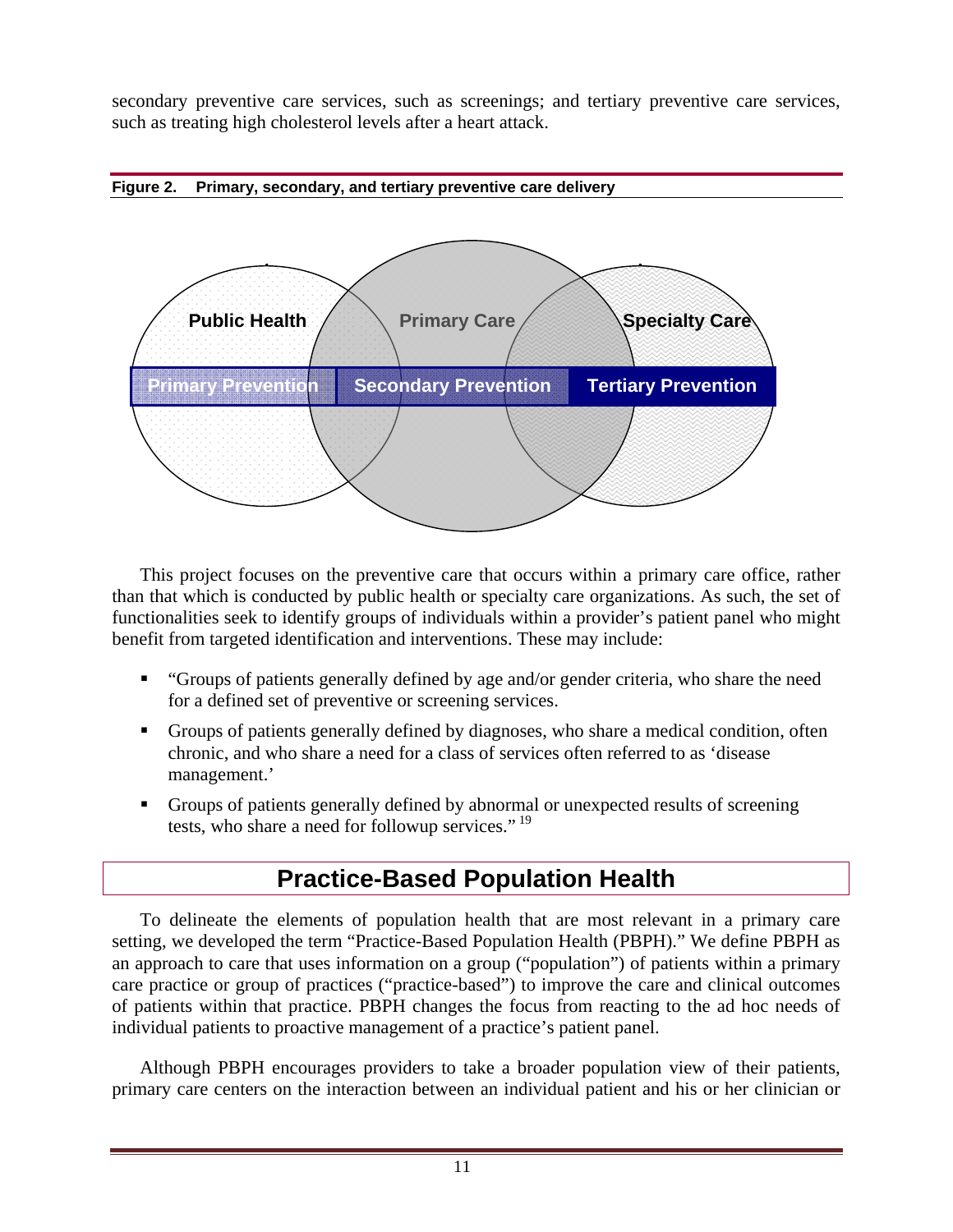<span id="page-16-0"></span>clinical team. There is a series of relationships between the care that is provided to one patient and the care delivered to the practice's patient population. The following relationships constitute the bidirectional connection between individual patients and the practice population:

- **Interaction with one patient adds to data on a population.** Practices learn about their patient populations through the data they accumulate on each individual patient.
- **Information about a population informs care of the individual patient.** Using population-level data, practices can identify populations to which services should be targeted, create reminders for patients and providers, and monitor quality measures. In all of these ways, population data can improve the care delivered to each patient.
- **Improving care of one patient helps improve measures of quality and long-term patient outcomes across a practice's patient population.** Performance measures, and ultimately patient health, will be improved by providing better care for each individual patient. This approach includes ensuring that each patient receives appropriate preventive care and disease management services.

These relationships are illustrated in Figure 3.

**Figure 3. Practice-Based Population Health, interactions between a primary care provider, a patient, and the patient population** 

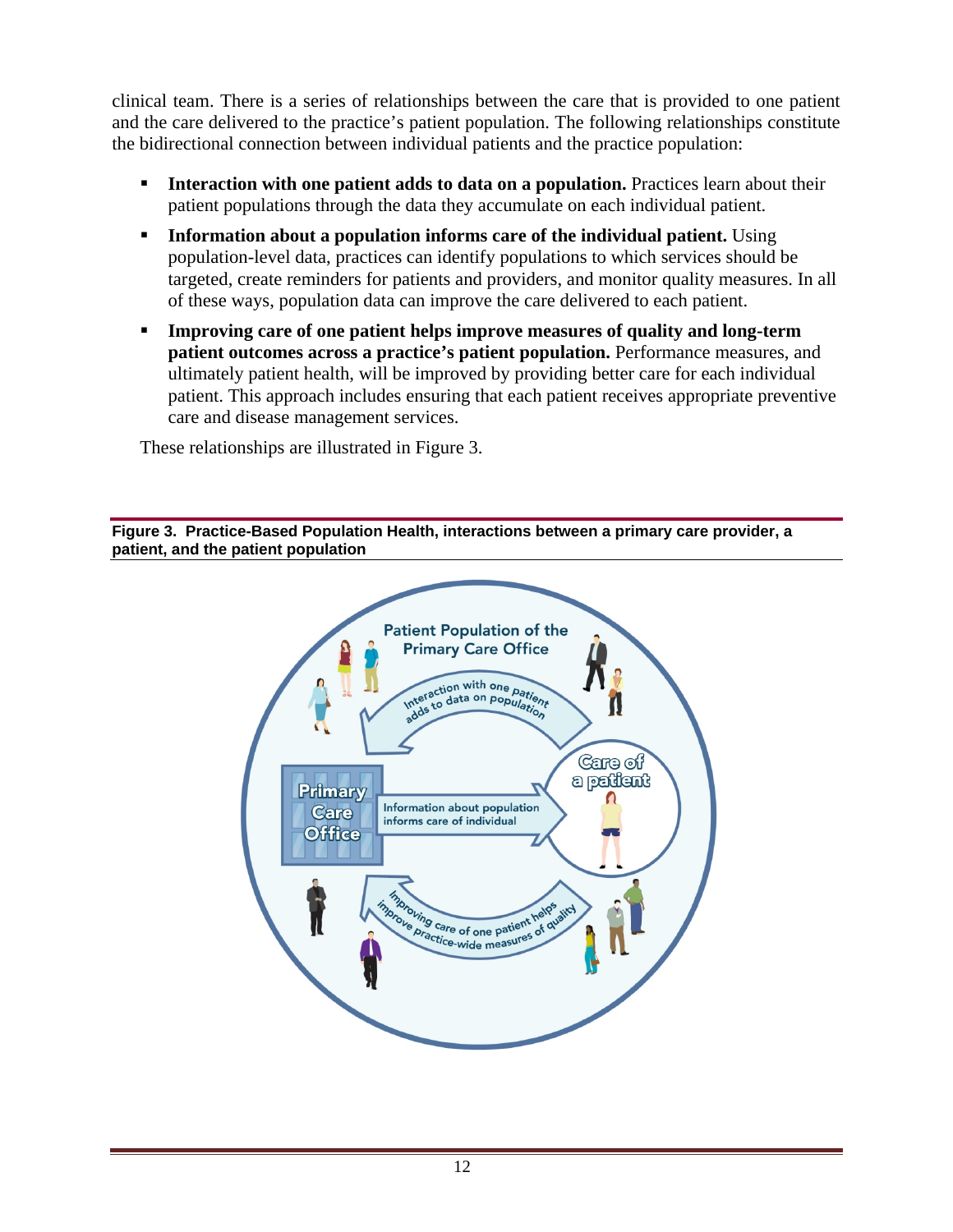<span id="page-17-0"></span>PBPH emphasizes the relationships that occur within a primary care practice. However, external entities, including specialists, hospitals, laboratories, radiologists, pharmacists, and third-party payers may also provide important pieces of information that can help primary care providers tailor their care to their patient populations. Figure 4 illustrates how these external entities may influence the delivery of primary care. It is also important to note that primary care may be influenced by information from public health departments that incorporates data from the broader community. If, for example, a public health department alerts a practice to an outbreak of an infectious disease or a potential suicide cluster, primary care providers may respond by contacting or screening targeted populations of their patients. At the same time, the relationship between primary care and public health departments is bidirectional, in that primary care practices also provide public health departments with important information about the health of their communities.

Although data from public health departments may affect care in the primary care practice, the functionalities defined in this project do not specifically address the ways in which those pieces of information flow to primary care practices. Similarly, although data from a primary care practice may inform analyses on the health of broader communities, including disease surveillance, this application of information on a practice's patient panel is also outside the scope of this project. These issues of data exchange are the focus of many local, State, and national initiatives.



#### **Figure 4. Practice-Based Population Health in the context of the larger community**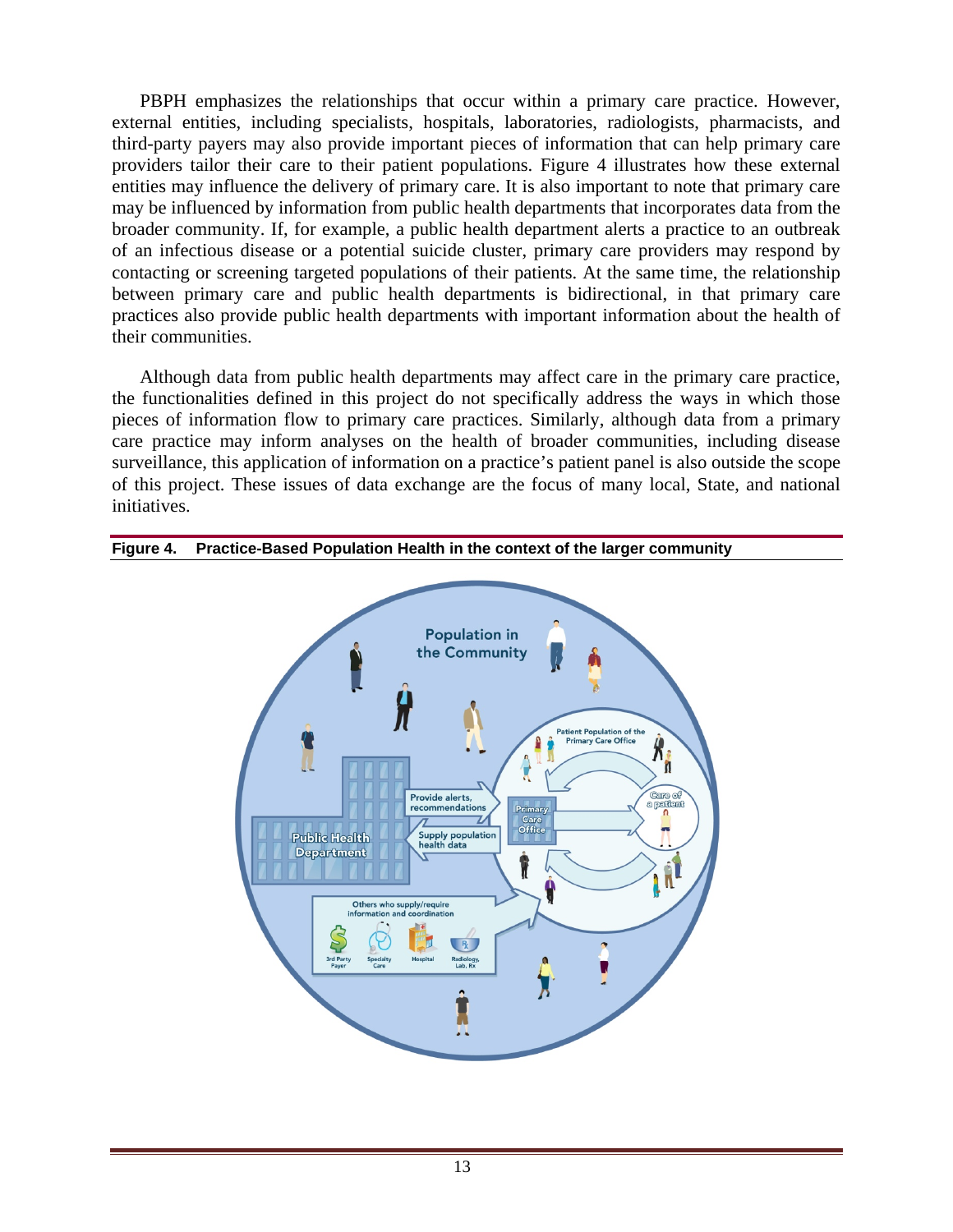## **Benefits of PBPH**

<span id="page-18-0"></span>The goal of PBPH is to help primary care practices engage in preventive care, improve quality of care, and ultimately, to improve health outcomes. The providers we interviewed highlighted many of the benefits of applying a population focus to primary care. PBPH tools allow providers to track the care of all of their patients, rather than limiting their attention to the patients who make appointments. One provider explained that "I thought I was doing a really good job" meeting the prevention and health promotion needs of patients by discussing preventive care during annual physicals or acute visits. However, since adopting a more systematic method of monitoring all of her patients, she said "now it seems that was not the case. We could not pull all the charts to see who needed [a preventive visit]."

Population health tools are also valuable in trying to oversee the care of patients with complex chronic disease management needs. One provider commented that when working with elderly patients with multiple conditions, "Paper charts become very thick documents. To find a specific piece of info, you leaf through hundreds of sheets of papers." In his experience, registries and other population management tools can provide relevant information in "a more easily accessible format for the doctor."

Other providers emphasized the role that PBPH plays in improving the performance of the practice. One provider explained his practice's decision to adopt population management tools in this way: "Our belief as an organization was that we had to control our data…to provide adequate feedback if we were going to improve quality of care and affect populations of patients." He went on to describe this orientation towards quality improvement as "a future, if not current, imperative."

The providers mentioned several specific benefits of PBPH to primary care practice. Being able to easily identify groups of patients can be very valuable in primary care settings. Several practices talked about using population health tools in order to determine which patients might want to participate in group educational sessions focused on diabetes or asthma selfmanagement. Other practices spoke about the importance of being able to locate patients who would need to be notified in the case of a medication recall or to find patients who might be eligible to participate in a clinical trial. PBPH may also facilitate some aspects of practice administration. A better understanding of the patient population could inform decisions about appropriate staffing levels or identify areas where continuing medical education would be most valuable.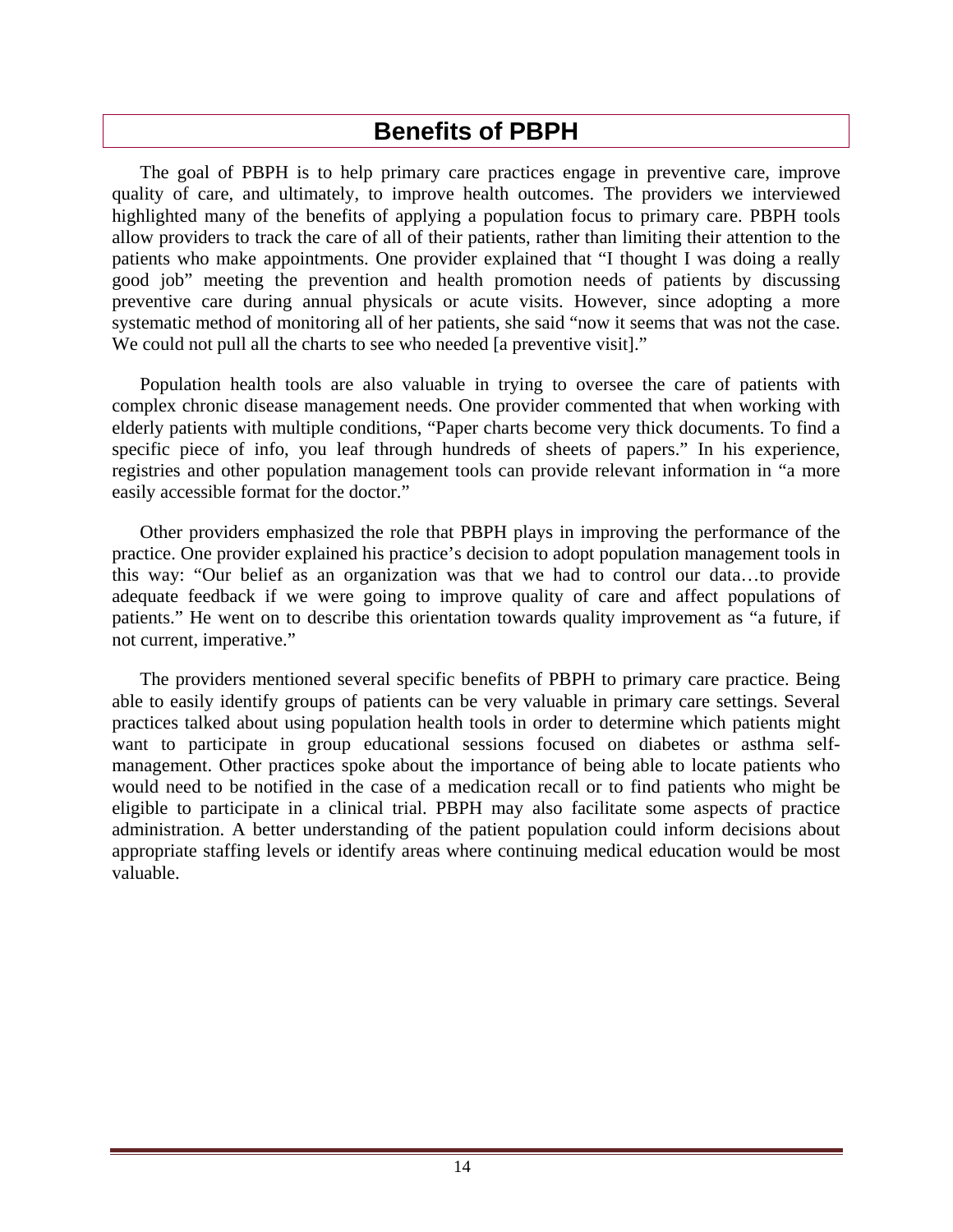# <span id="page-19-0"></span>**Chapter 4: PBPH Functionalities**

To foster the development of tools to robustly support PBPH, it is important to clearly define the tasks that such tools will allow primary care practices to perform. This project developed a series of functionalities to enable primary care practices to proactively manage their panel of patients. We describe here the functionalities we developed using the methodology described in Chapter 2.

Functionalities were developed in keeping with several principles:

- Functionalities are not limited to what is commonly available in existing applications, but instead focus on what is most important for PBPH delivery in the primary care setting. In the list of functionalities we indicate some of the functionalities that might be particularly challenging given current technology.
- In defining these functionalities, we did not limit our discussion to one particular type of application. Instead, some or all of these functionalities might be possible in stand-alone registries, EHRs, and EHRs with built-in registries, as well as more basic technology (e.g. Excel spreadsheets, Access databases).
- The functionalities should be easily performed by primary care clinicians and other office staff. One provider stressed that it was imperative that providers could actually view the results of reports themselves in order to make data "actionable."
- The functionalities focus on what can be done with data that are already in a health IT system—i.e., how physicians can manipulate the data that are already available to them. They do not address how data enter the population health management system, although gaining access to the right data in the right form at the right time remains a key challenge in implementing PBPH.
- Although not explicitly mentioned in the functionalities, it is imperative that the privacy of personal health information be protected and that only authorized individuals gain access to such data.

Based on the information collected during the environmental scan, we grouped similar functionalities together into the five domains shown below:

## **Domain 1: Identify Subpopulations of Patients**

Providers must be able to identify subpopulations of patients who might benefit from additional services. Examples of these groups include: patients needing reminders for preventive care or tests; patients overdue for care or not meeting management goals; patients who have failed to receive followup after being sent reminders; and patients who might benefit from discussion of risk reduction.<sup>20</sup>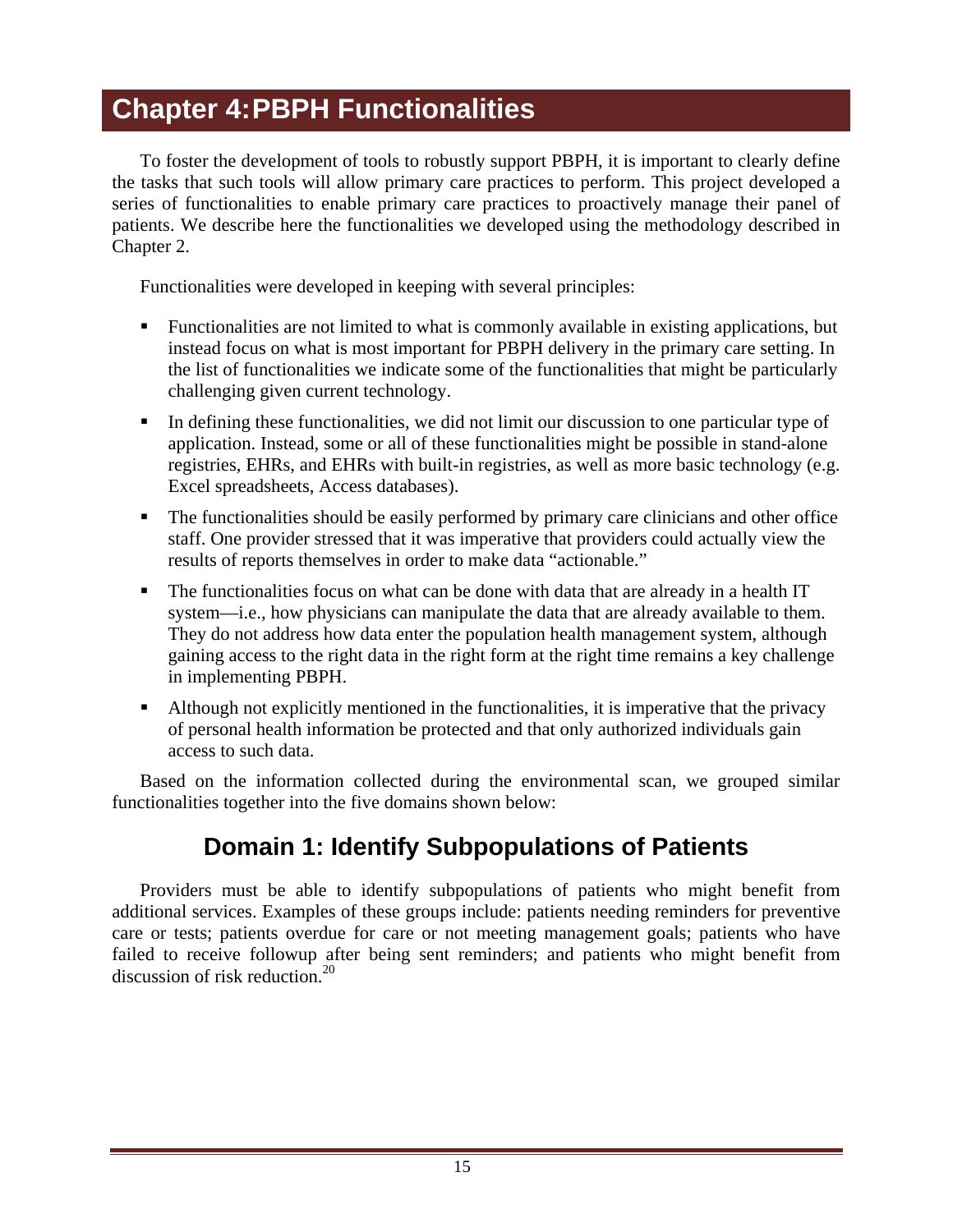## **Domain 2: Examine Detailed Characteristics of Identified Subpopulations**

Information management systems can help practices target patients in greatest need of services by allowing the practice to either narrow down the subpopulation of patients using flexible criteria or to access additional patient information on individuals within the identified subpopulation.

## **Domain 3: Create Reminders for Patients and Providers**

Information management systems can make data on patients actionable by generating notifications to prompt patients to make appointments or take other actions and by establishing reminders to alert practice staff of patient care needs.

## **Domain 4: Track Performance Measures**

Having information about their patient populations can help practices understand how they are providing care relative to national guidelines or peer comparison groups, as well as longitudinal improvements. Tracking these quality measures is a key component of larger performance improvement initiatives and can drive decisions about areas where additional resources or training may be beneficial.

## **Domain 5: Make Data Available in Multiple Forms**

Information may be most useful to practices if, in addition to being displayed in the system in which it was generated, it can be printed, saved, or exported to other programs and if it can be displayed graphically.

The final list of functionalities is presented in Table 2.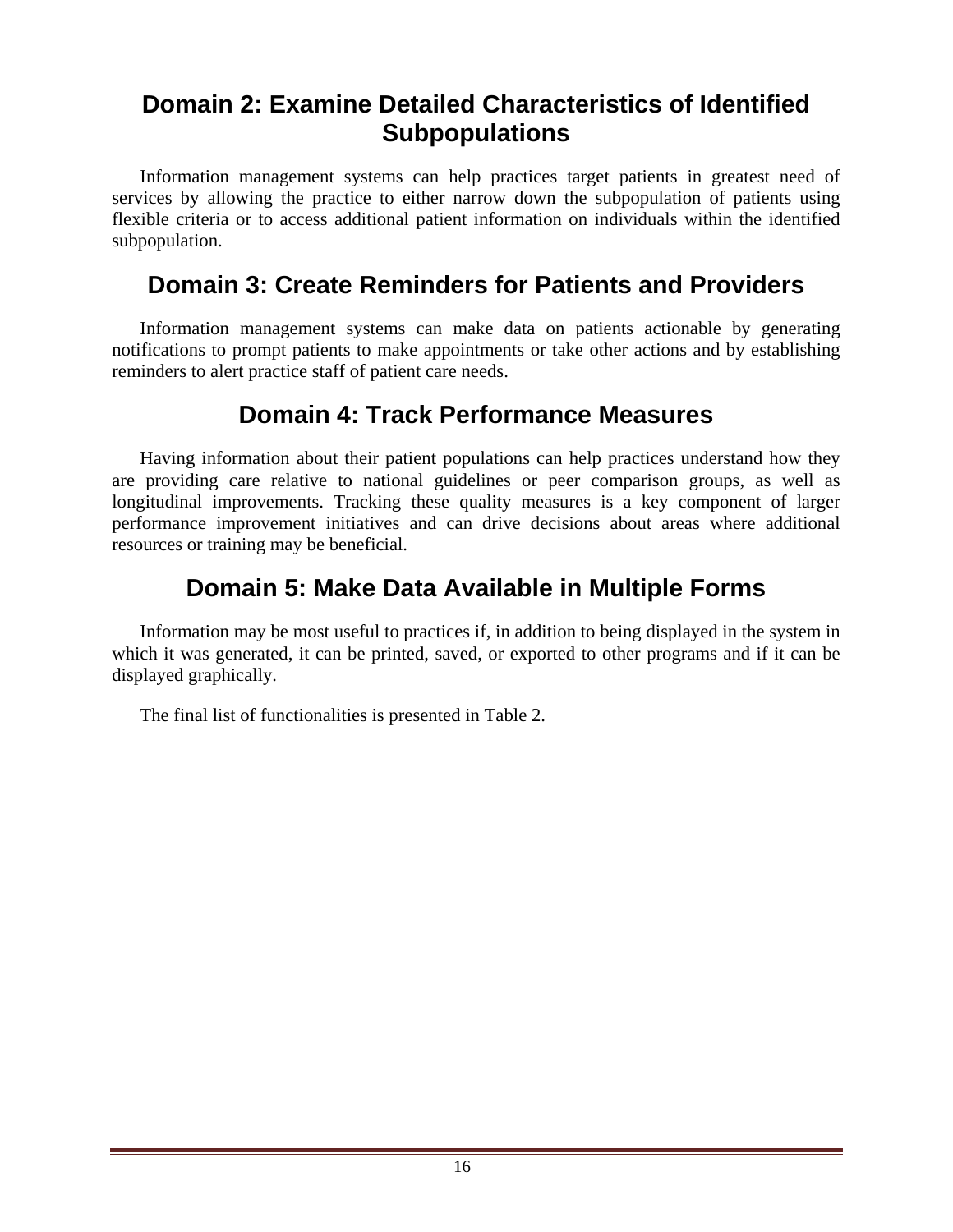#### **Table 2. PBPH functionalities**

#### **Domain 1: Identify Subpopulations of Patients**

- 1A: Generate lists/reports of subpopulations of patients based on vendor-provided queries of diagnostic codes, lab results, medications, and other codified data fields
- 1B: Update or revise vendor-provided queries (may be done either by the vendor or locally by the practice)
- 1C: Develop new queries to identify subpopulations of patients based on diagnostic codes, lab results, medications, and other codified data fields
- 1D: Save logic from provider-developed queries to be able to run at regular intervals and share with others

#### **Domain 2: Examine Detailed Characteristics of Identified Subpopulations**

- 2A: Customize reports to include desired patient information (e.g., demographics)
- 2B: Access additional clinical/demographic data about patients within a subpopulation (e.g., offer a link to patient record)
- 2C: Conduct sequential queries to narrow down the initial list of identified patients
- 2D: Sort or stratify the list according to severity of condition (e.g., intermittent vs. persistent asthma) or degree of risk (e.g., cardiovascular risk calculator)\*

#### **Domain 3: Create Reminders for Patients and Providers**

- 3A: Generate and be able to customize notifications to contact a subpopulation of patients (e.g., mail merge list of patients with form letter, telephone messaging system, emails to patients, reminders in patient portals/personal health records)
- 3B: Generate and be able to customize reminders for providers about groups of patients who meet criteria for preventive care or disease management (e.g., based on clinical data, provider preference, or insurance requirements)
- 3C: Create provider-generated reminders to be delivered to provider "inboxes" on specified future dates

#### **Domain 4: Track Performance Measures**

- 4A: Identify clinical patterns within the practice (e.g., the most frequently seen diagnoses in the practice, the number of smokers in the practice)
- 4B: Produce reports on how well one provider, one care team, or one practice is meeting quality measures, guidelines
- 4C: Provide peer comparison reports for one provider, one care team, or one practice
- 4D: Customize reports to apply different quality measures to different subgroups of patients (e.g., for compliance with grants, funding requirements, or insurance guidelines)
- 4E: Designate exclusions using reason codes (e.g., patient preference/nonadherence, inappropriate application of guideline given patient's comorbidities)<sup>\*</sup>

#### **Domain 5: Make Data Available in Multiple Forms**

5A: Save reports generated by queries

- 5B: Export data from queries to other applications (e.g., Excel files for internal use, format for  $3<sup>rd</sup>$ parties)
- 5C: Print reports
- 5D: Provide graphic displays on quality measures, guidelines (e.g., bar graphs, pie charts, dashboards) by provider, care team, or practice
- 5E: Display trends over time on quality measures, guidelines by provider, care team, or practice

\* Indicates that functionality may be difficult to find in currently available technology.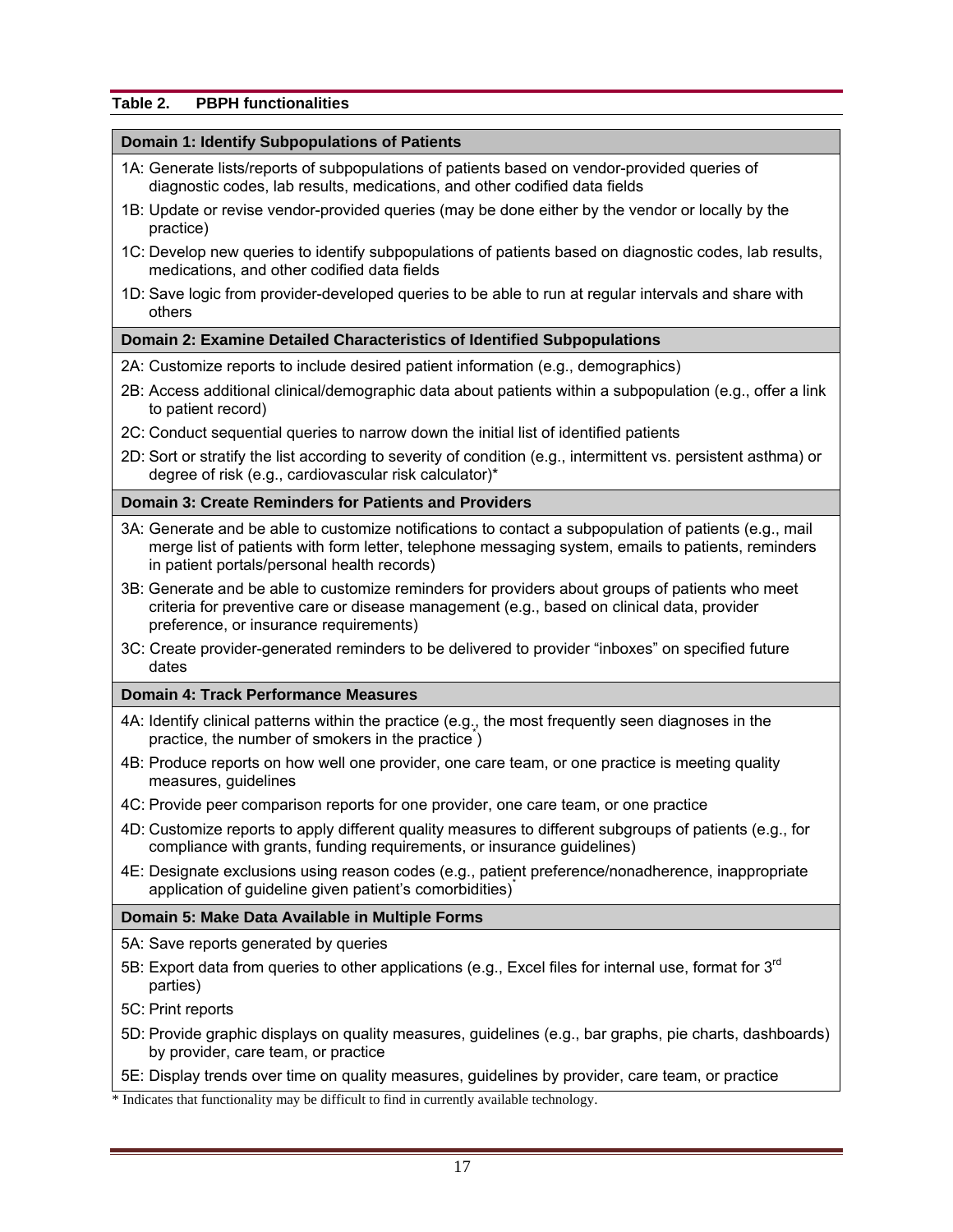# <span id="page-22-0"></span>**Chapter 5: Perspectives on and Use of Functionalities**

After the initial list of functionalities was developed, we conducted research to validate them. In our interviews with primary care providers we sought to understand their perspectives on the importance of each of the functionalities, and to understand which functionalities are being performed in primary care practices today, using a paper-based system, a registry, or an EHR. We collected and present examples of how practices are managing the health of their patient populations today. Based on those examples and discussions with our experts we offer several general observations about aligning the functionalities with different technologies.

## **Providers' Perspectives on the Importance of the Functionalities**

During the interviews, we asked providers to rate the importance of individual functionalities to their practice of medicine. Overall, the primary care providers and office staff with whom we spoke responded favorably to the proposed functionalities, and believed the functionalities could improve the care provided to their patients or make it easier to deliver that care. The majority of the providers and office staff whom we interviewed said that each of the functionalities is either very or somewhat important.<sup>ii</sup> Several of the functionalities stood out for their perceived importance among large proportions of the interviewees. For example, 18 of 24 interviewees thought it is very important to be able to update queries. The primary care providers we interviewed also stressed the importance of being able to customize reports and access additional information about patients in identified subpopulations. Interestingly, the ability to print reports is viewed as very important by 14 of 15 interviewees, suggesting that there will still be a role for paper as practices adopt health IT. Domain 3 functionalities, related to generating reminders for physicians and patients, are seen as very or somewhat important by all but three interviewees.

Other functionalities were viewed as less important for the providers in their practice of medicine. For example, eight of 24 interviewees responded that being able to identify trends in the practice, including the most frequently seen diagnoses, is only slightly or not at all important. Several interviewees also questioned the importance of being able to save reports generated by queries because they see greater value in being able to save the queries and re-run them when necessary. Yet, others argued that it is useful to maintain those historical records. The Appendix provides additional data on providers' ratings of each of the functionalities.

## **Practices Performing the Functionalities**

During the interviews, we also asked providers whether they are currently performing individual functionalities. In analyzing their responses, we divided practices into three categories: (1) paper-based practices, which may have practice management software but have

ii The findings from our interviews must be regarded as preliminary and suggestive rather than conclusive because we interviewed representatives of only a small number of practices, not a nationally representative sample. In addition, it should be noted that not all interviewees were asked about all functionalities. For example, individuals from paper-based offices were not asked about functionalities related to printing and exporting data. Further, the wording of the functionalities that was used in the interviews is different from the final wording presented here. The Appendix contains the language of the functionalities used in the interviews.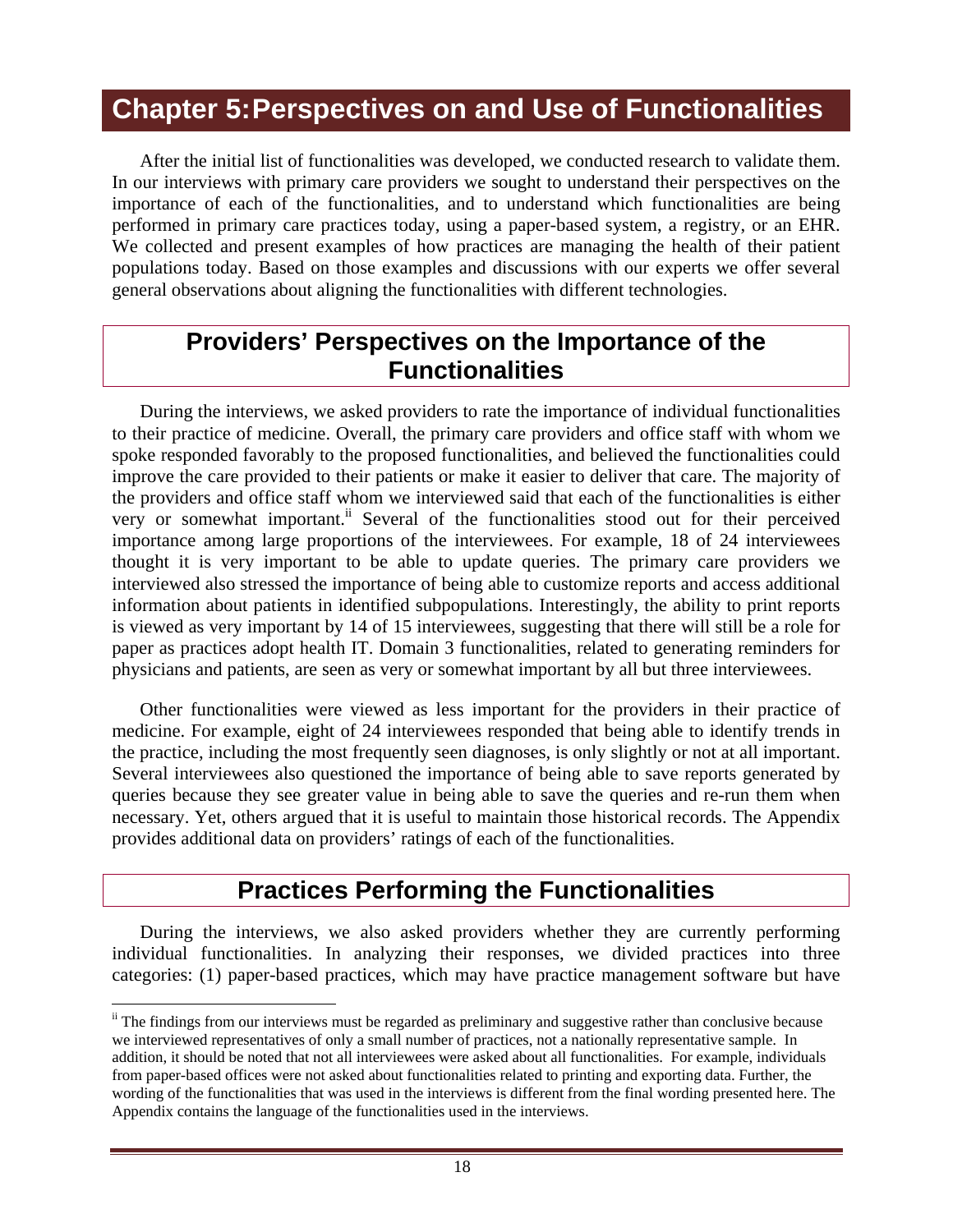<span id="page-23-0"></span>neither a registry nor an EHR; (2) practices with a registry; and (3) practices with an EHR. It is important to note that this categorization is based on the type of software that has been implemented in the practice; however, it is possible that a practice with an EHR uses a registry or a paper-based strategy to perform some of the functionalities.

Figure 5 provides a summary of our interview findings. The table is divided into three sections. The first section is for interviewees who said they cannot perform any domain functionalities. Within that section, the first row is for practices that are paper-based, the second row for practices with a registry, and the third row for practices with an EHR. The next two sections—for interviewees who said they can perform some of the functionalities in a given domain and for interviewees who said they can perform all of the domain functionalities—are also organized based on the types of technology used in the practice.

Several patterns emerge about the types of technology that are needed in order to perform the functionalities. None of the paper-based practices we interviewed is able to identify subpopulations of patients, yet many are performing some of the functionalities associated with tracking performance measures. While having access to an EHR or a registry increases the likelihood that practices are performing the functionalities, it certainly is no guarantee that practices are engaging in the population health activities described here. Specifically, although five of the practices with EHRs engage in some of the functionalities associated with tracking performance measures (Domain 4), eight of the practices are not performing any of those functionalities, and none of the practices we interviewed is performing all of the functionalities in that domain.

| Portion of<br><b>Functionalities</b><br>Practice Can<br>Perform |                                 |                         | In Each Domain |                  |          |          |  |
|-----------------------------------------------------------------|---------------------------------|-------------------------|----------------|------------------|----------|----------|--|
|                                                                 | Using this<br><b>Technology</b> | Domain 1                | Domain 2       | Domain 3         | Domain 4 | Domain 5 |  |
| <b>Can Not Perform</b><br>Any Domain                            | Paper                           |                         |                |                  |          |          |  |
|                                                                 | Registry                        |                         |                |                  |          |          |  |
| <b>Functionalities</b>                                          | EHR.                            |                         | $\bullet$      |                  |          |          |  |
| Can Perform<br><b>Some Domain</b><br><b>Functionalities</b>     | Paper                           |                         | $\bullet$      |                  |          | ٠        |  |
|                                                                 | Registry                        | ٠                       |                |                  |          |          |  |
|                                                                 | <b>EHR</b>                      |                         |                |                  |          |          |  |
| Can Perform All<br>Domain<br><b>Functionalities</b>             | Paper                           |                         |                |                  |          |          |  |
|                                                                 | Registry                        | $\bullet\bullet\bullet$ | ٠              | $\bullet\bullet$ |          |          |  |
|                                                                 | <b>EHR</b>                      |                         |                |                  |          | $$       |  |

**Figure 5. Numbers of practices that could perform the functionalities in each domain, by technology**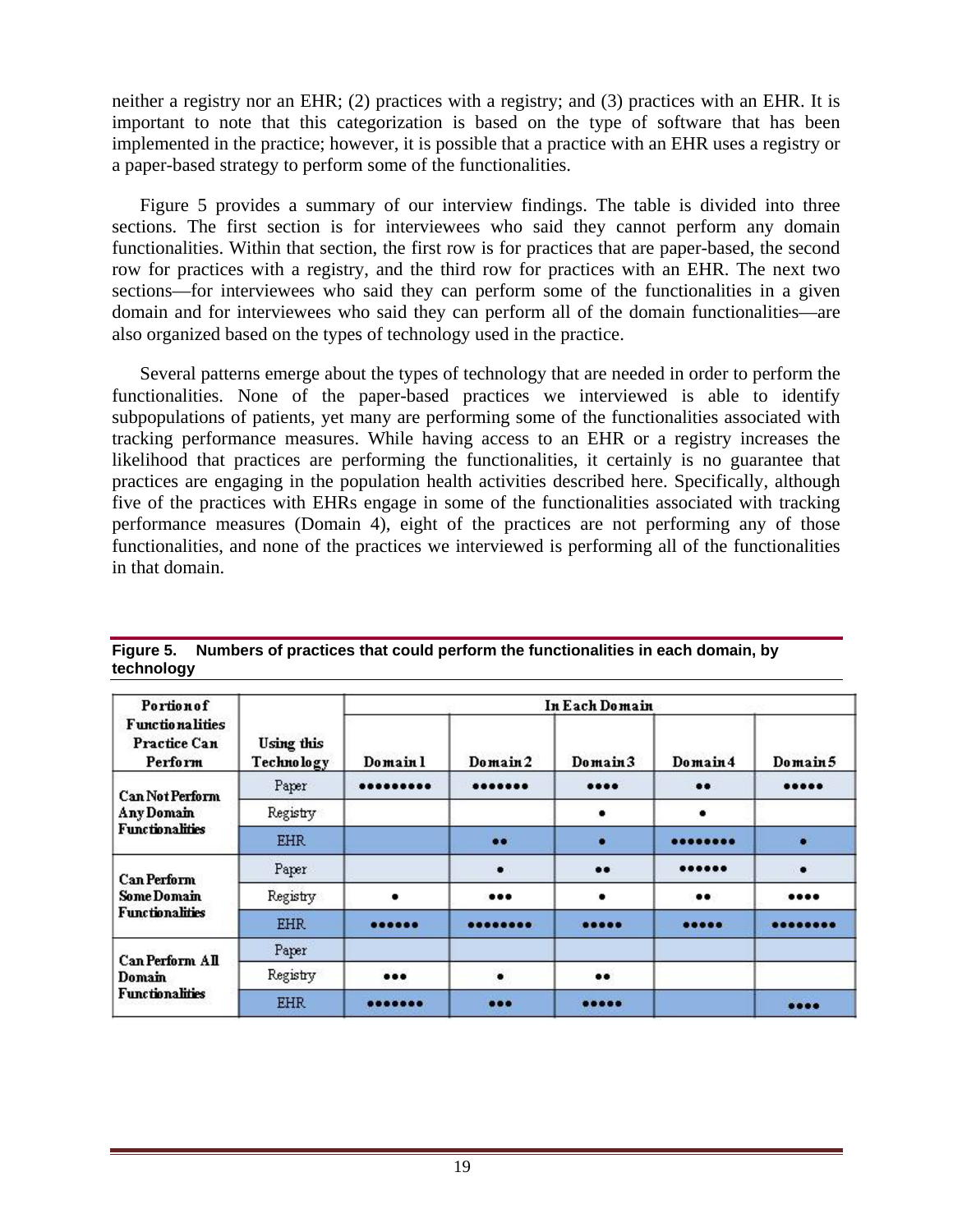## <span id="page-24-0"></span>**Examples of How Practices Are Engaging in Population Health Management**

To better understand how practices are performing the functionalities, we asked them to describe the ways in which they are using paper-based systems or technology to manage their patient populations. We found that a few practices interviewed do not have any systematic process for identifying patients who might benefit from preventive or chronic care systems. Some interviewees indicated that their familiarity with their patients and their memory of patients' needs are sufficient for monitoring preventive care needs in their patient populations. However, most of the practices have developed various techniques for engaging in population management.

One approach, commonly used in paper-based offices, is the development of an organized system to review the preventive needs of patients who present to the office for an acute or routine visit. For example, one provider described how the patient charts in her practice include a series of color-coded flow charts to give clinicians a quick overview of relevant patient information. She then described her routine for reviewing vital signs, weight, cholesterol, and other information on the "yellow sheet"; problem list, hospitalizations, and family history on the "blue sheet"; and immunizations on the "purple sheet." She noted that this system also made it easy for the practice to generate data for participation in Medicare's Physician Quality Reporting Initiative (PQRI). As she explained, "Everything is right there. It's almost as good as what an EMR would do." Other individuals who rely on chart audits to track performance are less satisfied. One provider described how, in order to undergo an evaluation using NCQA criteria, she and a nurse had to remember which patients had diabetes so the staff could pull the right patient charts and extract the necessary information. She described the process as "like the Dark Ages."

A few practices devised paper-based systems to generate reminders for providers about followup care. For example, one clinician said that her nurse keeps a paper notebook in which she records upcoming care needs, such as the fact that a particular patient requires another CT scan in six months. At the beginning of each month, the patients listed in the notebook for that month are contacted. Although the practice had recently implemented an EHR, this clinician reported that she was still using the paper system for the time being because "I can trust my nurse and her book." Another practice uses a similar system, involving a recipe box with 3x5 cards organized by the month in which the followup is required. The index cards, along with post-it notes, help the provider keep track of upcoming patient needs.

Practices that have not adopted EHRs or registries are still likely to have software to assist with billing or scheduling. Some noted that practice management systems are particularly helpful for tasks such as identifying the most prevalent diagnoses in the practice. However, such systems are less useful in providing clinical information. Appointment scheduling software is a key component of the population management work in one practice. One physician explained how all patients who come in for a visit leave with an appointment scheduled for their next visit. Using the scheduling program, the practice is able to flag patients who do not show up for followup appointments and contact them as appropriate.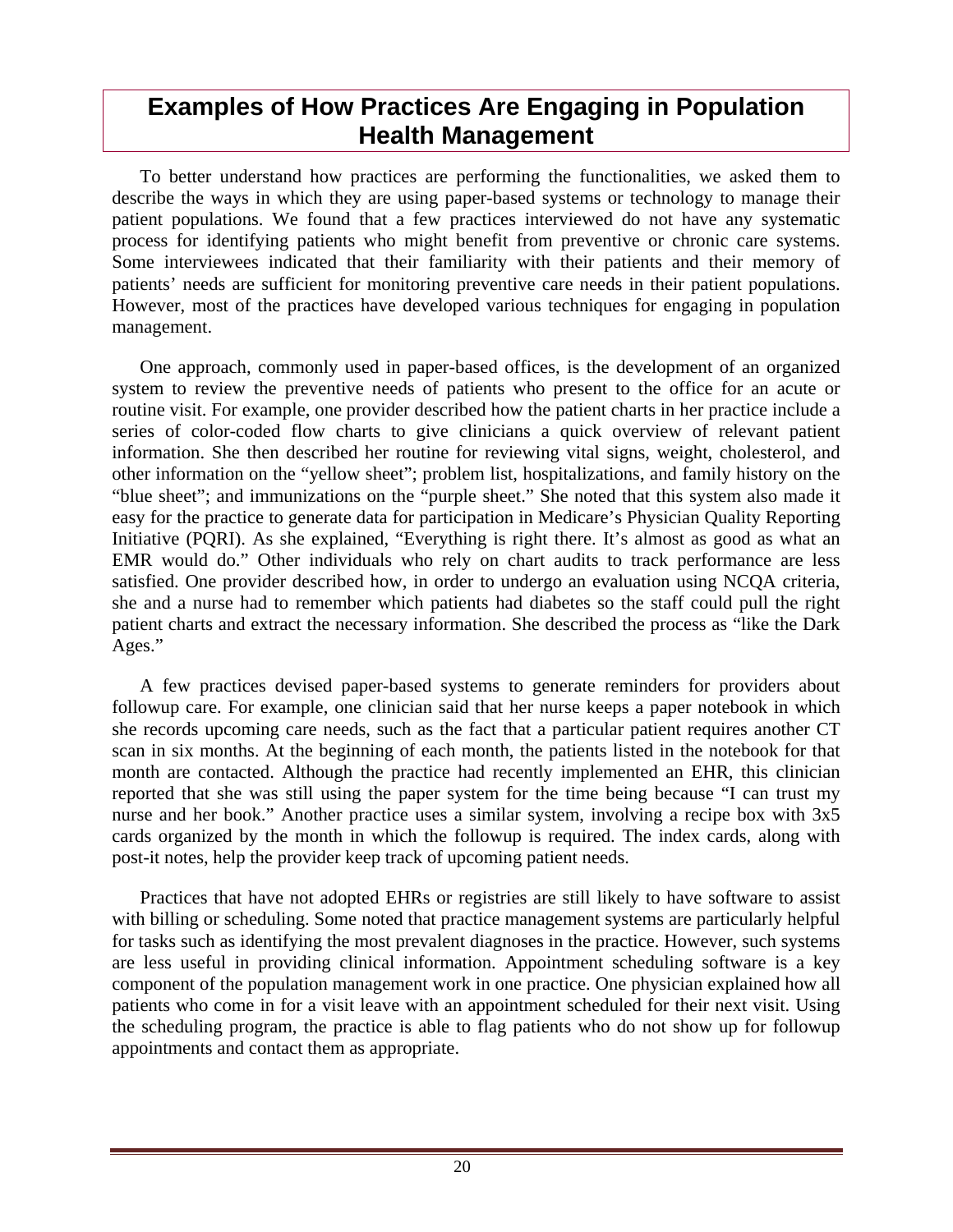<span id="page-25-0"></span>Many of the practices use registries to help them capture data about patients with a particular condition. Several practices we interviewed had received funding specifically designated to improve the care of patients with one condition, such as diabetes. Registries help them better track those patients and, if required, provide reports to funders on the care being provided. While it is often necessary for a staff member to manually enter data from a patient chart into a registry, in some instances registries are able to pull information from practice management or other information systems. Registries can also be integrated with other tools, such as automated telephone outreach systems. For example, one practice developed protocols such that the system can leave a phone message for patients who are overdue for a visit asking them to schedule an appointment. The system also allows office staff to track who receives messages and whether the patients indeed schedule appointments.

One feature of EHRs frequently mentioned by interviewees is health maintenance or diseasespecific templates. One provider described the health maintenance template as a "quick shorthand way" to gather information on a patient's status on items such as vaccines, colonoscopy, Pap smear, and lipid profile, and to see which items are due. A nurse spoke of a "tracking board" feature in the practice's EHR, which visually flags patients who are overdue for an office visit. According to the interviewee, this system is preferable to what the practice had done before it implemented the EHR: "We used to have to wait for a phone call from them, or for a prescription [request] to come in, which wasn't as accurate or fast."

Several of the practices developed their own systems for population management. One such system allows providers to build watch lists using data from within their EHR. In this way, the application allows the practice to develop a "registry on the fly," with some of the reporting capabilities commonly found in a registry, but using the EHR as the source of data. For example, a provider is able to develop a watch list of all patients with diabetes, and then specify which parameters to monitor, such as last retinal exam, aspirin use, or low-density lipoprotein (LDL) level. Users are able to establish an alert if any of the designated parameters exceeds specified thresholds.

Another practice created a disease management system with a special feature for diabetes patients. Using national guidelines, the system assigns each patient to a red, yellow, or green zone, based on the degree of the patient's control of his or her diabetes. This enables the practice to quickly identify and monitor patients who need to be followed most closely. The disease management system also provides a summary of the preventive needs of each patient. When patients check in at the office, a print out of that summary is generated and given to the provider. This includes information about tests and services that are currently overdue, and ones that will be due in the subsequent 90 days, allowing clinicians to order tests and procedures in advance.

## **Matching Functionalities to Applications**

As described above, to the extent that providers are engaging in proactive population management, they use a variety of tools and strategies to do so. It is important to note that some of the functionalities may be possible in a given application for some types of health care services and not for others. For example, a disease registry may be able to perform the functionalities associated with Domain 3 ("*Create Reminders for Patients and Providers*") for the purpose of alerting a clinician that a diabetes patient is late for a foot exam. However, a registry might not be able to generate reminders for all patients who should receive a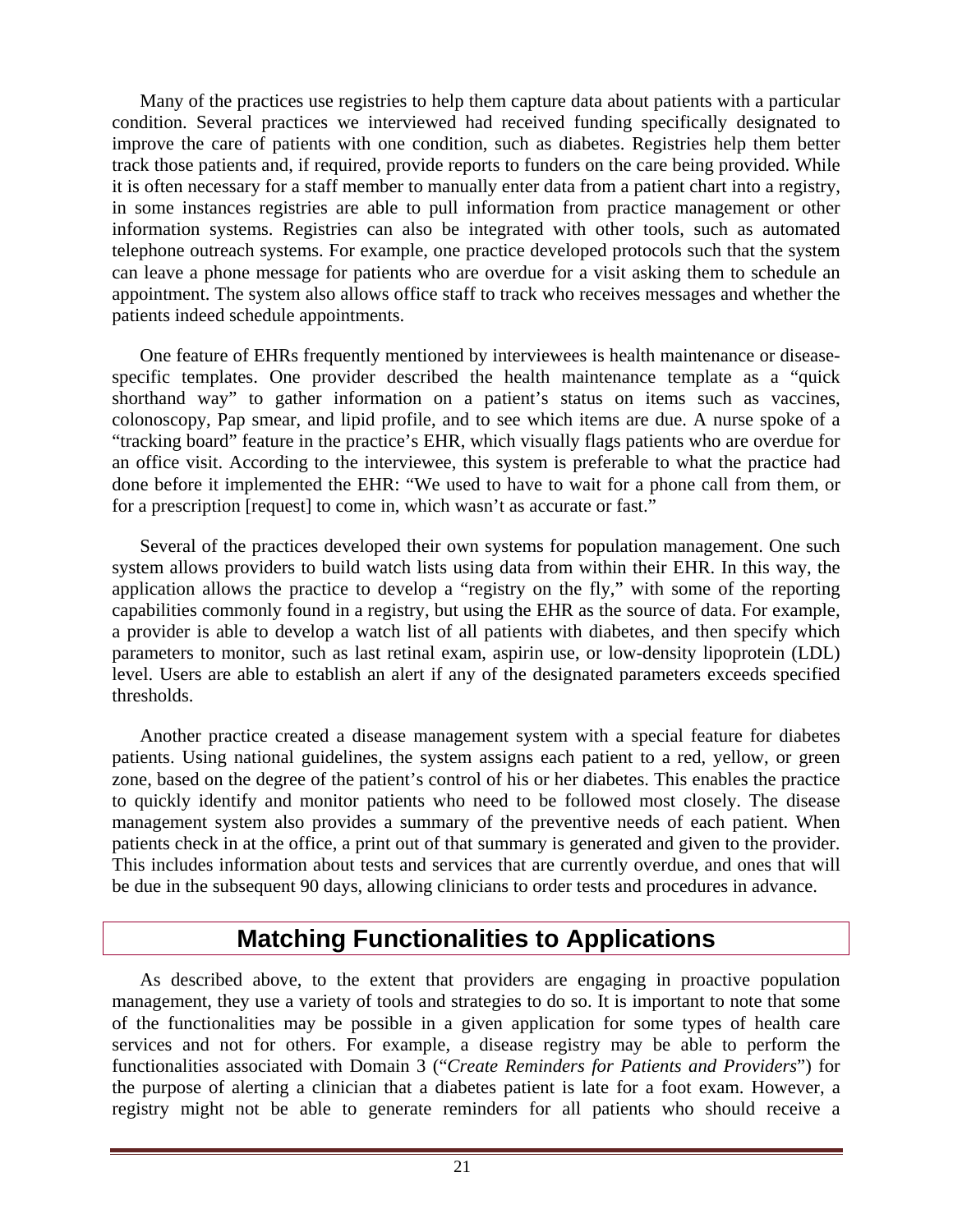mammogram and are late making that appointment. In order for an application to be able to accommodate a particular type of service, the following three conditions must be met:

*All patients for whom the service is appropriate must be in the patient database.* If a practice has only a disease-specific registry, it would not contain any data on patients without that condition. For example, a diabetes registry cannot report on those patients who are due for a mammogram unless they are diabetics.

*Data relevant to that service must be available for the patients in the database.* Diseasespecific registries may contain only information that is pertinent to the condition covered by the registry and may therefore be unable to help practices to address the other preventive care needs of the patients in the registry. For example, it may not be possible to identify which women with diabetes are late for a mammogram within a diabetes registry, because it is likely that the registry contains only information on outcomes and services directly tied to diabetes. In addition, because they are typically not designed expressly for population health, EHRs may also lack some useful data for preventive care purposes. For example, an EHR may collect data on smoking status in a simple "yes/no" format, as opposed to a more nuanced "current/former/never" format, which might be more valuable in a population health context.

*The system must have clinical guidelines relevant to the service.* Not all EHRs, even among those with decision support, have vendor-provided rules and alerts around all preventive health guidelines. For an EHR to generate automatic reminders about mammograms, for example, it needs to be able to compare patient data to clinical guidelines that spell out the criteria for receiving a mammogram, for instance, on a particular timeline.

This project focused on the functionalities that are critical to PBPH, but did not explore the types of preventive care to which those functionalities would apply. This issue is central to determining the utility of a particular application relative to the second and third criteria mentioned here. Future work might identify a core set of data fields and clinical guidelines to support population health.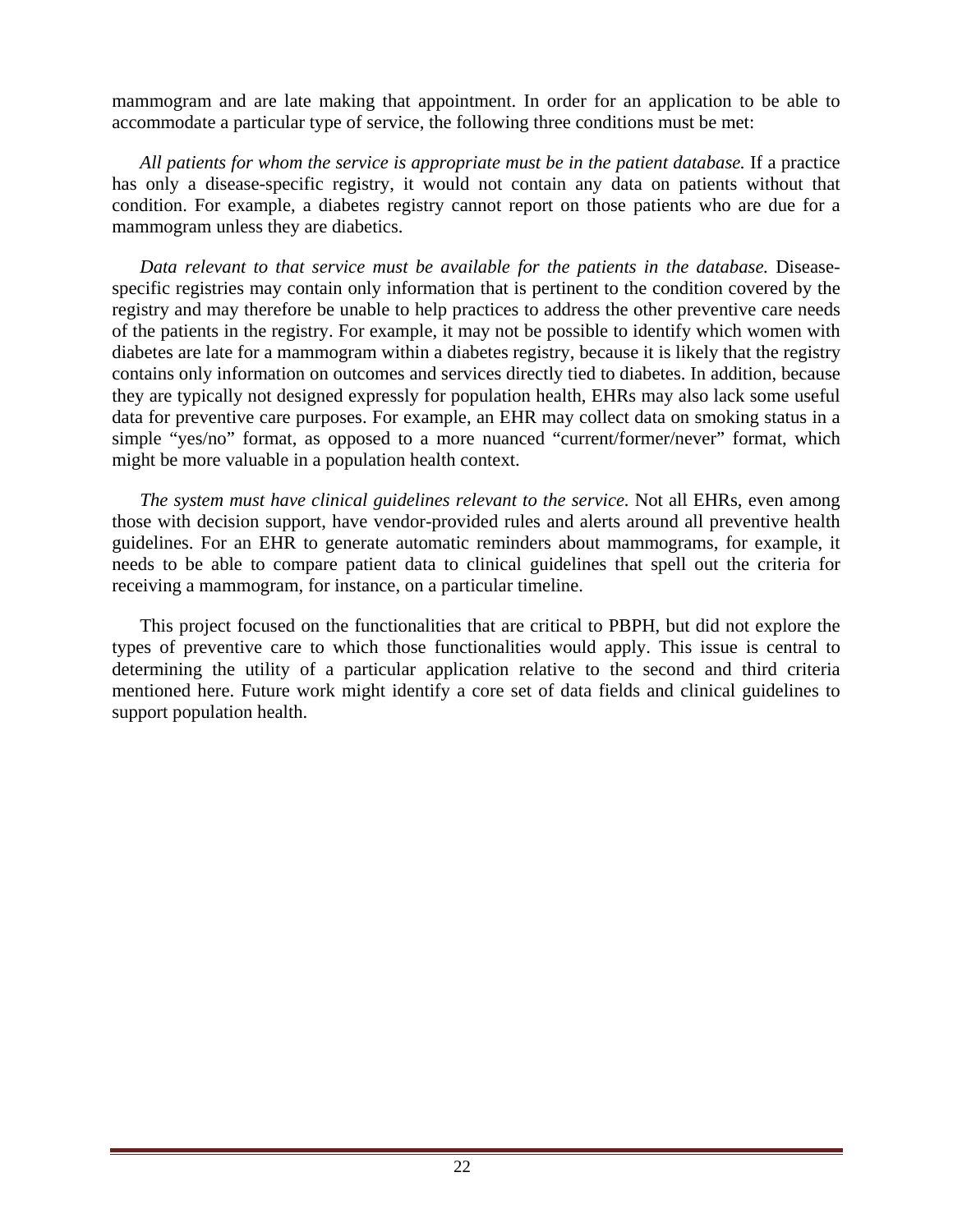# <span id="page-27-0"></span>**Chapter 6: PBPH Functionalities and Other Health IT Standards**

It is important to place the PBPH functionalities in the context of several ongoing initiatives. Below, we describe how the functionalities relate to several sets of criteria, including criteria developed by the Certification Commission for Healthcare Information Technology (CCHIT); criteria for the patient-centered medical home (PCMH) model; and proposed criteria for "meaningful use" of EHRs, which will be used to determine eligibility for incentive payments introduced as part of the 2009 American Recovery and Reinvestment Act (ARRA). While there is some overlap between the PHPH functionalities and existing standards, these functionalities provide more detailed examination of what is needed to proactively manage a population of patients.

## **Standards Development and Certification in Population Health**

Prior to ARRA, standards development in health IT was primarily driven by the American Health Information Community (AHIC), which became a public-private collaborative called the National eHealth Collaborative (NeHC) at the end of 2008. This body functioned as an advisory committee that provided guidance to the Secretary of the Department of Health and Human Services (HHS). This work resulted in the development of a series of "use cases" to illustrate how IT can be used in several priority areas. These use cases were then harmonized by the Healthcare Information Technology Standards Panel (HITSP), eventually leading to the creation and adoption of standards in the area of a given use case. In the area of population health, however, much of the use case and standards work was related to biosurveillance and other areas outside the scope of the current project. Thus, while there are standards and use cases that support some aspects of PBPH, all of the components of PBPH have yet to be fully described in standards and use cases.

The Certification Commission for Healthcare Information Technology (CCHIT) is a privatesector entity that has been developing and vetting criteria for voluntary certification of health IT. CCHIT first certified ambulatory EHRs in 2006. Approximately 60 products are certified under the 2007 ambulatory criteria and more than 70 products are certified by the 2008 criteria.<sup>21</sup> While requirements for 2009 have been released, no products have this certification as of this time. Although the CCHIT 2009 Ambulatory Criteria are primarily targeted at individual patients rather than a practice's entire patient population, several of these criteria address notifications and reminders for disease management, preventive services, and wellness checks that are due or overdue.

In October 2009, CCHIT began certifying EHRs under an expanded, updated EHR certification program, "CCHIT Certified® 2011." In addition CCHIT will have a 'modular' certification program limited to the scope of standards under ARRA, "Preliminary ARRA 2011." Some off-the-shelf EHRs have tools that enable practices to look at their entire patient panels or to effectively identify a population of patients with similar characteristics; the new criteria may further promote such capabilities.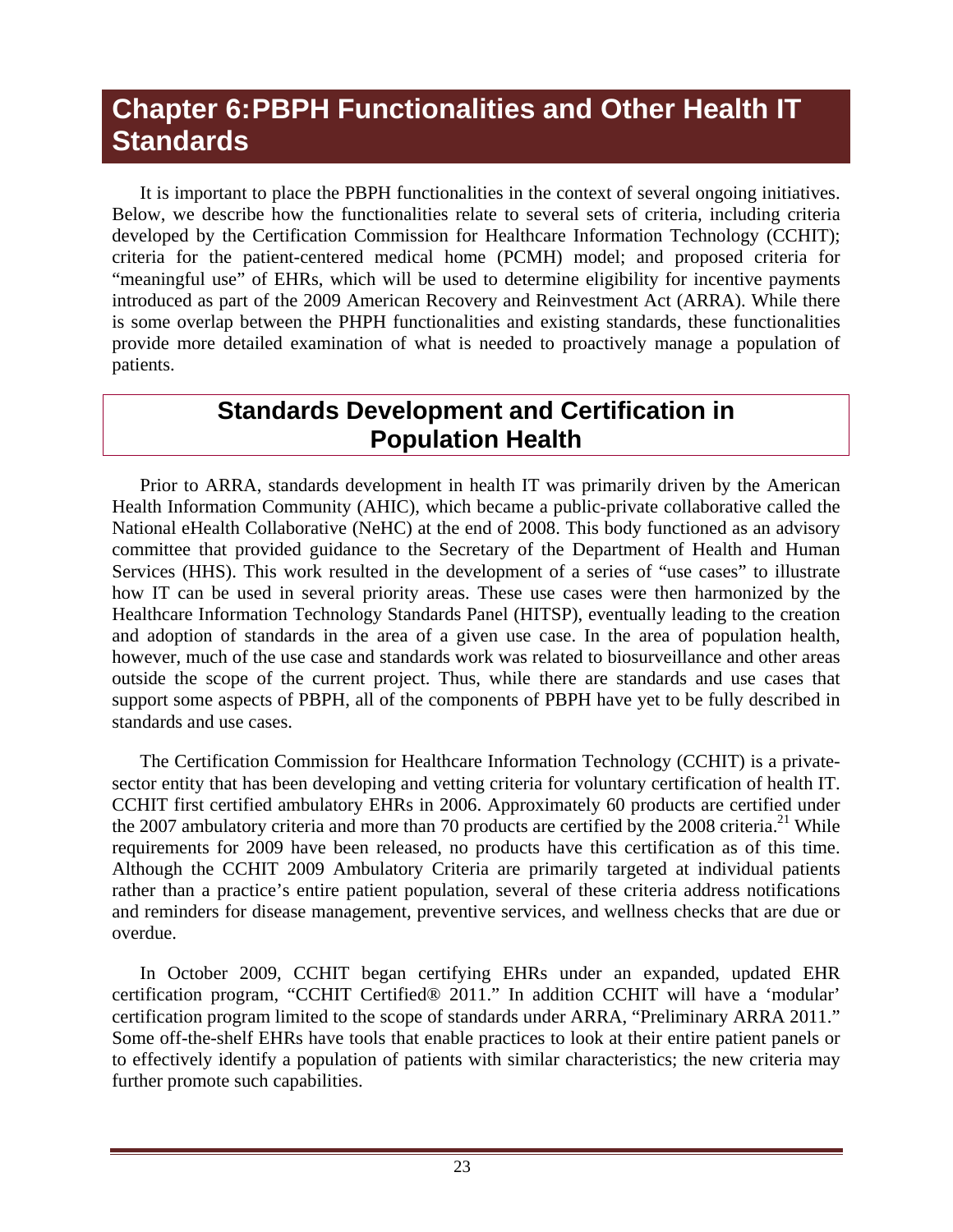<span id="page-28-0"></span>We recommend several PBPH functionalities that the CCHIT criteria do not address. These additional PBPH functionalities include the manipulation of data to drill down or sort/stratify lists; reminders that occur in the future; and details around tracking performance measures. Moreover, although there is some overlap between the PBPH functionalities and CCHIT criteria, CCHIT certifies products based on their technological capabilities, not on their functional capabilities. As a result, it may be that providers are not able to utilize all of the features of products certified to meet certain population health functionalities.

### **Overlap of PBPH and the Patient-Centered Medical Home Model**

There are a number of ways in which PBPH overlaps with the PCMH model. The PCMH model of health care delivery emphasizes an ongoing personal relationship with a primary care physician and the provision of continuous, comprehensive care. Responsibility for all of the patient's health care needs rests with the primary care physician, who also coordinates and integrates the patient's care across the health care system and in the patient's community. $^{24}$ 

PBPH aligns with the standards related to Patient Tracking and Registry Functions, as part of the NCOA PPC-PCMH<sup>TM</sup> Standards and Guidelines.<sup>23</sup> PPC-PCMH provides guidelines on a broader level than PBPH; in contrast, PBPH provides more detail around using data on a patient population. PCMH provides examples of the types of patients one would want to identify, whereas the PBPH functionalities identified in this report focus more on how one would identify them.

To clarify the health IT capabilities and functionalities necessary to support PCMH, the Patient-Centered Primary Care Collaborative (PCPCC) released a resource guide in April 2009.<sup>24</sup> PCPCC states that systems should "offer registry reporting/community view" in order to monitor patients who need care management, to track and improve care for patients with chronic conditions, and to support "anticipatory" care. Another of the PCPCC general functionalities is automated quality measurement. Like PPC-PCMH, PCPCC provides examples of populations to identify and of specific performance measures, while offering less detail on how those patients are identified.

In a recent report, DMAA: The Care Continuum Alliance, a membership organization that represents disease management groups, suggested that the overlaps between the PCMH and population health models of care may allow for the two strategies to be combined.<sup>25</sup> According to DMAA, health IT is perhaps one of the more important areas of overlap between the two models of care. Given the current focus on the use of health IT by the PPC-PCMH recognition program scoring process, the current model of the PCMH may not be feasible for many small practices.

To summarize the relationship between PBPH and other sets of standards, Table 3 presents a brief crosswalk. A more detailed table, illustrating how specific functionalities match up, can be found in the Appendix.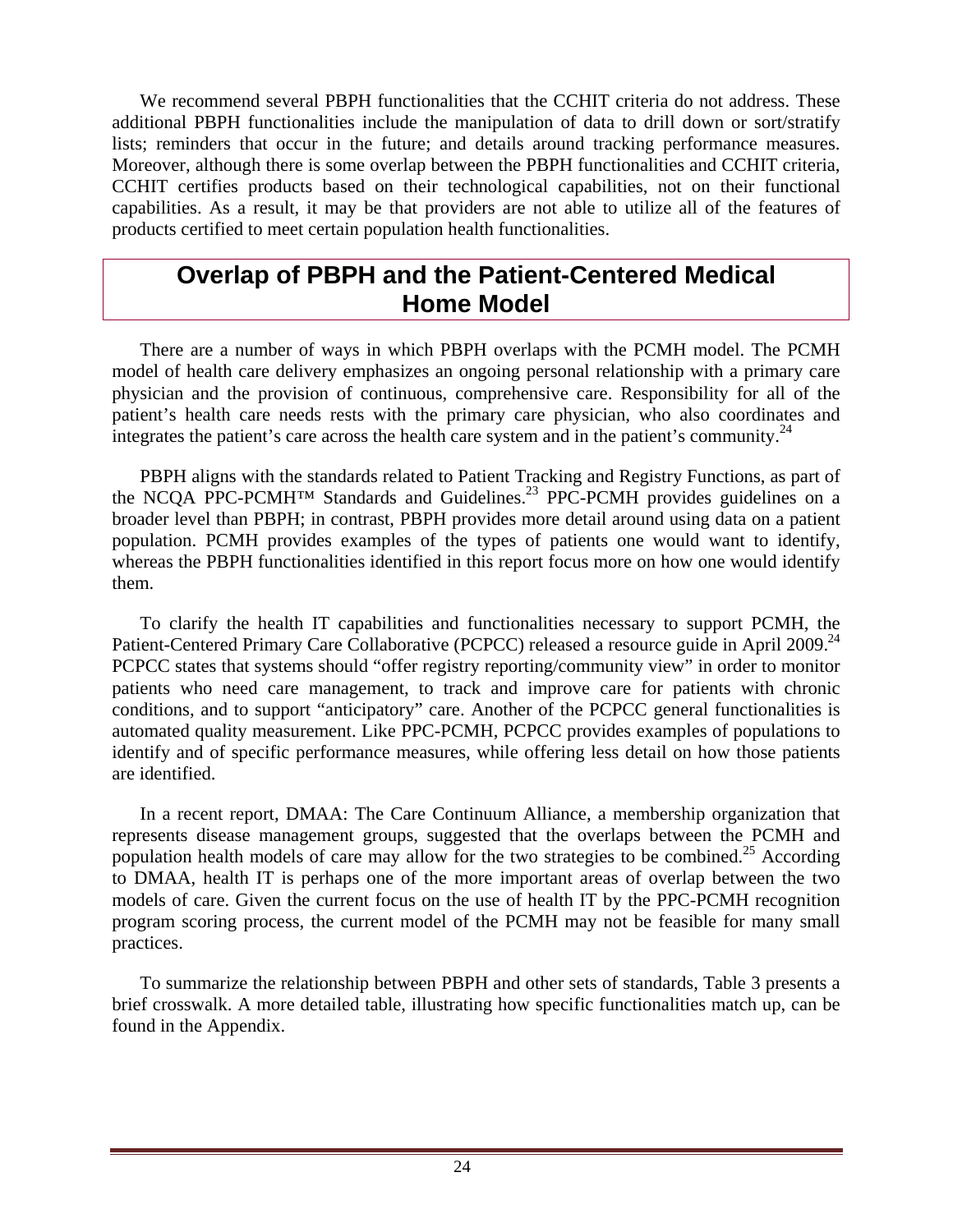#### **Table 3. Crosswalk of PBPH, PCMH, and CCHIT standards**

|                                                                                                                                                                              | <b>PBPH</b> | ССНП        |
|------------------------------------------------------------------------------------------------------------------------------------------------------------------------------|-------------|-------------|
| Functionalities on updating reference materials                                                                                                                              |             |             |
| Functionalities on documenting preventive services                                                                                                                           |             |             |
| Functionalities on manipulating data to drill down or sort/stratify list                                                                                                     |             |             |
| Functionalities on generating future reminders                                                                                                                               | N           |             |
| Details about tracking performance measures (trends over<br>time/graphics)                                                                                                   |             |             |
|                                                                                                                                                                              | <b>PBPH</b> | <b>PCMH</b> |
| Details about tracking and managing performance (e.g., patients' care<br>experience, transmitting reports to external entities, and taking<br>action to improve performance) |             |             |
| Examples of the types of groups that might be identified                                                                                                                     |             |             |
| Details about identifying a subpopulation, including updating guidelines<br>and applying them differently to different subgroups                                             | V           |             |
| Details about manipulating and exporting data                                                                                                                                |             |             |

## **PBPH and Meaningful Use**

We turn to the last set of guidelines relevant for comparison with PBPH—those that will be used in ARRA incentive payments for Medicare and Medicaid providers who demonstrate "meaningful use" of EHRs. The Centers for Medicare & Medicaid Services (CMS) will be publishing a proposed rule in late 2009 with a definition of meaningful use.<sup>26</sup> CMS is working closely with the Office of the National Coordinator for Health Information Technology (ONC) on this definition. Although the definition is still under development, the ONC Health IT Policy Council has released a series of recommendations for what capabilities providers would need to display in order to be eligible for those incentive payments.<sup>27</sup>

PBPH corresponds most closely with the Health IT Policy Council's policy priority to *"Improve quality, safety, efficiency, and reduce health disparitie*s." Within that policy priority, two of the care goals highlight central components of PBPH:

- Generate lists of patients who need care and use them to reach out to patients (e.g., reminders, care instructions).
- Report to patient registries for quality improvement, public reporting, etc.

The Health IT Policy Council recommendations also include several proposed objectives that relate to PBPH:

- Generate lists of patients by specific conditions to use for quality improvement, reduction of disparities, and outreach (*2011 Objective*).
- Manage chronic conditions using patient lists (*2013 Objective*).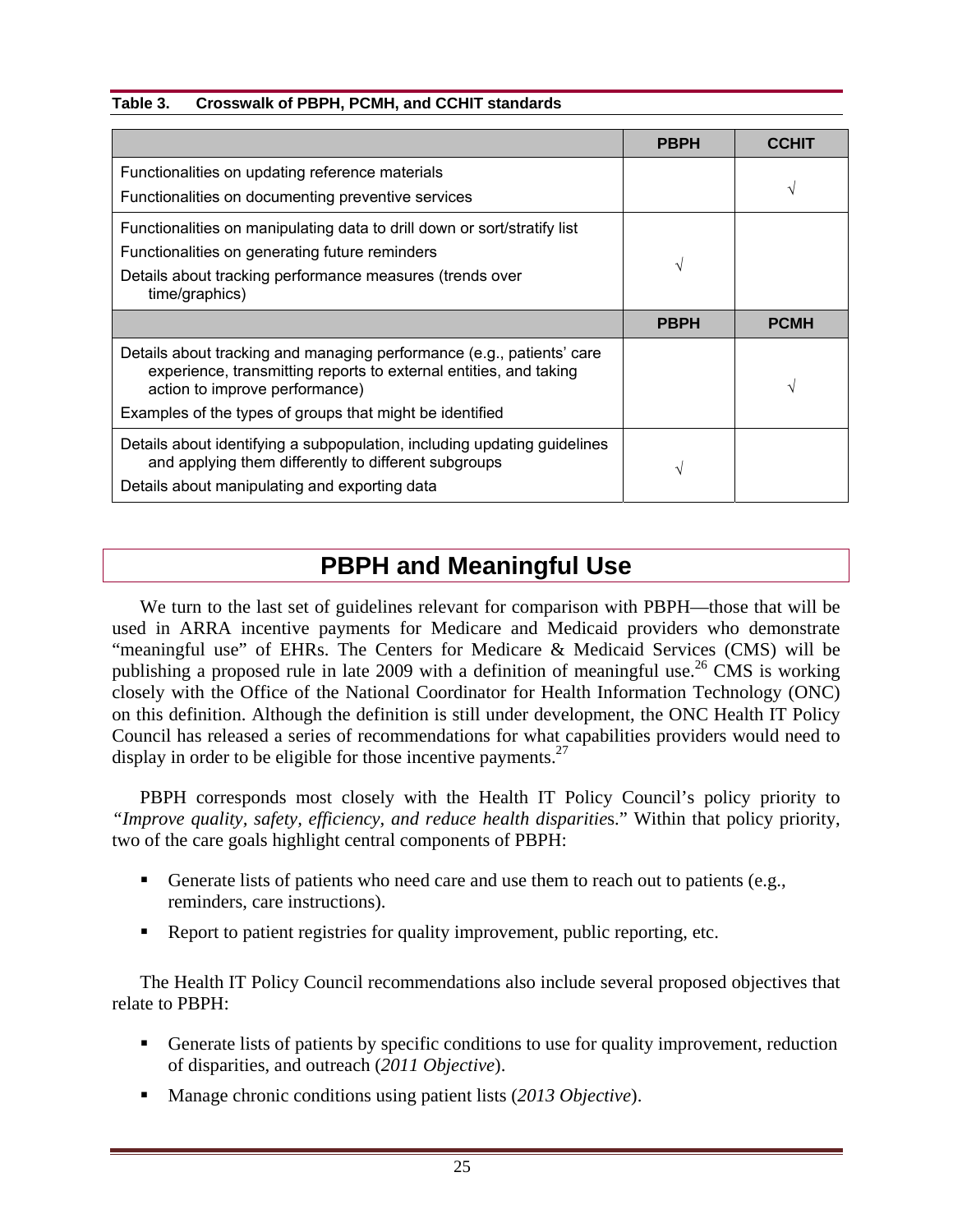Send reminders to patients per patient preference for preventive/followup care (*2011 Objective*).

While the Health IT Policy Council's recommendations correspond with the PBPH functionalities proposed here, a more explicit reference to population health management as part of the ARRA incentives might bolster interest among primary care providers in adopting a population focus. The "bar" for meaningful use will likely evolve over time and further integration of additional PBPH functionalities may be appropriate in later years.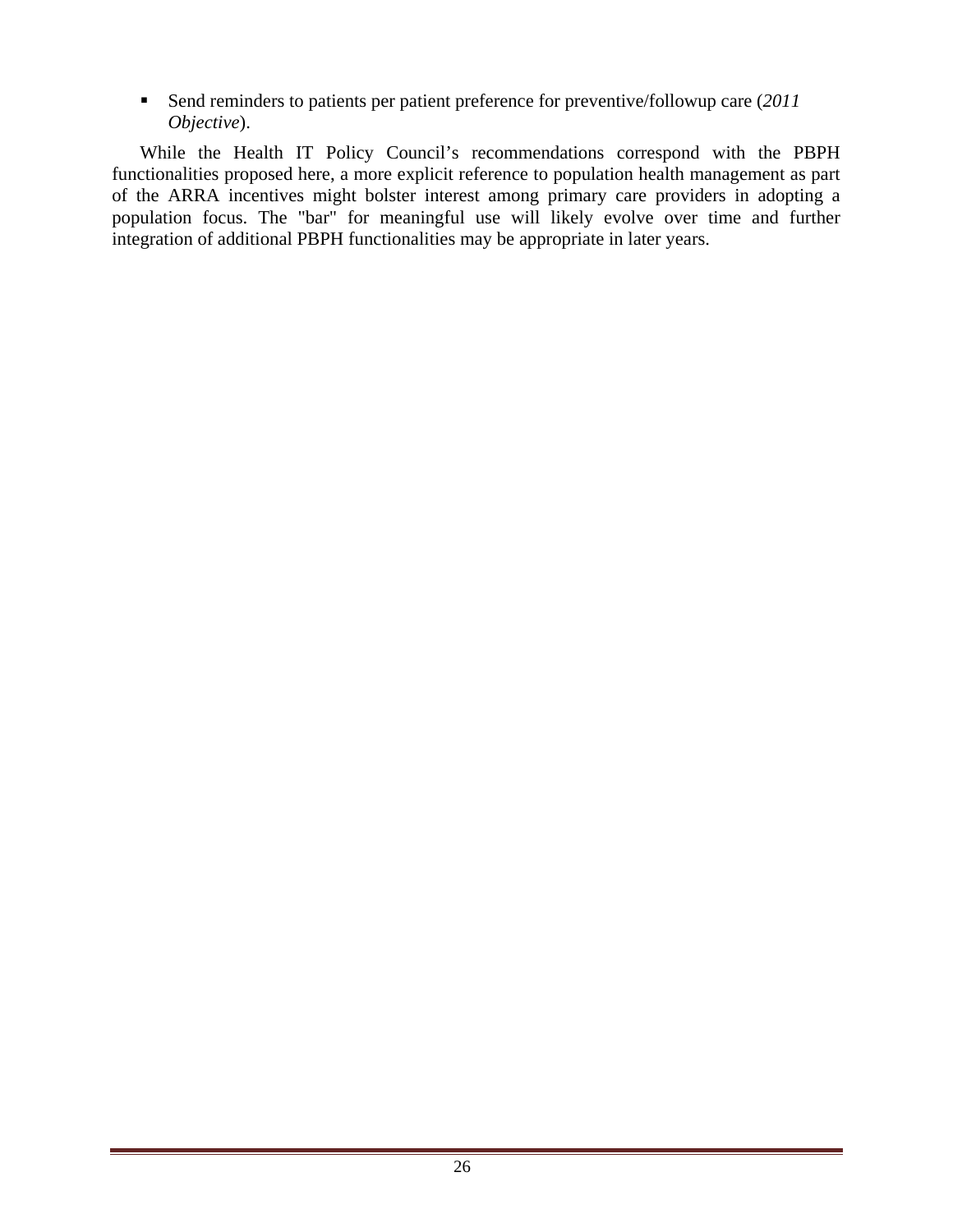# <span id="page-31-0"></span>**Chapter 7: Challenges and Next Steps**

Although our interviews and environmental scan identified several examples of primary care practices engaging in proactive population management, there are a number of barriers to its widespread adoption. This section highlights some of the challenges that primary care practices and individual providers face in implementing PBPH. It also includes recommendations from our experts for promoting a population health management approach to primary care.

## **Challenges to Adoption of PBPH**

Through our discussions with providers and other office staff, as well as input from the experts, we identified some of the major barriers to the adoption of PBPH. There are challenges related to both technology and data that need to be overcome. In addition, changes in reimbursement may be needed to support this paradigm. Lastly, a shift in physicians' views of care delivery and their workflow may be necessary.

Adopting either a registry or an EHR may be necessary to support the engagement of a primary care practice in PBPH. However, it is important to acknowledge that at this point, adoption of this technology is far from universal.<sup>28</sup> In 2006, just below 30 percent of office-based physicians reported using full or partial EHR systems, with use increasing with the number of physicians in the practice.29 Registries may also be more common among larger practices, but one national survey of practices with 20 or more physicians found that fewer than half (47 percent) had a registry for at least one chronic disease.<sup>30</sup>

There are many explanations for the slow adoption of EHRs. In our interviews, providers discussed some of the reasons they have not implemented EHRs including the purchase cost, training expenses, productivity loss, lengthy transition time, and uncertain return on investment. These reasons are echoed widely in the literature.<sup>31</sup> Although it is clear that lack of health IT adoption is a critical obstacle to PBPH, our interviews also demonstrated that implementing an EHR or a registry is not sufficient for a practice to engage in population health management. Below, we focus on those challenges specific to PBPH.

### **Technology Issues**

Among populations that adopt a registry or EHR, technology-related challenges remain. To adequately support PBPH, systems need to be user-friendly and contain robust PBPH capabilities, which lead to improved efficiencies.

Some providers who were initially enthusiastic about technology spoke of how they are disappointed at their inability to use systems in the way they had envisioned. Other providers face challenges in finding systems that have the functionality they require for supporting PBPH. For instance, most available systems do not easily generate reports, nor do they present data in a manner that can easily be applied to practice. To try to make off-the-shelf systems more compatible with their needs, some practices build their own back-end SQL reporting systems to allow them to generate reports. Unfortunately, with this additional layer of complexity, clinicians may not be able to run the reports themselves. Some providers we interviewed felt very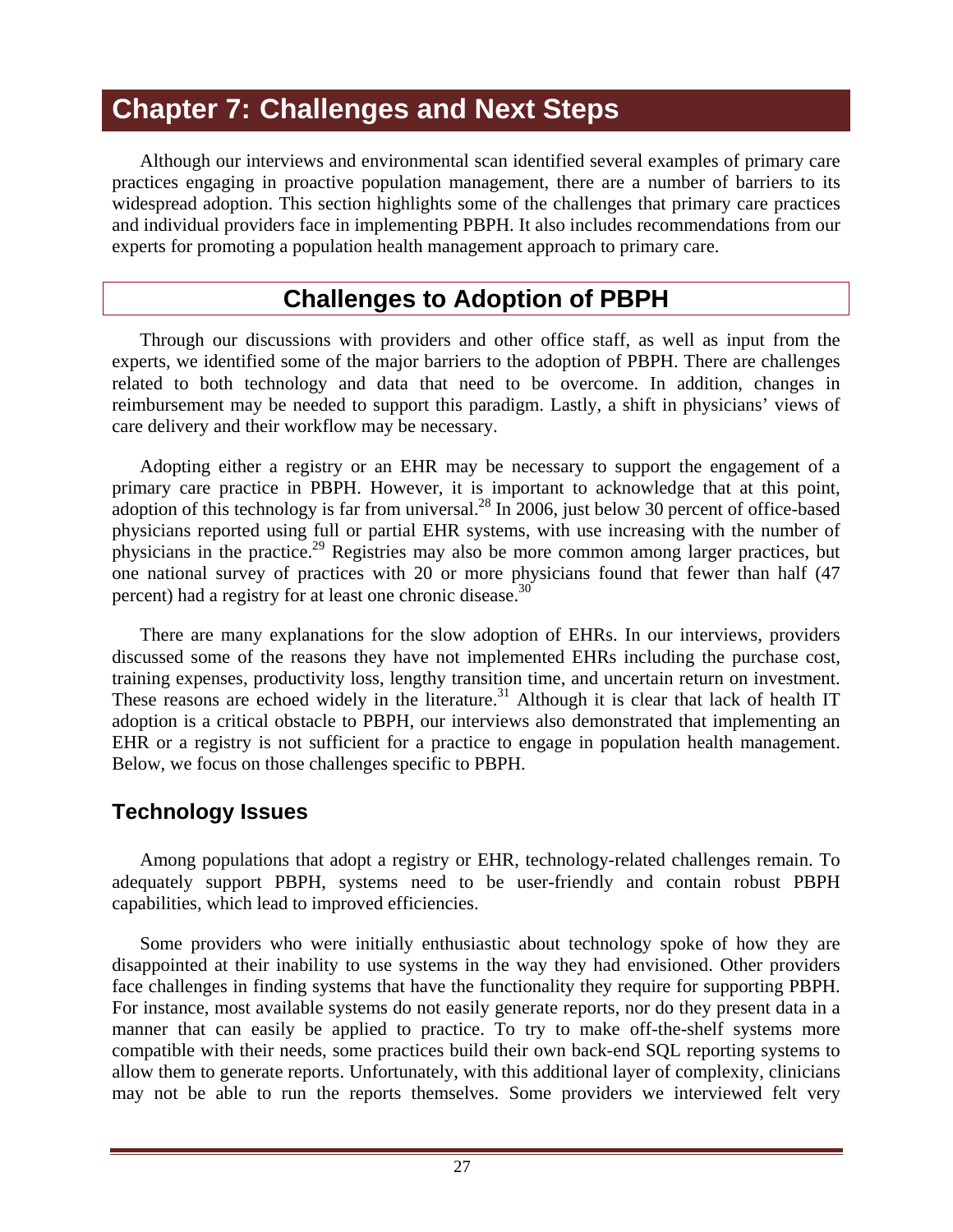<span id="page-32-0"></span>disconnected from the "black box" from which their reports were generated. One provider mentioned that she does not feel that she has time to request a report from a central office; whereas when she had worked in a smaller practice and could generate reports on her own, she was more inclined to do so.

Systems also may not have tickler/notification systems that are easy to implement. The providers we interviewed noted the importance of alerts and reminders for ensuring patient compliance. However, if not chosen carefully, many alerts and reminders usually lead to alertfatigue, with providers ignoring what may be important information. Many providers said they would like to be able to set reminders that appear in their inboxes at a future date, designed as a tickler system, so that they are not overwhelmed with alerts about followup activities that may be months away. At the same time, providers would like an area within a patient record that summarizes the tests and services due for that patient in the near future, so that scheduling for the next appointment can occur concurrently with the patient's visit. Providers also expressed a desire to be able to prioritize pop-up reminders according to urgency.

Some practices actively seek software that supports PBPH, but in our interviews we found that many do not. According to one expert, many clinicians view usability of technology in terms of what allows them to continue practicing medicine as it was practiced in a paper-based office. This viewpoint may impact the availability and utility of today's products—if providers are not seeking tools needed for PBPH, vendors will not have the incentive to create tools to support these functionalities. Several panelists stated that the functionalities in the systems that vendors sell are the functionalities that customers request. Panelists noted that "enterprise customers," such as cities or regions that represent a large number of providers, have had success in increasing the population health management functionalities offered in vendor products.

#### **Data Issues**

Clinicians are quite concerned about obtaining accurate data. At issue are three items: practices must have accurate, comprehensive data generated from within their practice that is in a usable format; practices need access to patient information that is generated from other parts of the health care system, such as laboratory and pharmacy data; and systems must be able to use data to produce standardized and meaningful reports.

Reports generated by information systems are only as good as the data that enter those systems. This data must be entered in a discrete form to support PBPH, so that the data can be searched. Many EHRs do not have data fields for important facets of PBPH. For example, one of our interviewees mentioned that EHRs are typically able to capture smoking status, but are not able to capture smoking history or such subtleties as recording that someone is a social smoker. Although this particular group worked with its vendor to create such functionality, unless there is broad consensus on the types of data fields that are important for preventive care, such fields will be introduced only piecemeal, if at all. Even if appropriate data fields exist, requiring that members of the practice record all relevant information about their patient interactions may generate an unacceptable negative impact on workflow. One provider whom we interviewed noted that it was difficult to train his care team to consistently take note of relevant pieces of information from the patient visit.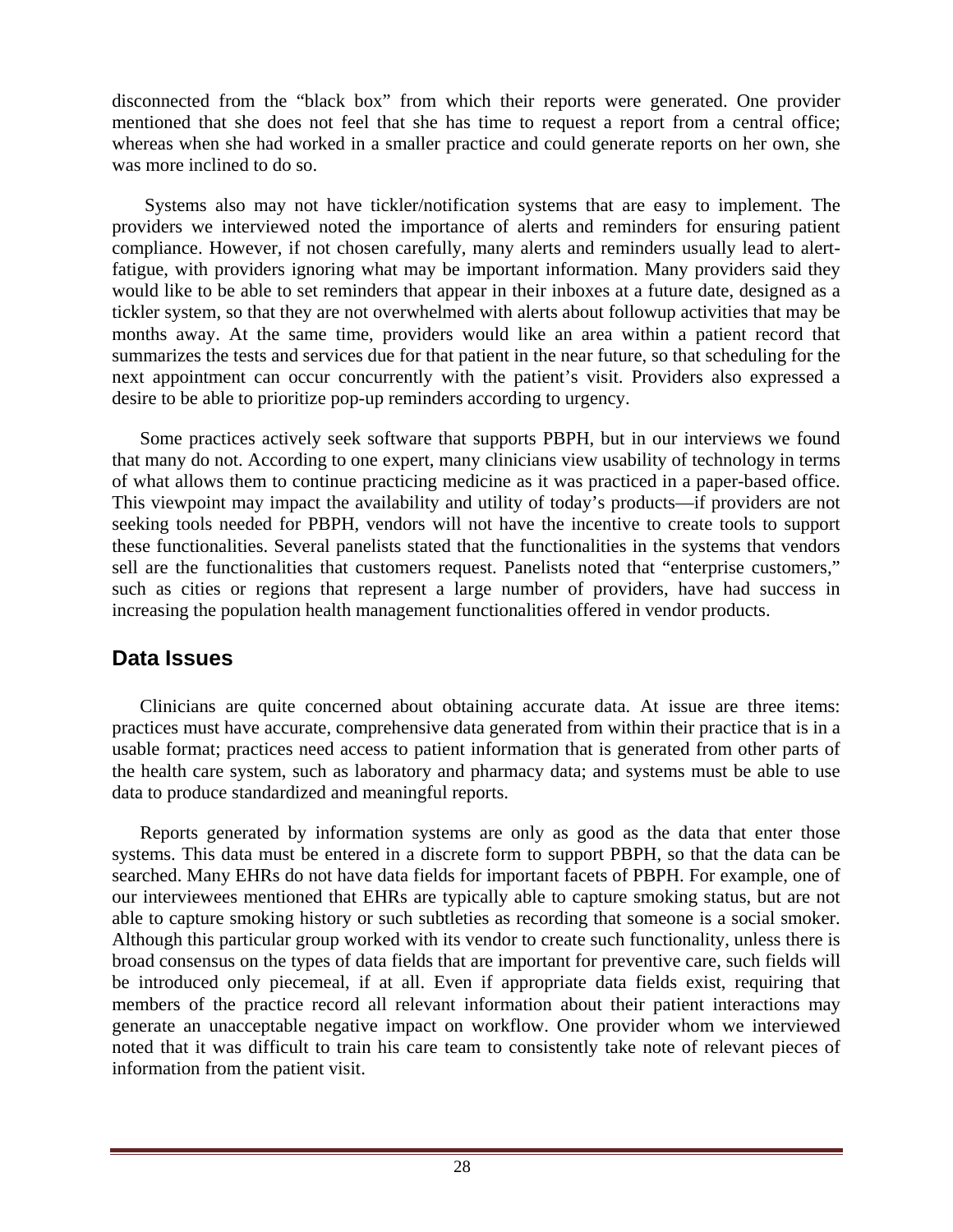<span id="page-33-0"></span>In the absence of such data sources, many practices rely on billing data to create reports or identify populations of practice. Such data are often inaccurate and fail to capture sufficient clinical information to support PBPH. For instance, a practice would be unable to use billing data to identify which of the diabetics in the group are poorly controlled.

To fully engage in PBPH, practices need to be able to obtain data from outside of their practices. Those who receive outside data on paper are burdened with manual data entry if they wish to include those data in their systems. Ideally, providers should have access to data exchange mechanisms that allow them to receive patient health information in a standardized, discrete form from laboratories, pharmacies, and other providers and to electronically incorporate this information into their patient records. Many areas in this country lack health information exchange mechanisms, making it difficult for practices to receive patient health information electronically. Even among practices that can receive information transmitted electronically, it may not be in a searchable form. While many EHRs are able to store scanned documents from other providers, the information within these saved documents cannot be searched or captured in reports.

There is a lack of standardization when it comes to generating reports and calculating performance measures. Providers are accountable to a variety of different payers, each with its own guidelines and individualized benchmarks for care. These different requirements impose a large burden on a provider needing to meet the requirements of each of its insurers. As one physician stated, "I want to see standards… rather than each insurer saying they want to look at different things. There's a hoop for each carrier." The absence of standardized performance measures may force providers to avoid PBPH-type care and to prioritize the allocation of resources according to the reporting required by their payers for reimbursement.

A particularly challenging issue related to tracking quality measures pertains to the denominators used to generate performance reports. First, queries need to have filters to ensure that patients who should not be included, such as those who are no longer living or those who have transferred to a different practice, are not included in the calculation of performance measures. Many of the providers we interviewed explained that systems need built-in mechanisms, such as the integration of exception codes, to be able to exclude from calculations patients who have, for example, refused treatment. Currently there is no consensus on how these types of exception codes should be added into health IT systems, and taken into account by payers and others who use the performance data.

Another limitation is the lack of standards related to accounting for individuals for whom guidelines are inappropriate. One physician pointed out, "If you have a patient with five significant medical problems and you try to manage that patient by following the guidelines for the five chronic diseases, you'll kill [him]!" Without the ability to make accurate calculations, providers may dismiss performance reporting as inaccurate and meaningless. Developing consensus and standards around performance reporting would help advance population management.

### **Reimbursement Issues**

The current model of reimbursement of care creates disincentives to the practice of PBPH and the proactive management and coordination of care. Currently, care is reimbursed primarily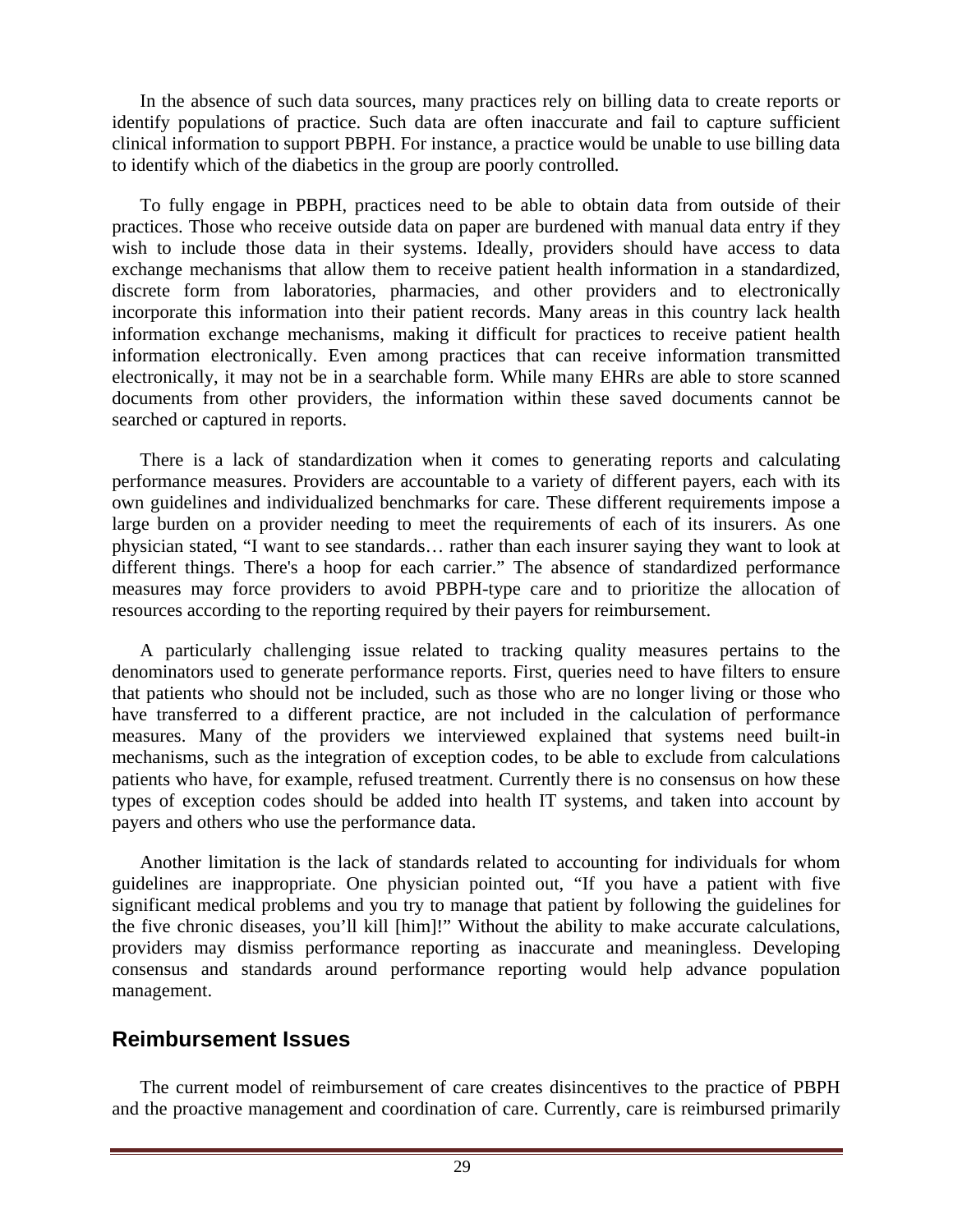<span id="page-34-0"></span>when there are face-to-face encounters, and practicing PBPH would mean that some of the care would have to be provided without reimbursement. According to current estimates, 40 percent of the primary care workload is not reimbursed under the face-to-face fee-for-service approach to reimbursement.32 PBPH would add to this already heavy burden. A practice must cover its costs in order to remain viable. Clinicians have little choice but to provide only the care insurers consider to be important, which today does not include a PBPH approach. As one provider said, physicians "do [what] we do now because that's the way we can survive."

In our interviews we saw a pattern of clinicians utilizing PBPH when there are programs in place to reimburse for that care. For example, several practices are using chronic disease management systems to track patient care related to diabetes or hypertension when their payers have programs which reward that care. Others had devised systems to report the measures necessary for Medicare's Physician Quality Reporting Initiative (PQRI). Reimbursement policies that provide incentives for proactive preventive care and disease management more broadly would make the practice of PBPH more viable.

### **Paradigm Shift for the Practice of Care**

The movement towards PBPH requires a shift in how medicine is practiced, including changes in providers' attitudes, workflow, and overall approach to care. As one panelist described it, "PBPH requires moving from running on the hamster wheel to proactively managing a patient panel. This wasn't how most clinicians were trained to conceptualize their job." This shift may be met with some resistance as providers assess the impact of making this change on their practices.

It is not hard to see how and why PBPH may be inconsistent with how providers view the practice of medicine. Clinicians are trained to treat their patient populations by providing individualized care to one patient at a time. As one provider stated, "we define our work by what is done in the exam room." The physician-patient relationship relies heavily on the physician's ability to develop a trusting relationship with the patient to influence health behaviors. Moving the focus from the individual to the population level constitutes a paradigm shift and may alter how providers view their relationships with their patients. As one provider commented, "population management is something that is taking our physicians a long time to understand." Proactively thinking about the entire population is very different from reacting to individual encounters with patients who arrive at the practice.

Several of the clinicians we interviewed were uncomfortable about the implication of proactively reaching out to patients to induce them to seek appropriate care. Currently, practices see only those patients who are sufficiently committed to maintaining their health that they schedule appointments. Some clinicians expressed that they were not interested in providing care to patients who did not seek care. In addition, there was concern that the end result may be for patients to be even less accountable for their care than they are today. This shifting of responsibility from the patient to the clinician may not be a burden clinicians want to undertake, especially for those who feel strongly that this is beyond the scope of their responsibilities.

The clinicians we interviewed also expressed concern as to whether or not their practices have the capacity to expand their scope. Many feel they are working to their limits, with timeconstrained schedules, already leading to limited time with patients.<sup>33-35</sup> There is real concern on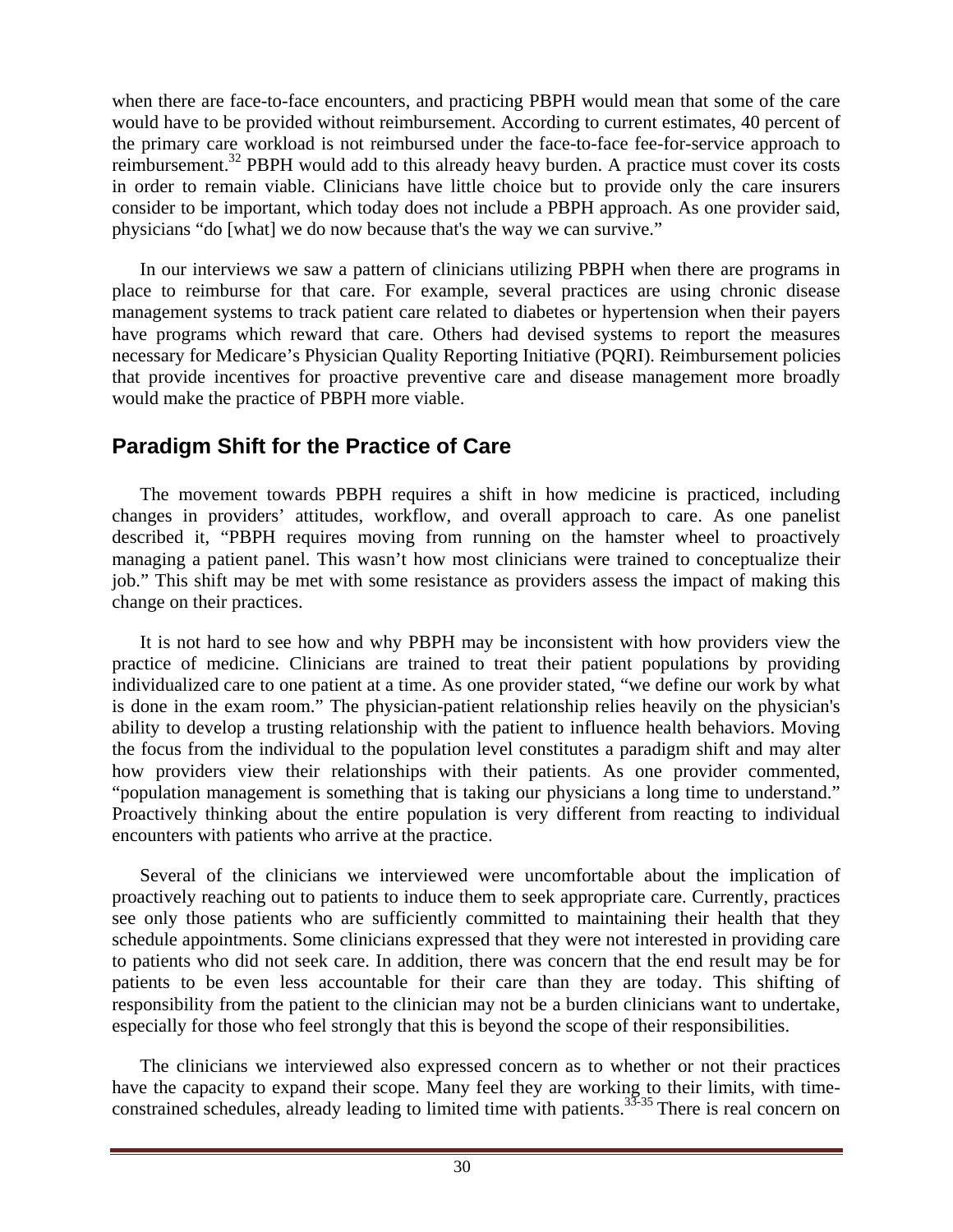<span id="page-35-0"></span>the part of providers that PBPH will increase the need for more appointments than their schedules can accommodate.

Adopting PBPH, especially if the use of new technology is involved, has an impact on workflow. For example, rather than relying on dictation of notes following a patient visit, relevant data must be entered into discrete fields in an EHR or a registry for it to be queried and used for population health management. As one physician interviewee commented, "Physicians preferred the EMRs that looked and acted like old paper charts, but [those EMRs] couldn't manage datasets very well." The loss of productivity as workflows are adjusted and providers learn new techniques is another concern.

Finally, collecting and documenting data on the patient population represents a significant time burden for physicians and can, as one provider stated, "detract from your ability to care for someone." Some of the providers we interviewed recommended that health IT systems be developed with enough simplicity so that others within the practice are able to query the system and engage in PBPH. If providers are able to delegate query tasks, it may reduce the time and burden associated with implementing PBPH.

## **Leveraging Policies to Address Challenges**

The project experts noted several opportunities to address some of the above challenges and increase the adoption of PBPH. In particular, they discussed how PBPH could be incorporated into important policy initiatives related to health care reform, ARRA, and initiatives to strengthen the primary care workforce.

#### **Health Care Reform**

Proposed efforts to reform the country's health care system and provide insurance for a greater number of individuals elevate the importance of re-examining the way primary care services are reimbursed. Reimbursement systems with a greater emphasis on outcomes may incentivize practices to devote additional resources to and more fully engage in PBPH. If providers are more motivated to proactively provide preventive care and disease management services, they may be more likely to demand applications with this functionality. This, in turn, may give IT vendors the incentive to develop such programs. Models like PCMH, which has substantial overlap with PBPH, may also be incentivized in health care reform efforts. This may help support many of the components of proactive population management.

Many of our experts noted that an incremental approach to payment reform may be preferable. It may be appropriate, therefore, to implement rewards for providers who demonstrate that they are performing some population management tasks—like the functionalities outlined here. This could serve as a first step towards payment based on health outcomes.

Health care reform may also smooth the way for PBPH by establishing a uniform set of performance measures. Clarification about what types of measures should be included in a PBPH application will make it easier for vendors to tailor products to the needs of primary care practices. There is already some precedent, on a local level, for this type of harmonization of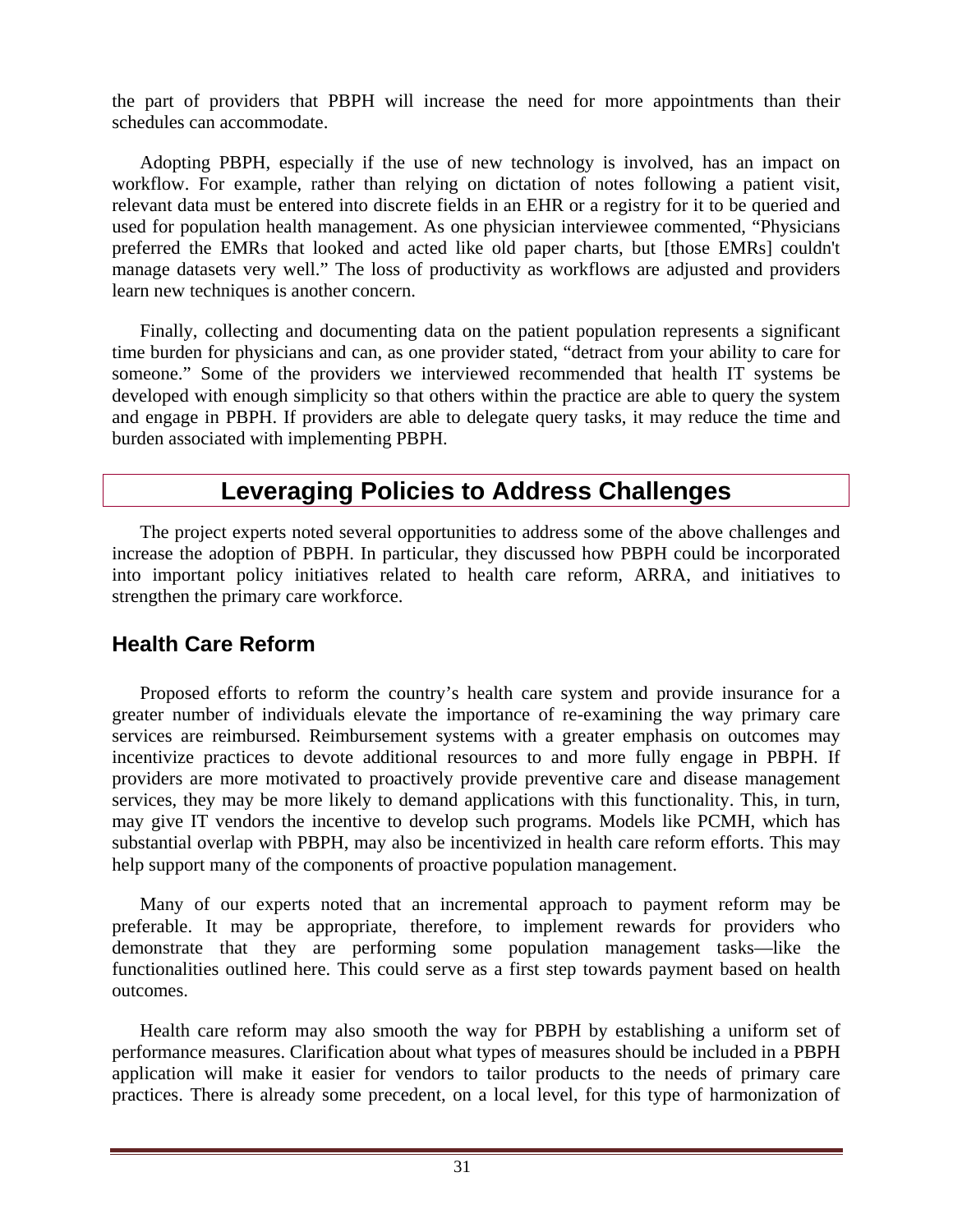<span id="page-36-0"></span>performance standards. For example, as part of the Quality Health First Initiative, the Indiana Health Information Exchange (IHIE) and a coalition of local employers convened employers, insurers, providers, and other stakeholders to develop a consensus set of quality measures.<sup>36,37</sup> IHIE generates reports on these measures and disseminates them to participating clinicians. Addressing concerns about inconsistent measures could make PBPH easier for vendors designing products and reduce provider resistance by distilling population-level data into a set of reports that contain, in one place, all the tracking information necessary for the full panel of patients.

A final benefit from health care reform might be establishing a larger role for patients in their own care. One of our experts explained that involving patients with managing their personal health records allowed them to prevent errors, particularly with medication management. More actively engaged patients may help practices to develop a more comprehensive picture of their patients, which is a key requisite for successful population management.

### **American Recovery and Reinvestment Act (ARRA)**

Under the American Recovery and Reinvestment Act of 2009, the Federal Government is investing unprecedented resources into health information technology. A significant portion of this funding—approximately \$36 billion<sup>38</sup>—will be used to provide incentive payments to providers who demonstrate "meaningful use" of EHRs. Approximately \$2 billion will be allocated to training providers through regional extension centers.

By providing incentives to Medicare and Medicaid providers who demonstrate "meaningful use" of EHRs, ARRA will likely boost health IT adoption. PBPH could most directly be supported by this legislation if the functionalities established as part of this project are incorporated into the meaningful use criteria. As described above, some of the concepts related to PBPH are supported in the initial recommendations for the definition of meaningful use, but the operationalization of those concepts is not yet clear. While it would be optimal to incorporate all functionalities into any new standards that emerge from ARRA, inclusion of a portion would still increase the population health capabilities of future systems.

Another benefit of ARRA that is relevant to PBPH is the potential to increase the amount of information available in electronic form. If more practices adopt EHRs in order to receive the incentive payments, more data will be stored in discrete forms. In addition, ARRA provides support for health information exchange. This could facilitate the collection of data from other providers and parts of the health care system. This additional information is vitally important for practices trying to manage their patient populations.

Finally, ARRA could also promote PBPH through the provision of training to help providers engage in PBPH. The legislation includes funding for extension centers and training grants to support the implementation of health IT. Our interviews with providers suggest that many will require additional training to take advantage of the population management functions in their systems. On several occasions, we spoke with two individuals from the same practice and each had a different understanding of which functionalities could be performed in their system. It is likely that many providers are not using their current systems to the fullest capacity.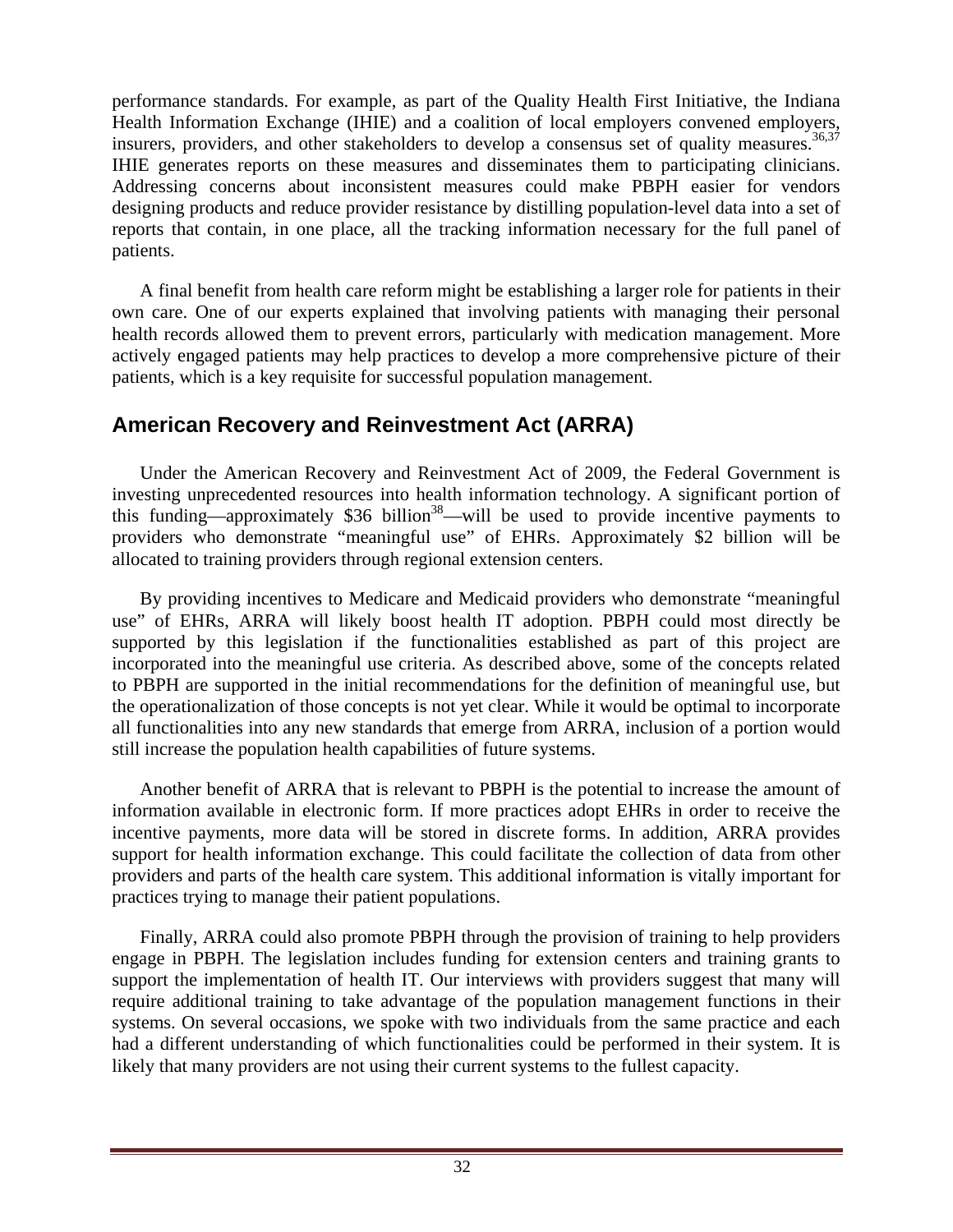<span id="page-37-0"></span>ARRA may provide some opportunities for increased training in the use of health IT to support population management, but workforce development may require investment of resources beyond what is available through ARRA. Physicians, nurses, and others in the primary care workforce who are new to EHRs may require training to effectively use those systems. Even among providers who have adopted an EHR, additional assistance may be needed to enable them to create and interpret reports on their patient populations. They will need to understand how to turn population data into information that can inform practice decisions related to such issues as staffing needs and performance improvement. Training may be required to help providers to capture data efficiently and to use such features as exception codes. Technical assistance may also support the integration of PBPH tools into practice workflows.

Additionally, medical and nursing schools could help address one of the other challenges to PBPH—clinician culture. Education and training programs could help providers to adopt a more population-focused orientation. To support this shift in training, it may be necessary to develop PBPH competencies to guide the development of curricula and accreditation exams

## **Next Steps**

In addition to helping identify the policy opportunities described above, experts offered recommendations for additional research and dissemination to better promote PBPH.

### **Additional Research**

One way to increase the uptake of PBPH is to develop systems that have the potential to be time-savers for primary care providers. Applying clinical decision support (CDS) mechanisms to population health data could automate some processes related to preventive care and disease management services. PBPH systems could not only remind providers and patients about upcoming needs, but could also generate the orders for the required tests. Designing products that have demonstrated value to providers—in both improved outcomes and increased efficiency—is a key to encouraging the spread of PBPH.

Some clinicians may prefer systems that allow them to dictate their notes into an EHR. While a great deal of research has been done in the area of natural language processing, further research is needed to effectively convert text into discrete data elements. A greater challenge—one that may call for both technical improvements and new workflows—is to allow those dictated data elements to enter a system in real time so that they can be used to fuel CDS during a given visit.

One potential area for research would be to determine how to make the best use of "messy" data. In addition to trying to make systems that facilitate accurate and complete entry of data, it may be worth determining how to make the most of data that are imperfect. This may entail developing protocols that assess the accuracy of data from different sources and place greater weight on data deemed to be more reliable. Furthermore, a better understanding of the sources of data inaccuracy could inform the development of technology that reduces the likelihood of errors.

A different approach to PBPH-related research would be to gain a better understanding of how practices are able to successfully implement some or all of the functionalities. Through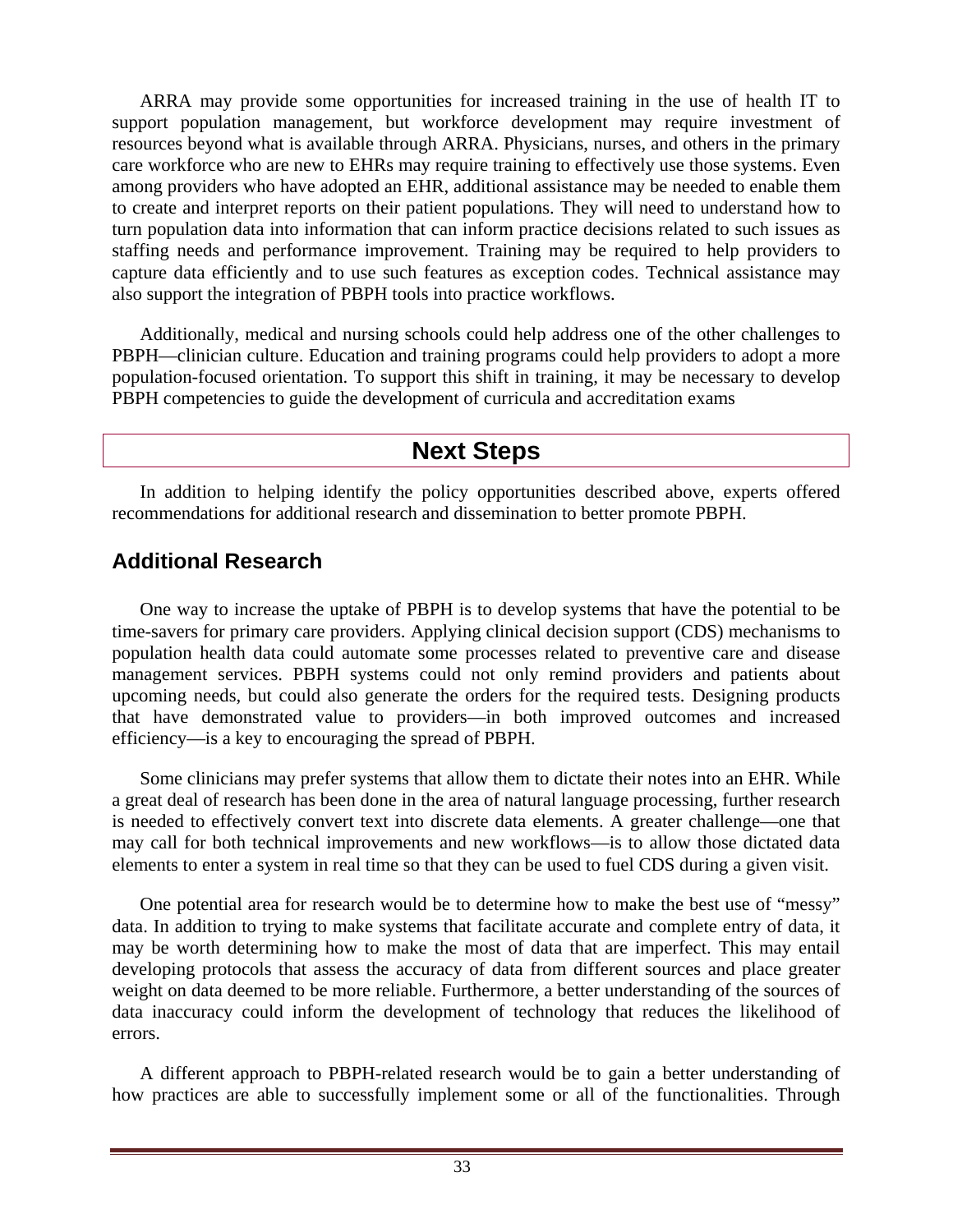<span id="page-38-0"></span>interviews with a variety of providers, we were able to gather some examples of practices that are managing their patient population. However, the interviews were brief and did not allow us to explore more fully how those functionalities are being performed. It might be valuable to conduct a series of case studies to develop a more complete picture of the methods practices are using to engage in PBPH, the obstacles they face, and their techniques for overcoming them. As part of such an effort, a public repository of examples of PBPH reports and techniques that work well could be developed and used to help providers build on the success of other practices' experiences. In examining PBPH implementations, it would also be valuable to investigate the impact of the functionalities on the efficiency of care delivery and on health outcomes.

Additional research needs include developing a better understanding of the types of data fields and reports that are necessary to support PBPH. As discussed above, the functionalities developed through this effort highlight the ways in which providers should be able to manipulate data to make it actionable. Yet, this project does not provide a list of the specific types of fields that are particularly relevant for primary, secondary, and tertiary prevention. As a followup to this study, clinicians and experts could be consulted to compile a specific list of the data elements that would be important to support a variety of aspects of preventive care, ranging from diabetes management to smoking cessation.

### **Dissemination**

Dissemination of this project's findings is essential to translate them into practice and, ultimately, to influence and support the transformation of primary care delivery. Successful translation from the current recommended functionalities to primary care providers' offices is predicated on marketing the concept to multiple audiences. The experts identified key issues and audiences who will be critical in increasing the uptake of PBPH. First, the concept of PBPH must be introduced among primary care providers, health IT vendors, educators, policymakers, and third-party payers. Second, the functionalities required for optimal implementation of PBPH need further vetting and refinement among primary care providers and health IT vendors. This could include vetting the revised version of the functionalities presented here with a larger number of providers and adding additional technical specifications in order to make the functionalities more specific for health IT vendors. Third, educators need to be acquainted with PBPH concepts, including opportunities for and barriers to implementation, to develop PBPH education and training that incorporates the use of PBPH in primary care practice.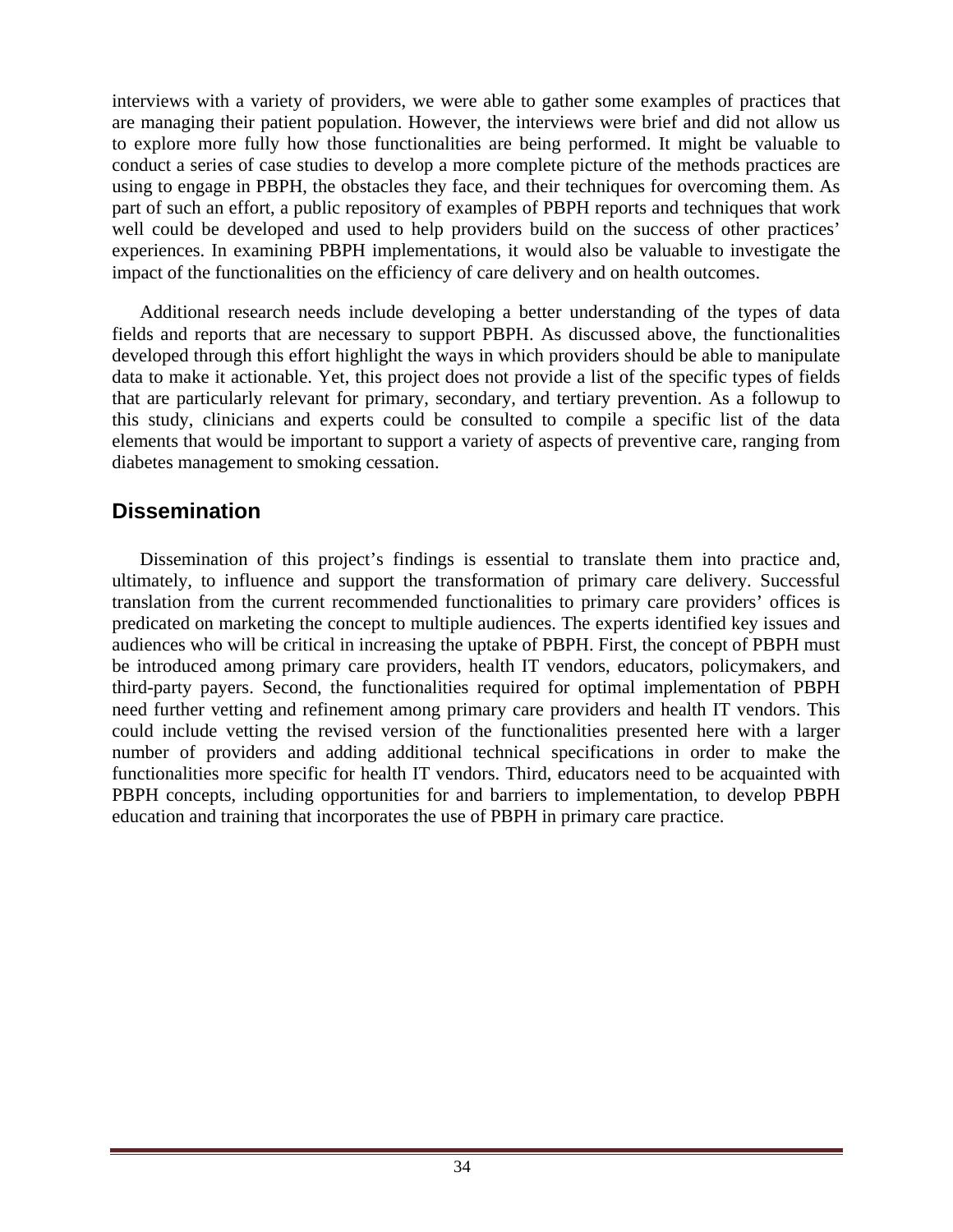# <span id="page-39-0"></span>**Chapter 8: Examples of Population Health Management**

This project has articulated the concept of PBPH and developed functionalities that can support this approach to primary care. Although this specific operationalization is novel, many primary care providers have adopted aspects of population management in practice today. Information on the use of proactive population management among providers is somewhat limited. In a 2005 survey of Massachusetts physician practices, 79.8 percent reported being able to generate registries of patients by diagnosis; 56.1 percent by laboratory result; and 55.8 percent by medication usage.<sup>39</sup> Analyses found that practices with an EHR were more likely than those without an EHR to be able to construct diagnosis, lab, and medication registries. However, even among those with EHRs, 14 percent could not generate lists of diagnoses, 33 percent could not do so for lab tests, and 28 percent could not do so for medications. While limited in their generalizability, these findings do suggest that the capability of providers to answer key questions about their patient panels is far from widespread.

We collected examples from the literature illustrating how technology is supporting proactive population management in primary care practices today. Most of these examples—drawn from a variety of sources including the initiatives' own literature, peer-reviewed literature, and news stories—represent relatively well-developed population health strategies that have been led by local, State, or Federal Government agencies, or large health systems. Many primary care providers may not have easy access to all of the types of population management systems and applications described here. In most cases, these examples utilize applications developed primarily for the purpose of population health management. Of note, several large integrated health care systems have pioneered their own approaches to proactively managing panels of patients. They have independently developed information management systems and redesigned workflow. Early assessments of these changes in workflow and care delivery have garnered positive results.

While there is much to be learned from these Government-funded initiatives and the activities of large health care systems discussed in this chapter, it is also important to consider that some practices have found less resource-intensive ways to incorporate population health management into their care delivery. In the final section of this chapter, we provide examples from community-based practices that have found less resource-intensive ways to incorporate population health management into their care delivery.

## **Indian Health Service: iCare**

At the Federal level, the Indian Health Service (IHS) has developed innovations in population health management. An integrated health system that serves 562 American Indian and Alaskan Native tribes in 35 States, IHS provides medical services through federally run hospitals, health clinics, tribally operated facilities, and urban health centers. IHS's iCare is a Windows-based graphical user interface (GUI) that assists providers in the proactive identification and management of their patients who share similar characteristics. It is designed to run with the IHS's Resource Patient Management System (RPMS) EHR application.<sup>40,41</sup>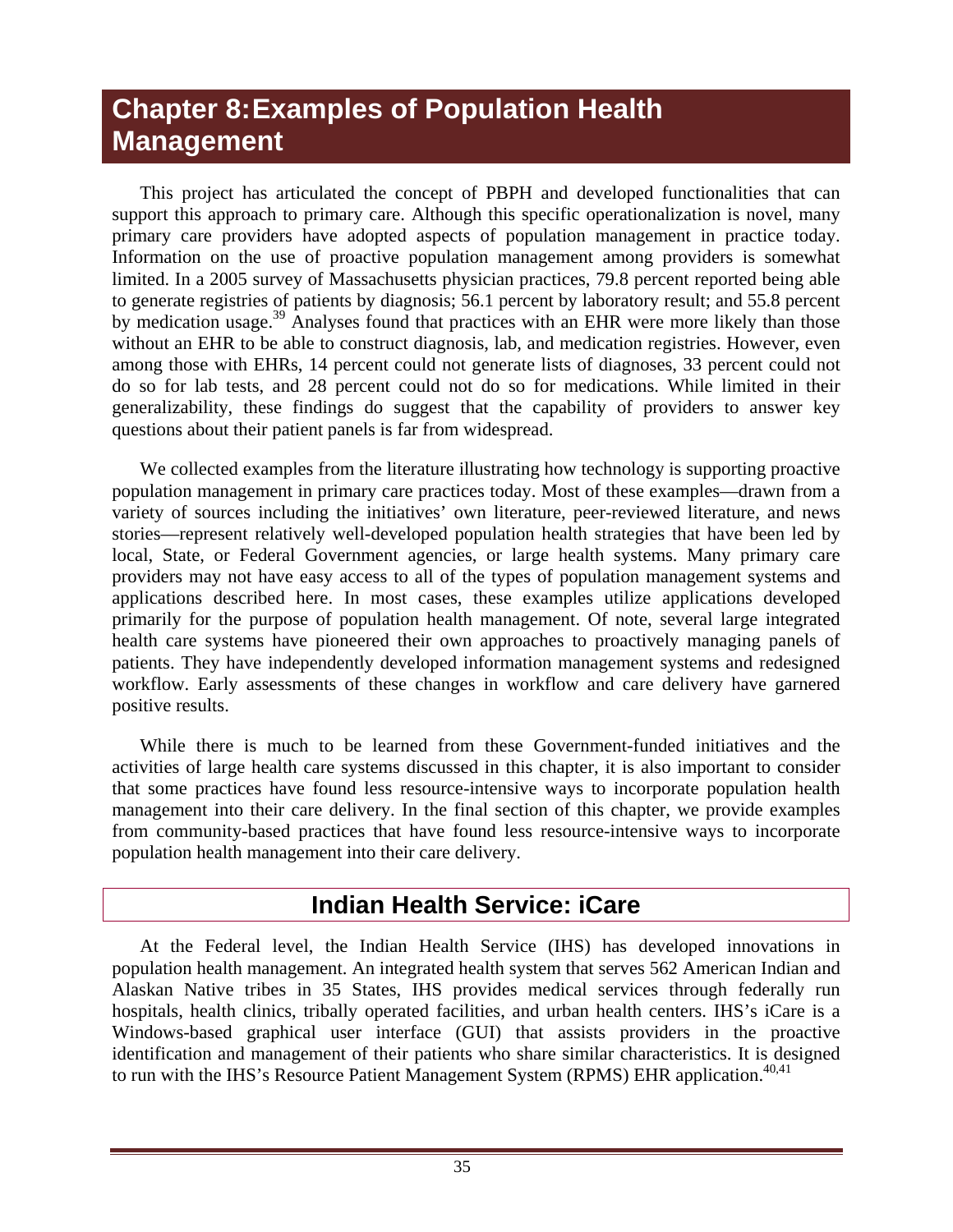<span id="page-40-0"></span>The iCare query manager allows providers to create and run data queries. Examples include asking how many 2- to 5-year-olds within their patient panel have a body mass index in the overweight range, or how many patients require screening for obesity, diabetes, hypertension, HIV/AIDS, asthma, and other health problems. With the link to the RPMS EHR, providers can view records of individual patients once they are identified. Visits may be viewed over a defined timeframe, immunization status checked, and reminders sent when necessary. The iCare system can perform analyses of vital signs and other medical data, to flag those with potential chronic diseases. For instance, patients are flagged as potentially having hypertension after a third sequential visit with elevated blood pressure. $42$ 

While iCare is being utilized successfully in many areas of IHS, some areas are struggling with adoption. Barriers to implementation include geographically disparate sites, lack of communication, and lack of PC security. Recommendations for implementation include training sessions and software installation during site visits and regional training sessions, as well as training delivered via Web sites and WebEx.<sup>43</sup>

## **Washington State Department of Health: Chronic Disease Electronic Management System**

The most common registries make use of public domain products, many of which have been developed and disseminated by State quality improvement organizations.<sup>44</sup> One popular product is the *Diabetes Electronic Management System (DEMS),* originally developed in 1999 by the Washington State Diabetes Prevention and Control Program. The improved functionality and flexibility of the current version, *Chronic Disease Electronic Management System (CDEMS)*, allows users to choose which chronic diseases they would like to track. Because CDEMS is a public domain product, program files are available free of charge, and detailed user guides are available on the CDEMS Web site.<sup>45</sup> For users in Washington State, the Washington State Department of Health funds technical support for CDEMS; fee-based support is available to national users.46

CDEMS is a Microsoft® Access-based chronic disease registry. The registry database prints progress notes, patient lists, and summary reports. CDEMS allows users to customize measures for related health conditions, medications, services and labs for any chronic health condition. Progress notes summarize the current status of a patient's care for each measure tracked for a particular chronic condition, and serve as a checklist for a provider during a visit. Providers or managers can define ticklers for alerts for services and labs that are due or out of target range. A graph page can show patient trends for weight and blood pressure, and key labs over a 2-year period. CDEMS allows providers to generate statistical summary reports and intervention lists to show who has received care and who has not. Report templates allow users to customize reports to their clinic or practice's selected guidelines, to monitor changes over time for particular subpopulations, and to document progress for quality initiatives.  $47$ 

CDEMS has been used as part of the Washington State Collaborative to Improve Health, sponsored by the Washington State Department of Health. Over 150 practices in the State use CDEMS, monitoring more than 60,000 patients with chronic conditions.48 CDEMS is being used nationwide both by independent physicians and as part of State-supported initiatives. With funds from the Centers for Disease Control and Prevention (CDC) and from the West Virginia Bureau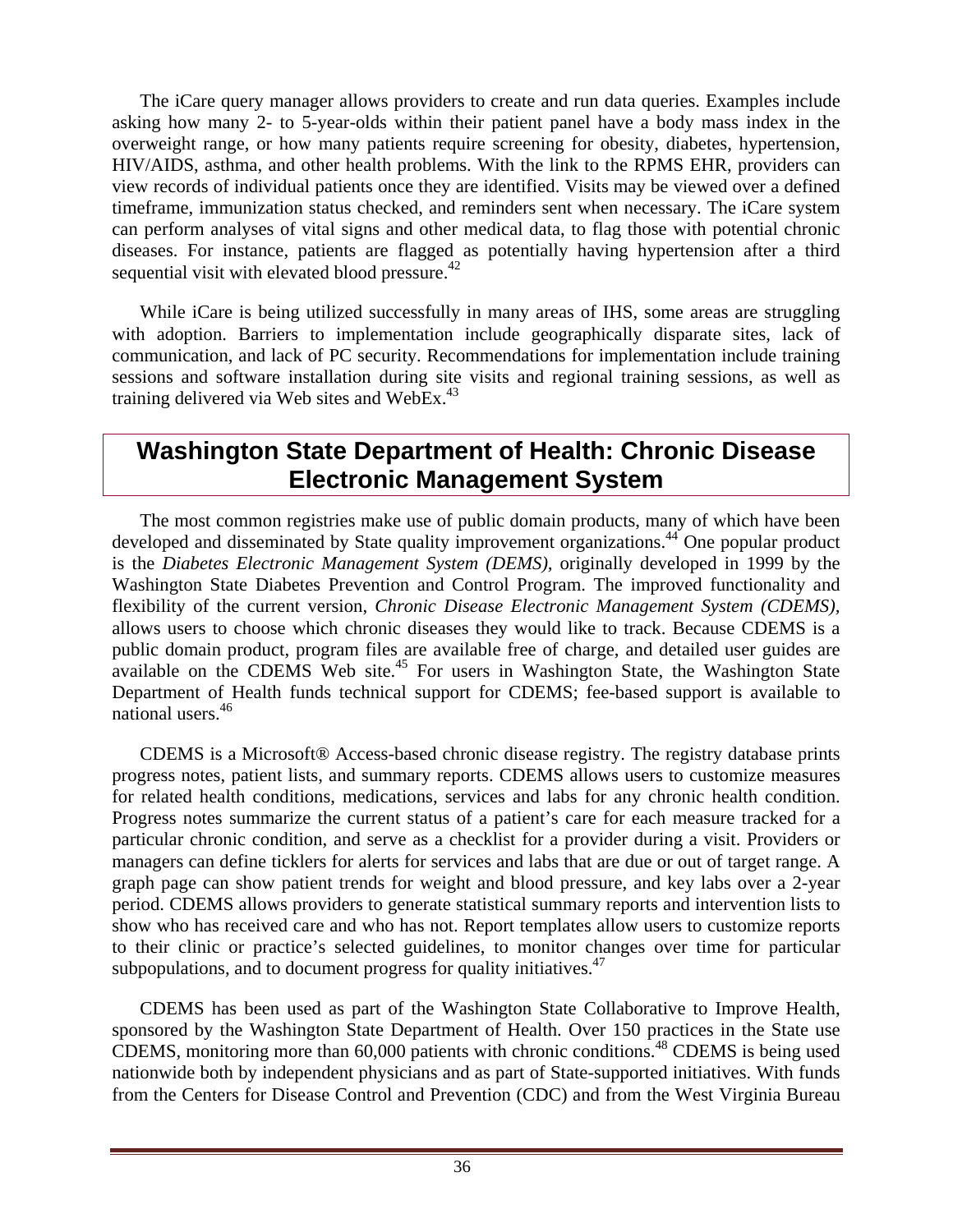<span id="page-41-0"></span>of Public Health, the West Virginia University (WVU) Department of Community Medicine, Office of Health Services Research is supporting CDEMS use with approximately 30 clinics.<sup>49</sup> WVU provides support for CDEMS, including educational programs, on-site support, and computer hardware if needed.

With grants from the CDC and the Health Resources and Services Administration (HRSA), the Kansas Diabetes Prevention and Control Program (KDPCP) has enabled 45 organizations to implement CDEMS at 80 different sites (as of June  $2008$ ).<sup>50</sup> KDPCP provides training and technical assistance to participating providers, many of whom are in small, rural physician practices. The estimated cost of the program is \$10,000 per organization initially, dropping to \$5000 in each succeeding year. The Kansas Office of Local and Rural Health provided some additional funds to help providers cover staffing costs associated with the program. While some physicians find the Web-based query system relatively easy and not time consuming, smaller clinics are concerned about the workload associated with data reporting.<sup>51</sup>

## **Vermont Department of Health: DocSite**

Vermont is one of several States implementing extensive health IT initiatives as part of larger health reform or quality improvement efforts. The Vermont Blueprint for Health, the statewide partnership to improve health care for chronic conditions, has piloted a Web-based clinical tracking system using DocSite software.<sup>52</sup> In July 2008, the Vermont Blueprint for Health began using DocSite's patient registry with point-of-care decision support to track and manage chronic disease care and quality improvement.

The Web-based DocSite registry allows for measurement and outcomes tracking at both an individual and group level. DocSite is an enhanced registry with three main functions: (1) treatment guidance at time of visit; (2) electronic prescribing; and (3) flexible reporting capability. The flexible reporting capability allows both practices and community care teams to pull up reports. For example, at the beginning of the week, teams can pull up a report of all people who have an elevated cardiovascular risk and have not had an appointment in six months. The teams can then follow up with these patients and schedule visits.<sup>53</sup> DocSite has clinical alerts, and can provide letters, education, messaging, mailing and phone lists, drillable reports, and workflow links to other systems. The DocSite registry can be customized, and is able to cover both chronic diseases (asthma, cardiovascular disease, depression, diabetes) and preventive services, including immunizations and cancer screenings and followup.<sup>54</sup>

As of August 2008, the DocSite tool had been introduced at the first of three pilot communities that are developing patient-centered medical homes, supported by locally based, multidisciplinary care coordination teams.<sup>55</sup> Five medical practices, including a hospital-based clinic and four Federally Qualified Health Centers are involved in the first pilot. Blueprint for Health is giving practices the infrastructure they need to change their systems.

## **New York City Department of Health and Mental Hygiene Primary Care Information Project: eClinical Works**

The New York City (NYC) Department of Health and Mental Hygiene (DHMH) Primary Care Information Project (PCIP) supports the adoption and use of prevention-oriented EHRs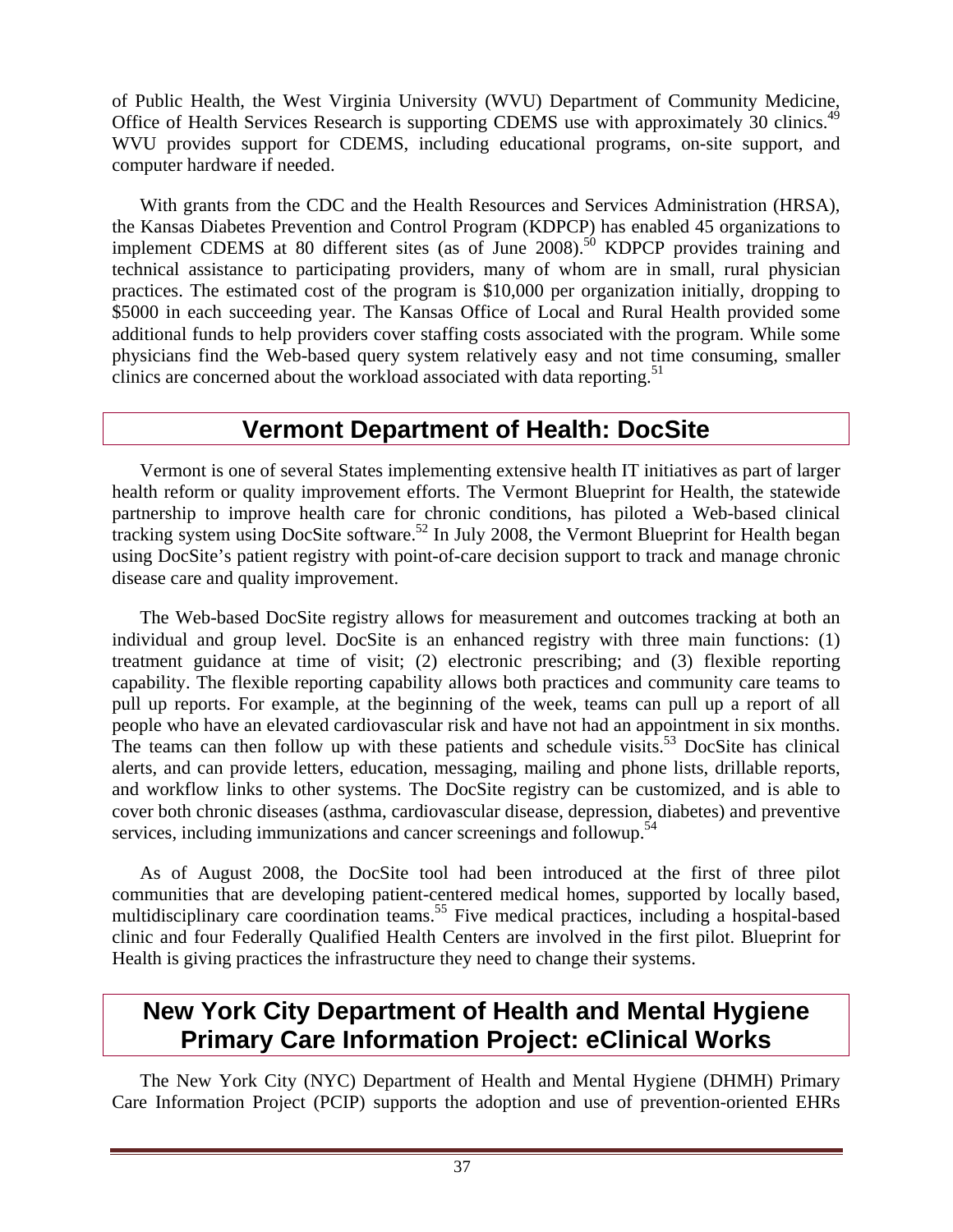<span id="page-42-0"></span>with the goal of increasing the quality of care in medically underserved areas. The City of New York contributed \$30 million in start-up funds to the initiative, which was supplemented by an additional \$28 million from New York State; various Federal grants, including a CDC Center of Excellence in Public Health Informatics grant; the New York City Council; private foundations; and partner practices.<sup>56</sup> One of the key priorities of PCIP is to build population health into EHRs. PCIP also focuses on changes in practice workflows and payment rewarding the effective prevention and management of chronic disease.<sup>57</sup>

Part of the strategy of PCIP is to define and design required EHR functionalities for improving population health, such as population-level preventative health measures, clinical decision support tools and public heath interfaces.<sup>58</sup> In March 2007, NYC DHMH awarded a \$20 million contract to eClinicalWorks and collaborated with them to develop a package of EHR software and services for providers. A condition of this contract was that eClinicalWorks incorporate registry functionality into its product and make the enhanced software available to all its clients nationwide at no additional cost.<sup>59</sup>

The Take Care New York (TCNY) features added to the EHR focus on ten population health indicators identified as most important to the health of the NYC population—having a regular doctor, being tobacco free, having a healthy heart, knowing HIV status, getting help for depression, treating substance abuse, getting cancer screenings, getting immunized, maintaining a healthy home, and having a healthy baby. $60$  TCNY Population Health Tools include (1) a clinical decision support function; (2) a comprehensive order set; (3) a quality measure report function; and (4) an enhanced registry function. The eClinicalWorks query and reporting system allows providers to rapidly identify cases of interest, access data for reporting purposes, and create customized disease registries. Providers are able to track performance in managing patients with specific chronic diseases or conditions (e.g., identify groups of patients with diabetes and monitor their hemoglobin A1c levels, blood pressure, and LDL cholesterol). Providers can rapidly identify and contact subsets of patients who would otherwise be very difficult to identify.<sup>61</sup> The population disease management feature of the eClinicalWorks EHR allows physicians to quickly review their entire patient population through the EHR and identify patients who require outreach or targeted interventions (e.g., identifying and contacting patients who were prescribed Vioxx after the recall by the FDA). $^{62}$ 

Approximately 1,400 providers from numerous private medical practices, community health centers, and hospitals currently use the prevention-oriented TCNY version of eClinicalWorks. These practices serve over  $200,000$  patients in NYC.<sup>63</sup> PCIP projects that is will have 2,500 providers enrolled by 2010, over half of all high-Medicaid practices in NYC.<sup>64</sup> The NYC DHMH offers eligible practices—primary care providers with over 30 percent Medicaid and uninsured patients—a subsidized package of EHR software and services, including onsite training, data interfaces, and two years of maintenance and support. Eligible practices must cover the costs of hardware and network infrastructure and contribute \$4,000 to the Fund for Public Health in New York for ongoing technical support. PCIP is also helping noneligible practices integrate the prevention tools into their own EHRs.

### **Kaiser Permanente**

Kaiser Permanente (KP) has piloted an approach to population health which they refer to as panel management. They define panel management as "a set of tools and processes for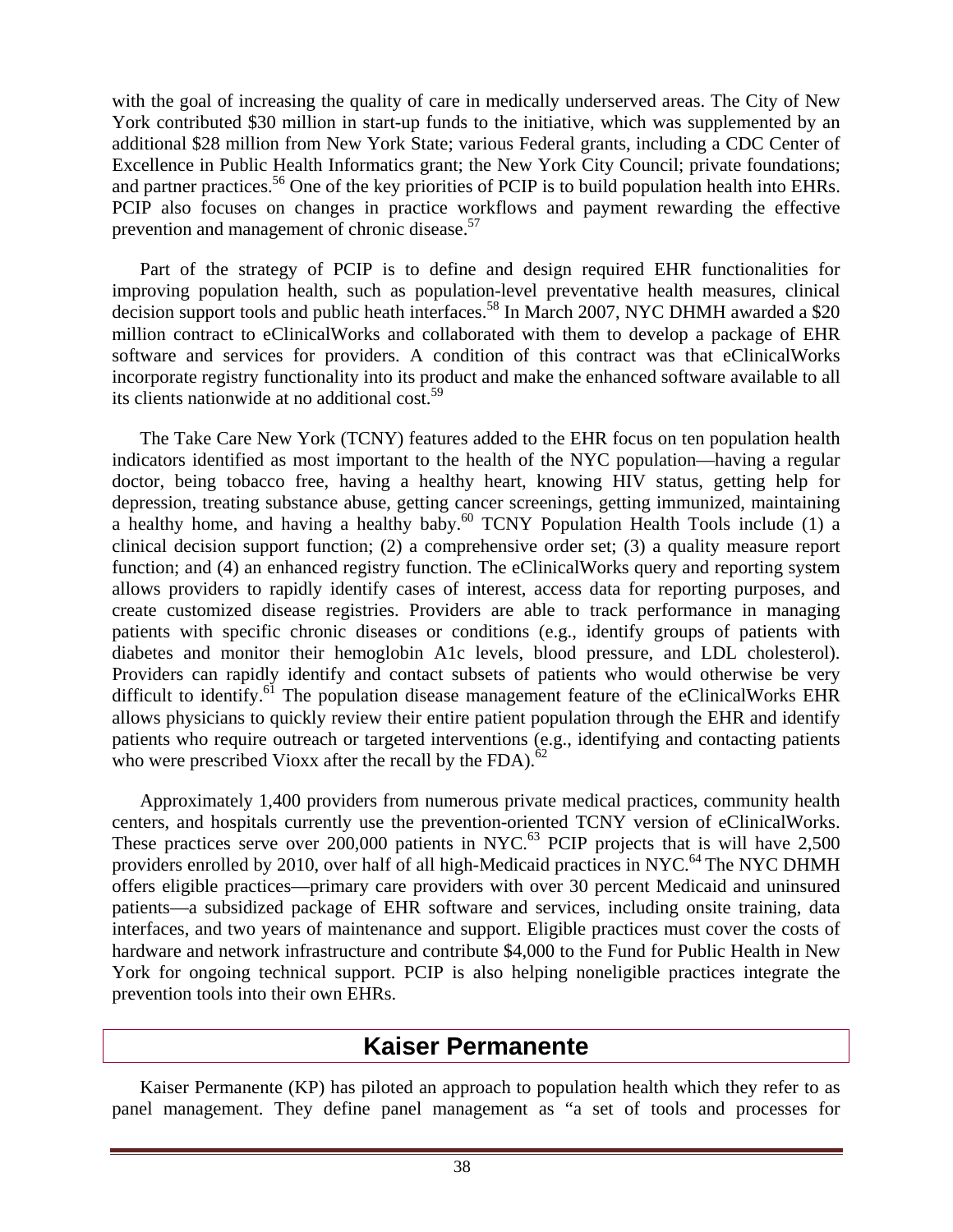<span id="page-43-0"></span>population care that are applied systematically at the level of a primary care panel, with PCPs [primary care physicians] directing proactive care for their empanelled patients."65 In contrast to KP's prior approach to intensive care management for patients with major chronic conditions, which emerged in the 1990s, panel management: (1) more tightly links processes to identify and address unmet care needs within primary care practices; and (2) utilizes less intense, individualized outreach and followup for more patients through telephone calls with panel management assistants (PMAs), who communicate the recommendations of physicians to patients.<sup>66</sup> An evolution of the Wagner Chronic Care Model in primary care, panel management includes four key components:

- Dedicated primary care physician time to address the chronic care needs of patients who have not visited the office.
- A Web-based, internally developed, panel-based registry to identify gaps in care.
- Dedicated PMAs who identify patients with the greatest needs, gather summary information from physicians, and reach out to patients by phone.
- A workflow to make sure that proactive outreach is not sacrificed due to urgent needs.<sup>67</sup>

In 2002, the Kaiser Medical Center in Richmond, California began using a Diabetes Panel Management Tool. To systematically and repetitively review the facility's entire population of patients with diabetes and cardiovascular disease, Kaiser Permanente's Richmond facility created the position of PMA. PMAs print out 10 worksheets with lab and medication data on 10 individual patients.68,69 At least twice a week, during a dedicated 15 minute time block, the provider reviews these "tools," which include a checklist of tasks. After reviewing the worksheet, the provider indicates new interventions or recommendations—including ordering lab tests, adding or adjusting medications, or referrals—using checkboxes or writing notes. The provider also checks a box to indicate when he next wants to review a worksheet on that particular patient. The PMA follows up with the patients based on the provider's instructions and enters any information collected into the database.

# **Mayo Clinic**

The Mayo Clinic Rochester Division of Primary Care Internal Medicine developed a Webbased information system (PRECARES [PREventive Care Reminder System]) to assist appointment secretaries in proactively managing mammography for primary care group practice.70 PRECARES utilizes Mayo's Primary Care Physician Portal (PPP), a Web-based information system that merges data from institutional operational, clinical, and administrative data sources. Among its many functions, the PPP allows physicians to identify those patients eligible for preventive services and whether or not they have received those services. Through PRECARES, female patients ages 40-75 were sent letters inviting them to undergo mammography, beginning three months before they were due for annual screening. Nonresponding patients were telephoned for followup. In a randomized control trial, breast cancer screening rates improved significantly among the trial group of patients relative to a control group. In 2005, following the completion of the study, the system was implemented for the entire practice population. A 0.2 full-time equivalent appointment secretary manages the mammography practice for all physicians' patients.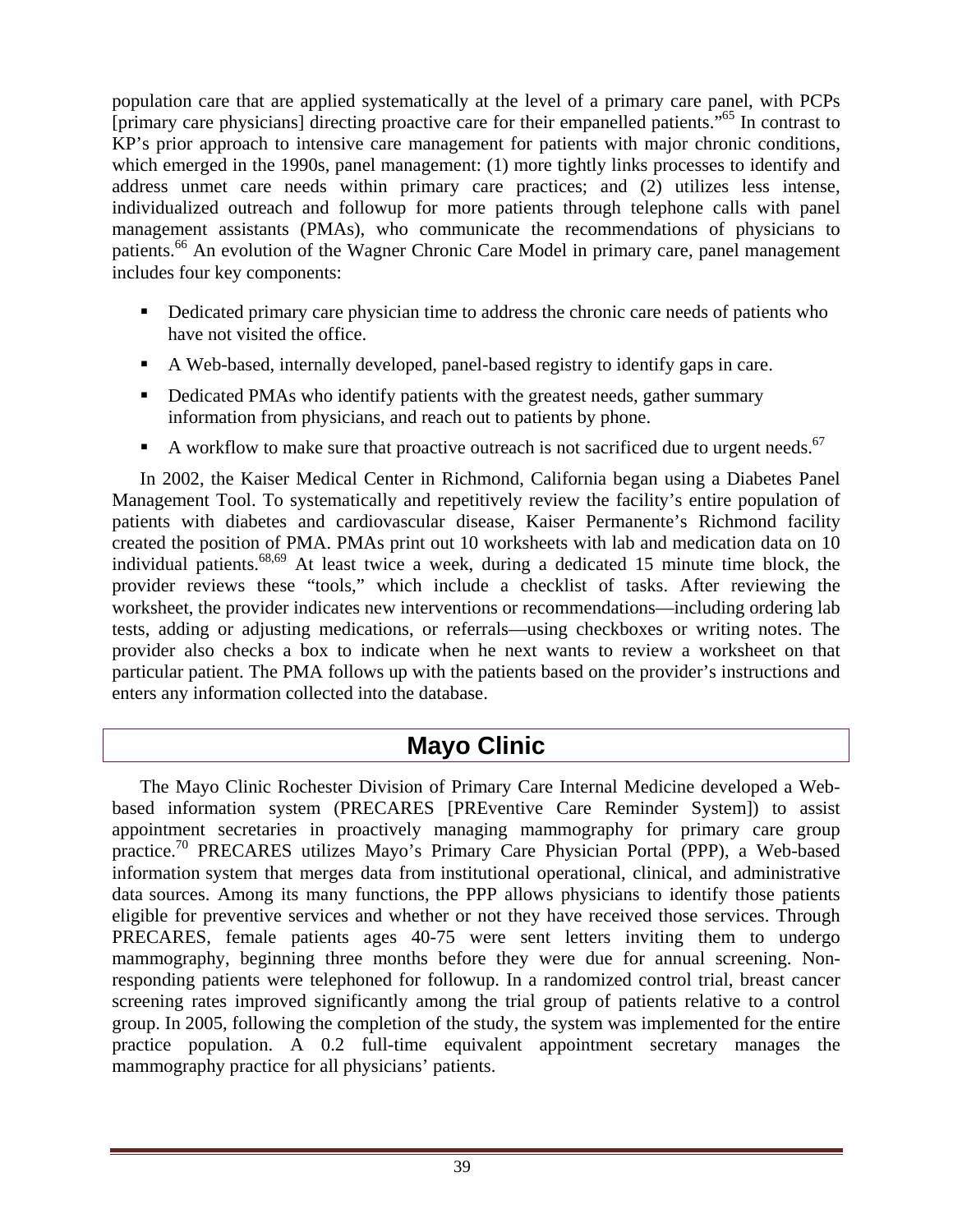## **Community-Based Practices**

<span id="page-44-0"></span>Through the environmental scan, we learned about several practices that were able to conduct some information management functionalities using software such as Microsoft® Excel and Access or publicly available products. For example, one practice created a registry using an Excel spreadsheet and has provided the template online for other providers to use.<sup>71</sup> This registry tracks selected interventions and clinical indicators for diabetes management, and alerts the user to problems. Using "conditional formatting," the file is designed so that a cell will be highlighted in a different color if it requires attention. For example, if a patient's last lipid test is more than 90 days old, the cell will appear yellow and if the test was last taken more than 180 days ago, the cell will turn red. This system can also be used for all patients in the practice to track preventive services, such as mammograms, Pap smears, or colon cancer screenings. A general internist solo practitioner in Connecticut created a registry by using his practice management software to generate a list of all patients with their demographic information.<sup>72</sup> He opens the list in Excel, adds headings to the spreadsheets on diagnoses and the performance targets he has chosen to track, and then imports that list into Comorbid Disease Management Database (COMMAND), an Access-based registry developed by the Mississippi Quality Improvement Organization (QIO), available free of charge.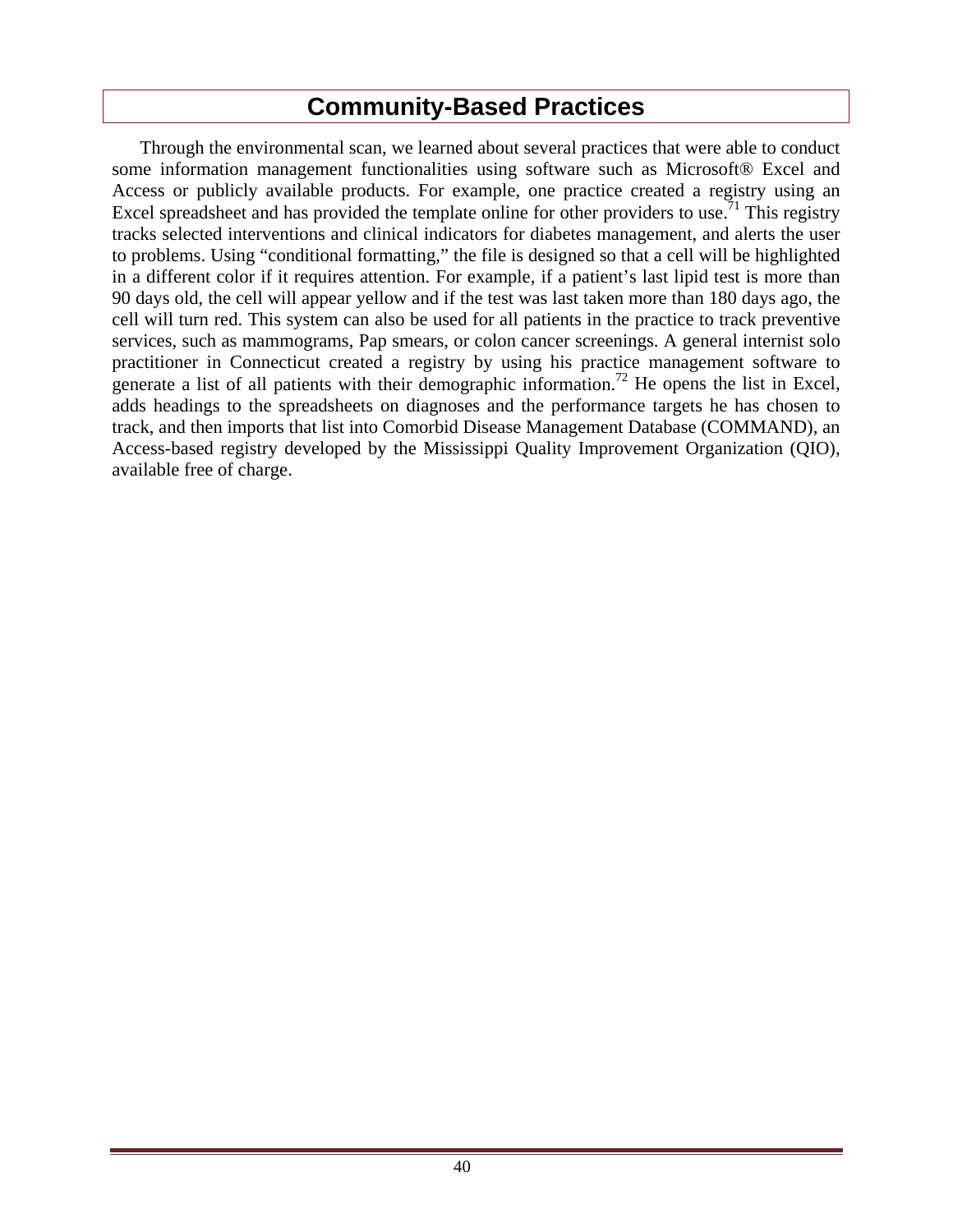## <span id="page-45-0"></span>**Conclusion**

The technology to support a shift from "hamster health care" to proactive population management is part of a larger transformation of primary care. Although some primary care providers are beginning to adopt a proactive, panel-based approach to care, primary care in the U.S. has not yet undergone this paradigm shift. While not sufficient, health IT tools are necessary for conducting PBPH. There is currently a paucity of effective, usable tools to support a population health approach to primary care. This report outlined the key IT functionalities for PBPH, developed from the perspective of providers.

Defining these functionalities is an important step towards greater adoption of PBPH, but many challenges remain. While the adoption of PBPH, as defined in this report, has the potential to improve the quality, efficiency, and effectiveness of primary care delivery, implementation of this approach will require broader changes to the way health care is delivered in this country, including changes in reimbursement systems, data accuracy and availability, and provider culture and training. Providers currently lack the incentive to pursue a proactive, population-based approach to care, given the limitations of the existing reimbursement system. As long as there is limited demand from providers, it is unlikely that vendors will develop the appropriate tools or that consensus will be established on the specific algorithms and data fields necessary for PBPH. Funding for pilot projects to support the development of tools designed by clinicians for clinicians is warranted. As technology evolves, products will incorporate features that will make tools both easier to use and more valuable to providers.

ARRA and pending health care reform legislation offer tremendous opportunities to support the transformation of primary care. The definition of meaningful use for the ARRA incentives is still under discussion. While components of PBPH are included in preliminary recommendations to the National Coordinator, more explicit consideration of objectives to encourage populationbased care may be warranted. Significant funding from ARRA has been devoted to training providers through regional extension centers. Targeted PBPH training for the health care and health IT workforce will empower providers to better use existing tools and become more savvy consumers. Health reform legislation may also offer opportunities to promote PBPH, especially if restructuring reimbursement for primary care is a critical component of reform.

As training and technology to support a population health approach to primary care become more available and incentives are established to foster this type of care, PBPH may become a more widely viable option for primary care providers. Such advances will help PBPH contribute to transforming primary care and to improving health care quality, patient health, provider satisfaction, and the efficiency of the health care system.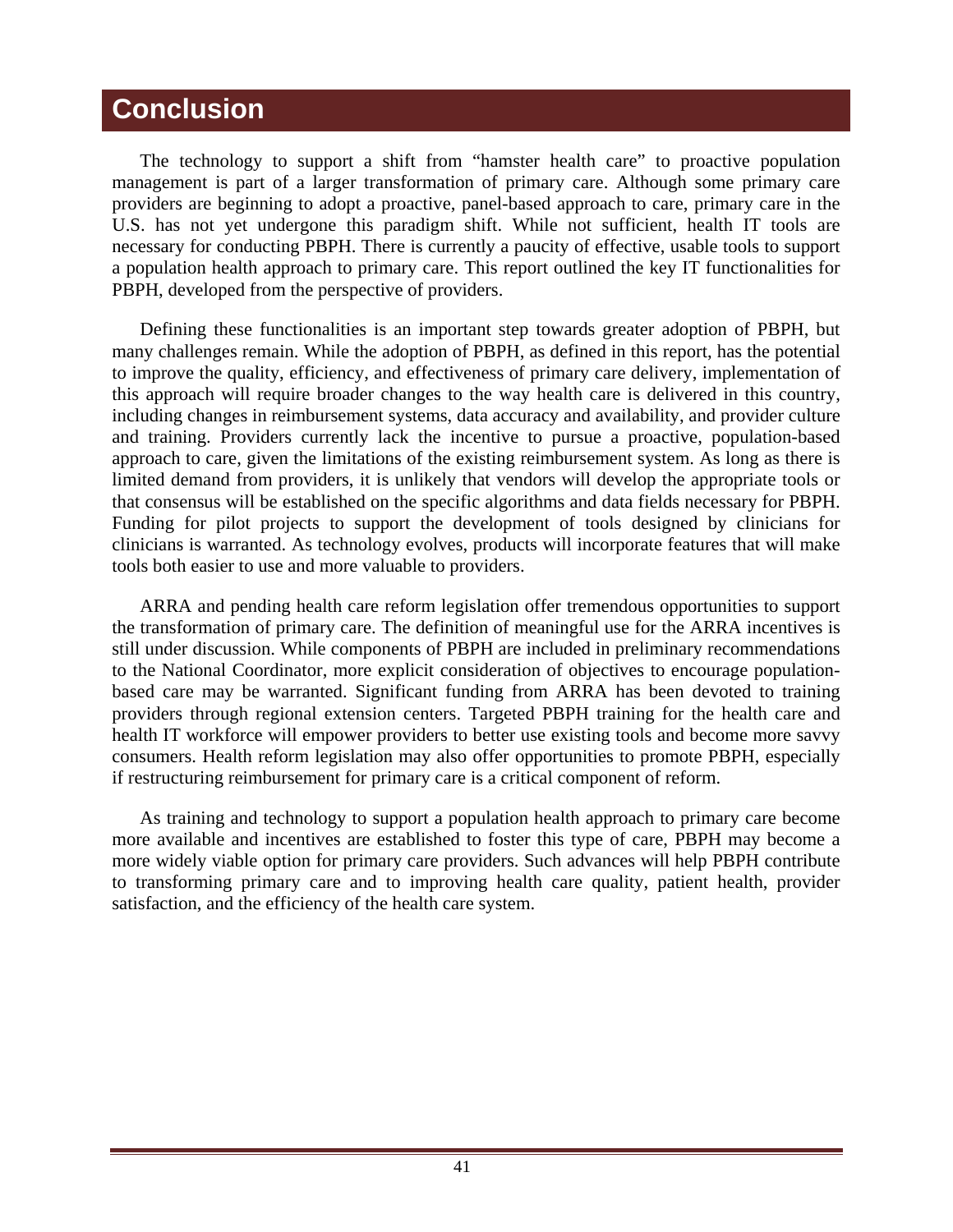# <span id="page-46-0"></span>**References**

- 1. Morrison I, Smith R. Hamster health care: Time to stop running faster and redesign health care. Br Med J 2000 Dec 23;321(7276):1541-2.
- 2. Berenson RA, Hammons T, Gans DN, et al. A house is not a home: Keeping patients at the center of practice redesign. Health Aff 2008;27(5):1219-30.
- 3. Bodenheimer T. The future of primary care: Transforming practice. N Engl J Med 2008 Dec 18;359(25):2636-9.
- 4. Frieden TR, Mostashari F. Health care as if health mattered. JAMA 2008;299(8):950-2.
- 5. Langley J, Beasley C. Health Information Technology for Improving Quality of Care in Primary Care Settings (Prepared by the Institute for Healthcare Improvement under Contract No. 290-04-0016). Rockville, MD: Agency for Healthcare Research and Quality, July 2007. AHRQ Publication No. 07-0079-EF.
- 6. Available at: National Committee for Quality Assurance (NCQA). PPC – Patient-Centered Medical Home. http://www.ncqa.org/tabid/631/Default.aspx. Accessed December 1, 2009.
- 7. Available at: Certification Commission for Healthcare Information Technology. Concise Guide to CCHIT Certification Criteria. http://www.cchit.org/sites/all/files/ConciseGuideT oCCHIT\_CertificationCriteria\_May\_29\_2009.pdf . Accessed December 1, 2009.
- 8. Barrett MJ, Holmes BJ, McAulay SE. Electronic Medical Records: A Buyer's Guide for Small Physician Practices (Prepared by Forrester Research). Oakland, CA: California HealthCare Foundation, October 2003.
- 9. Simon J, Powers M. Chronic Disease Registries: A Product Review (Prepared by NAS Consulting Services). Oakland, CA: California HealthCare Foundation, May 2004.
- 10. Available at: Indian Health Service, Department of Health and Human Services. RPMS iCare – End User Features. http://www.ihs.gov/Cio/ca/icare/index.cfm?modul

e=enduser\_features. Accessed December 10, 2009.

- 11. Available at: Tools for Quality Program. Request for Proposals: 2. http://www.communityclinicvoice.org/webx?233 @@.eeb201e!enclosure=.eeb2021. Accessed December 1, 2009.
- 12. Jantos LD, Homes ML. IT Tools for Chronic Disease Management: How Do They Measure Up? (Prepared by ECG Management Consultants,

Inc.). Oakland, CA: California HealthCare Foundation, July 2006. http://www.chcf.org/documents/chronicdisease/IT ToolsForChronicDiseaseManagement.pdf. Accessed December 1, 2009.

- 13. Metzger J. Findings from Provider Organizations Using Computerized Registries: Addendum to Using Computerized Registries in Chronic Disease Care (Prepared by First Consulting Group). Oakland, CA: California HealthCare Foundation, February 2004.
- 14. Langley and Beasley, 2007,.
- 15. Metzger J. Using Computerized Registries in Chronic Disease Care (Prepared by First Consulting Group). Oakland, CA: California HealthCare Foundation, February 2004.
- 16. Kindig D, Stoddart G. What is population health? Am J Public Health 2003 Mar;93(3):380-383.
- 17. Turnock BJ. Public health: What it is and how it works. 2nd ed. Gaithersburg, MD: Aspen Publishers; 2001.
- 18. Ibid.
- 19. Available at: Moran T. Using Electronic Information to Manage Populations. Palo Alto Medical Foundation. http://www.chroniccarenetwork.org/all\_web\_cont ent/technology/Moran\_pp\_on\_electronic\_info\_to\_ manage\_populations.ppt.pdf. Accessed December 1, 2009.
- 20. Metzger, 2004.
- 21. Available at: Certification Commission for Health Information Technology (CCHIT). Ambulatory EHR Products. http://www.cchit.org/products/Ambulatory. Accessed December 1, 2009.
- 22. Rittenhouse DR, Casalino LP, Gillies RR, et al. Measuring the medical home infrastructure in large medical groups. Health Aff 2008;27(5):1246-1258.
- 23. Available at: National Committee for Quality Assurance (NCQA). PPC – Patient-Centered Medical Home. http://www.ncqa.org/tabid/631/Default.aspx. Accessed December 1, 2009.
- 24. Available at: Patient-Centered Primary Care Collaborative. Meaningful connections: A resource guide for using health IT to support the patient centered medical home. http://pcpcc.net/files/cehia\_mc.pdf. Accessed December 1, 2009.
- 25. Available at: DMAA: The Care Continuum Alliance. The Medical Home and Population Health Improvement: Common Ground.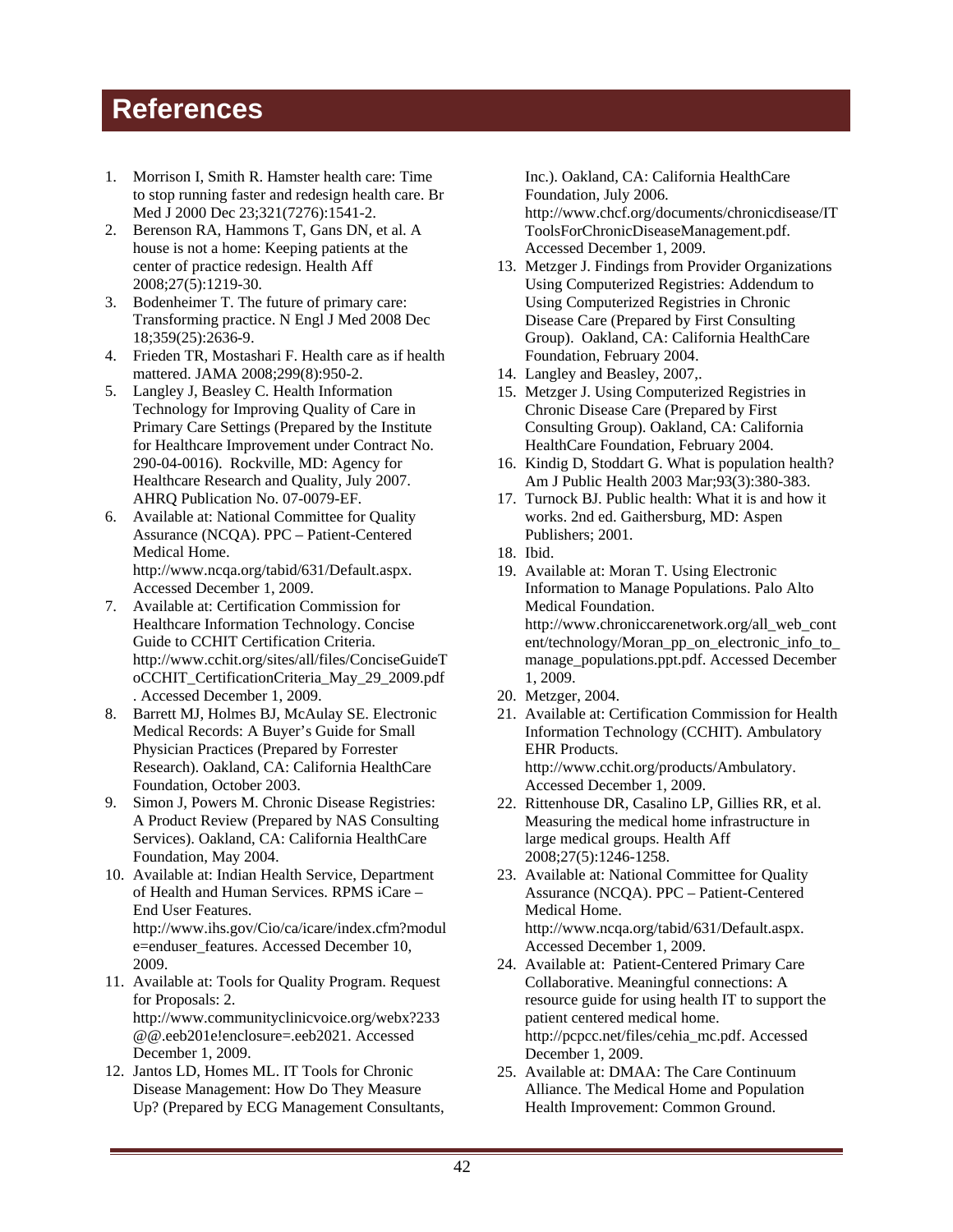http://www.dmaa.org/news\_releases/2008/pressrel ease\_102108.asp. Accessed December 1, 2009.

- 26. Available at: Centers for Medicare and Medicaid Services. Medicare and Medicaid Health Information Technology: Title IV of the American Recovery and Reinvestment Act. http://www.cms.hhs.gov/apps/media/press/factshe et.asp?Counter=3466. Accessed December 1, 2009.
- 27. Available at: Health IT Policy Council Recommendations to National Coordinator for Defining Meaningful Use, Final - August 2009. http://healthit.hhs.gov/portal/server.pt/gateway/PT ARGS\_0\_10741\_888532\_0\_0\_18/FINAL%20M U%20RECOMMENDATIONS%20TABLE.pdf. Accessed September 25, 2009.
- 28. DesRoches CM, Campbell EG, Rao SR, et al. Electronic health records in ambulatory care  $-$  a national survey of physicians. N Eng J Med 2008 Jul 3;359(1):50-60.
- 29. Hing E, Burt CW, Woodwell D, Electronic medical record use by office-based physicians and their practices: United States, 2006. Advance Data 2007;393:1-7.
- 30. Schmittdiel J, Bodenheimer T, Solomon N, Gillies R, Shortell S. The prevalence and use of chronic disease registries in physician organizations. J Gen Intern Med 2005;20:855-8.
- 31. DesRoches et al., 2008.
- 32. Gottschalk A, Flocke SA. Time spent in face-toface patient care and work outside the examination room. Ann Fam Med 2005;3:488–93.
- 33. Mechanic D. Physician discontent: Challenges and opportunities. JAMA 2003;290(7):941-6.
- 34. Merritt Hawkins & Associates. The Physicians' Perspective: Medical Practice in 2008. Boston, MA: The Physicians Foundation, October 2008.
- 35. Bodenheimer T, Grumbach K, Berenson RA. A lifeline for primary care. N Engl J Med 2009. 360;26:2693-6.
- 36. Available at: Inside Indiana Business. IHIE Program to Help Improve Quality, Reduce Healthcare Costs.InsideIndianaBusiness.com Report. http://www.insideindianabusiness.com/newsitem.

asp?ID=18973. Accessed December 1, 2009.

- 37. Grossman JM, Kushner KL, November EA. Creating sustainable local health information exchanges: Can barriers to stakeholder participation be overcome? Research Brief: Center for Studying Health System Change and NIHCM Foundation 2008;2:1-12.
- 38. Available at: Congressional Budget Office. Estimated effect on direct spending and revenues of Title IV of Division B of the American Recovery and Reinvestment Act of 2009 (Public Law 111-5): Health Information Technology.

http://www.cbo.gov/ftpdocs/101xx/doc10106/heal th1.pdf. Accessed December 1, 2009.

- 39. Wright A, McGlinchey EA, Poon EG, et al. Ability to generate patient registries among practices with and without electronic health records. J Med Internet Res 2009;11(3):e31.
- 40. Available at: Department of Health and Human Services . The Next Step in Population Health: The Indian Health Service's iCare. http://www.tribalselfgov.org/2008\_subpages/2008 \_ppts/Tuesday\_Sessions/iCare%20Presentation% 20SG\_2008\_04\_24%20cg.ppt. Accessed December 1, 2009.
- 41. Available at: Joch A. IHS' eye on community care. Government Health IT. http://www.intersystems.com/press/govt\_health\_it \_april08.pdf. Accessed December 1, 2009.
- 42. Ibid.
- 43. Available at: Gebremariam C, Dixon K, Cornelius W. iCare: Improving health status and data quality through technology – introducing iCare. Breakout session at 2008 Annual Self-Governance Conference. 2008 Apr 29. http://www.tribalselfgov.org/2008\_subpages/2008 ConfReports/IHS%20Reports/IHS%20Session%2 08%20iCare.pdf.
- *44.* Simon and Powers, 2004, op cit.

- 46. Ibid.
- 47. Available at: The Chronic Disease Electronic Management System (CDEMS). The CDEMS User Network. http://www.cdems.com. Accessed December 1, 2009.
- 48. Available at: Washington State Department of Health. Diabetes Prevention and Control Program http://www.doh.wa.gov/cfh/diabetes/default.htm. Accessed December 1, 2009.
- 49. Available at: West Virginia University. WVU Office of Health Services Research. http://www.hsc.wvu.edu/som/cmed/ohsr/. Accessed December 1, 2009.
- 50. Available at: Pizzi R. Online registry improves diabetes care in Kansas. Healthcare IT News. http://www.healthcareitnews.com/news/onlineregistry-improves-diabetes-care-kansas. Accessed December 1, 2009.
- 51. Ibid.
- 52. Available at: Vermont Department of Health. Vermont Blueprint for Health, Chronic Care Initiative. 2005. http://healthvermont.gov/blueprint.aspx. Accessed December 1, 2009.
- 53. Available at: The Vermont Medical Society. Blueprint for health seeks to transform health care in Vermont. The Green Mountain Physician. July/August 2008. http://www.vtmd.org/Newsroom/greenmnt/2008

<sup>45.</sup> Ibid.